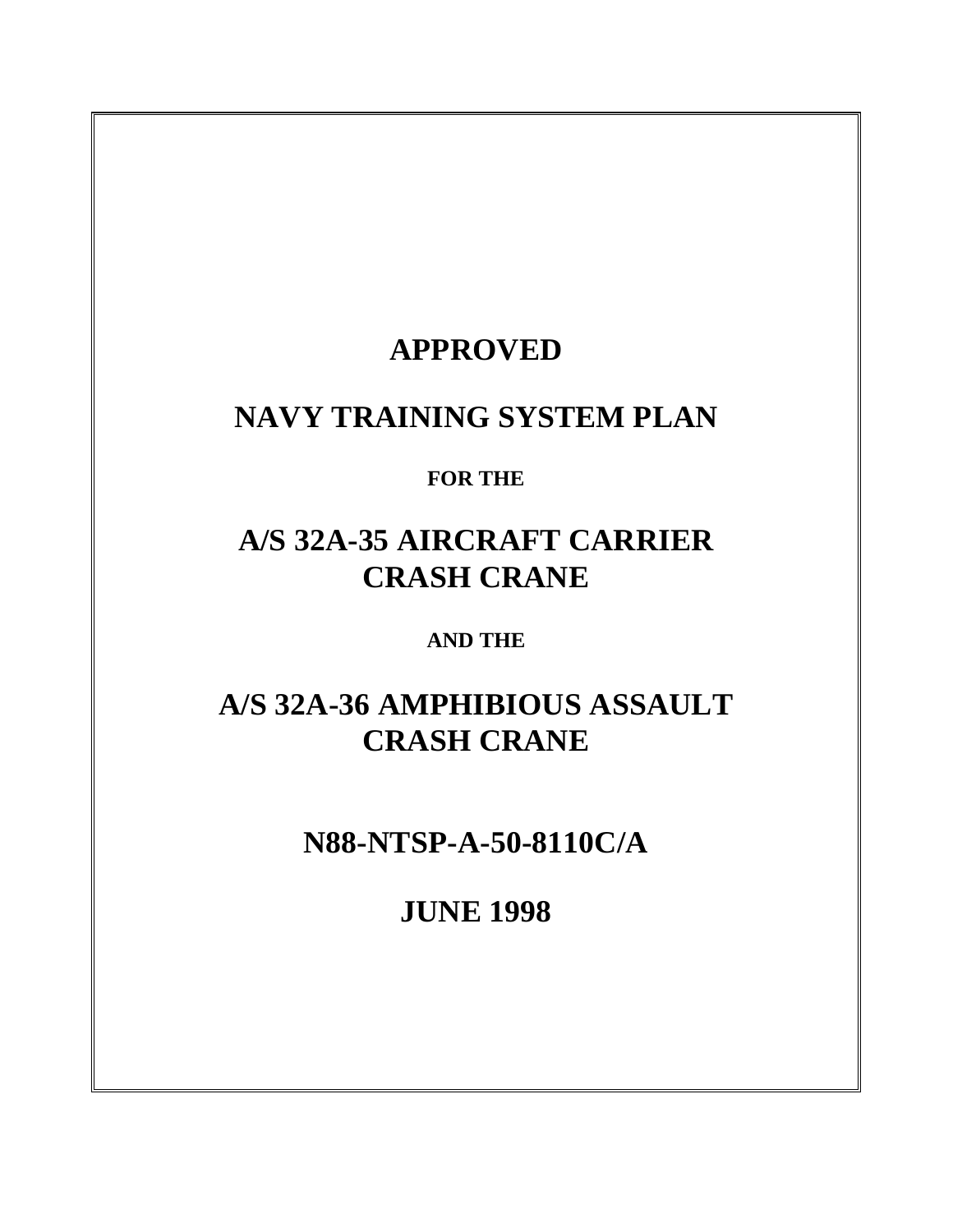#### <span id="page-1-0"></span>**A/S 32A-35 AIRCRAFT CARRIER CRASH CRANE AND THE A/S 32A-36 AMPHIBIOUS ASSAULT CRASH CRANE**

#### **EXECUTIVE SUMMARY**

The A/S 32A-35 Aircraft Carrier Crash Crane (CVCC) and A/S 32A-36 Amphibious Assault Crash Crane (AACC) are self-propelled, four-wheel drive, diesel-electric powered, shipboard, aircraft salvage cranes. The A/S 32A-35 CVCC and A/S 32A-36 AACC, referred to as the CVCC and AACC respectively, replaced the NS-60/50 and HCC-30/50 cranes, respectively. Initial Operating Capability (IOC) for the AACC was achieved in April 1989 and the CVCC in January 1993. The CVCC and AACC are in Phase III, the Production, Fielding and Deployment, and Operational Support Phase of the Weapon System Acquisition Process.

The CVCC and AACC will be upgraded with an Engineering Change Proposal (ECP) to modify the motor drive system and related systems. The Developmental Test (DT) for the modifications began in March 1996 at Naval Air Warfare Center Aircraft Division, Patuxent River, Maryland, and was completed in June 1997. After installation of ECP-11, approved for fleet introduction on 5 July 1996, the crash cranes' designators will change to A/S 32A-35A CVCC and A/S 32A-36A AACC.

The CVCC and AACC are operated and maintained at the organizational maintenance level by Aviation Boatswain's Mate (Aircraft Handling) personnel. Intermediate level maintenance is performed by Aviation Support Equipment Technicians at Aircraft Intermediate Maintenance Departments (AIMDs). Depot level maintenance is performed by DynCorp at NAS North Island, California. The introduction of the CVCC and AACC or ECP-11 does not drive any change to operator and maintenance manpower for their exclusive support. Because CVCC and AACC are similar in design to their predecessor units, no change to shipboard manpower is required.

Initial training for the CVCC and the AACC was provided by the manufacturer and has been completed. Initial training for the ECP-11 Crash Crane Motor Drive System Modifications was provided by Lake Shore, Inc., in January 1998 at NAS North Island, and at NAS Jacksonville in September 1997. The Naval Aviation Engineering Service Unit (NAESU) representatives provide operator and basic maintenance site activation training for fleet activities receiving the crash cranes. Depot level personnel will receive initial training from NAESU upon request. Follow-on training is on-line and consists of an operator and organizational maintenance course for each crane, and an intermediate level maintenance course for both cranes.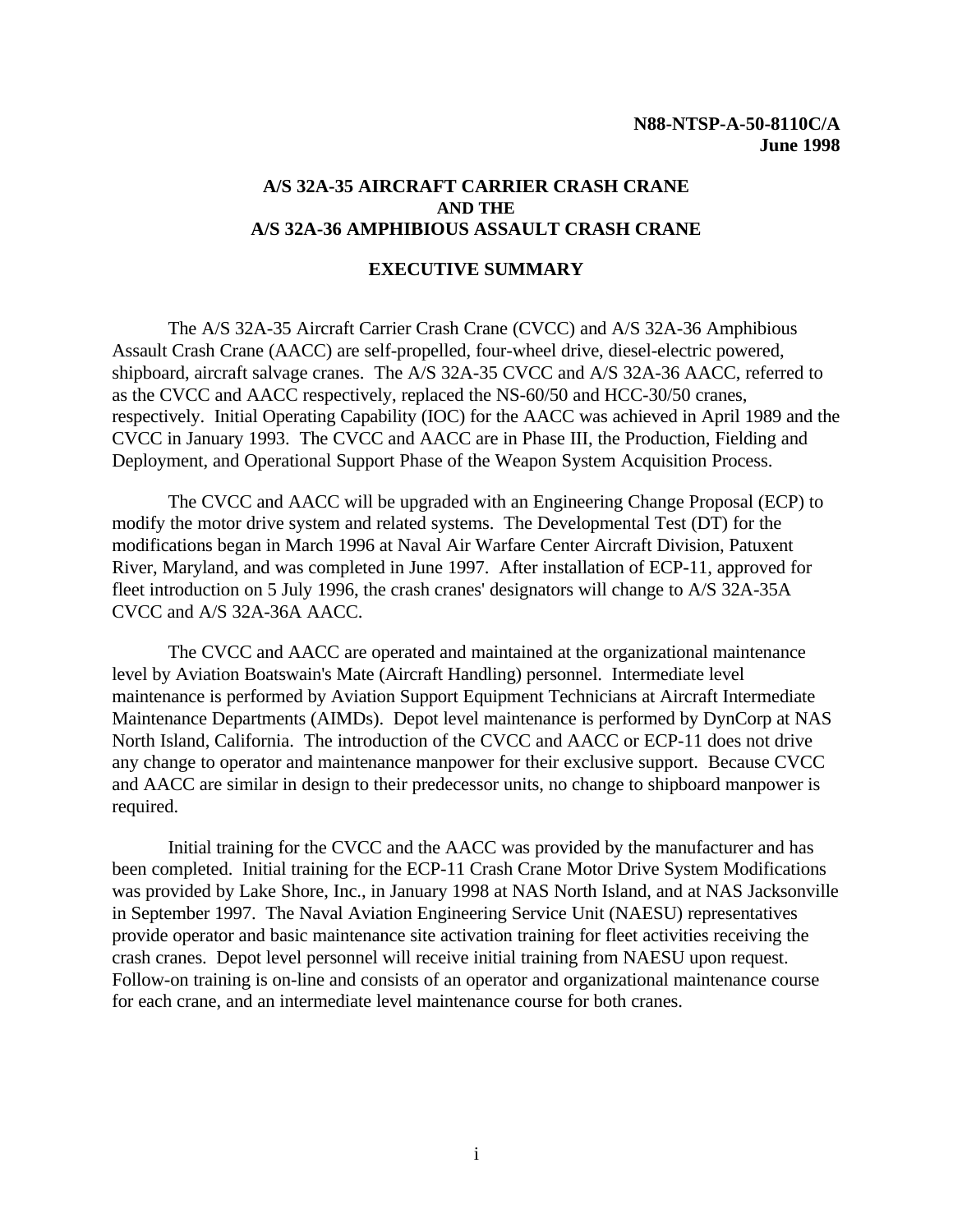### **A/S 32A-35 AIRCRAFT CARRIER CRASH CRANE AND THE A/S 32A-36 AMPHIBIOUS ASSAULT CRASH CRANE**

# **TABLE OF CONTENTS**

**Page**

| $\cdots$ |
|----------|
|          |

# **[PART I - TECHNICAL PROGRAM DATA](#page-7-0)**

| A.                                                                   | $I-1$   |
|----------------------------------------------------------------------|---------|
| <b>B.</b>                                                            | $I-1$   |
| $\mathcal{C}$ .                                                      | $I-1$   |
| D.                                                                   | $I-1$   |
| Ε.                                                                   | $I-2$   |
| F.                                                                   | $I-2$   |
| G.                                                                   | $I-2$   |
| H.                                                                   | $I-4$   |
| I.                                                                   | $I-8$   |
| J.                                                                   | $I-9$   |
|                                                                      | $I-10$  |
| L. Government Furnished Equipment and Contractor Furnished Equipment | $I-12$  |
| M. Related Navy Training System Plans and Other Applicable Documents | $I-12$  |
|                                                                      |         |
|                                                                      | $II-1$  |
|                                                                      | $III-1$ |
| PART IV - TRAINING LOGISTICS SUPPORT REQUIREMENTS                    | $IV-1$  |
|                                                                      | $V-1$   |
|                                                                      | $VI-1$  |
|                                                                      | $VII-1$ |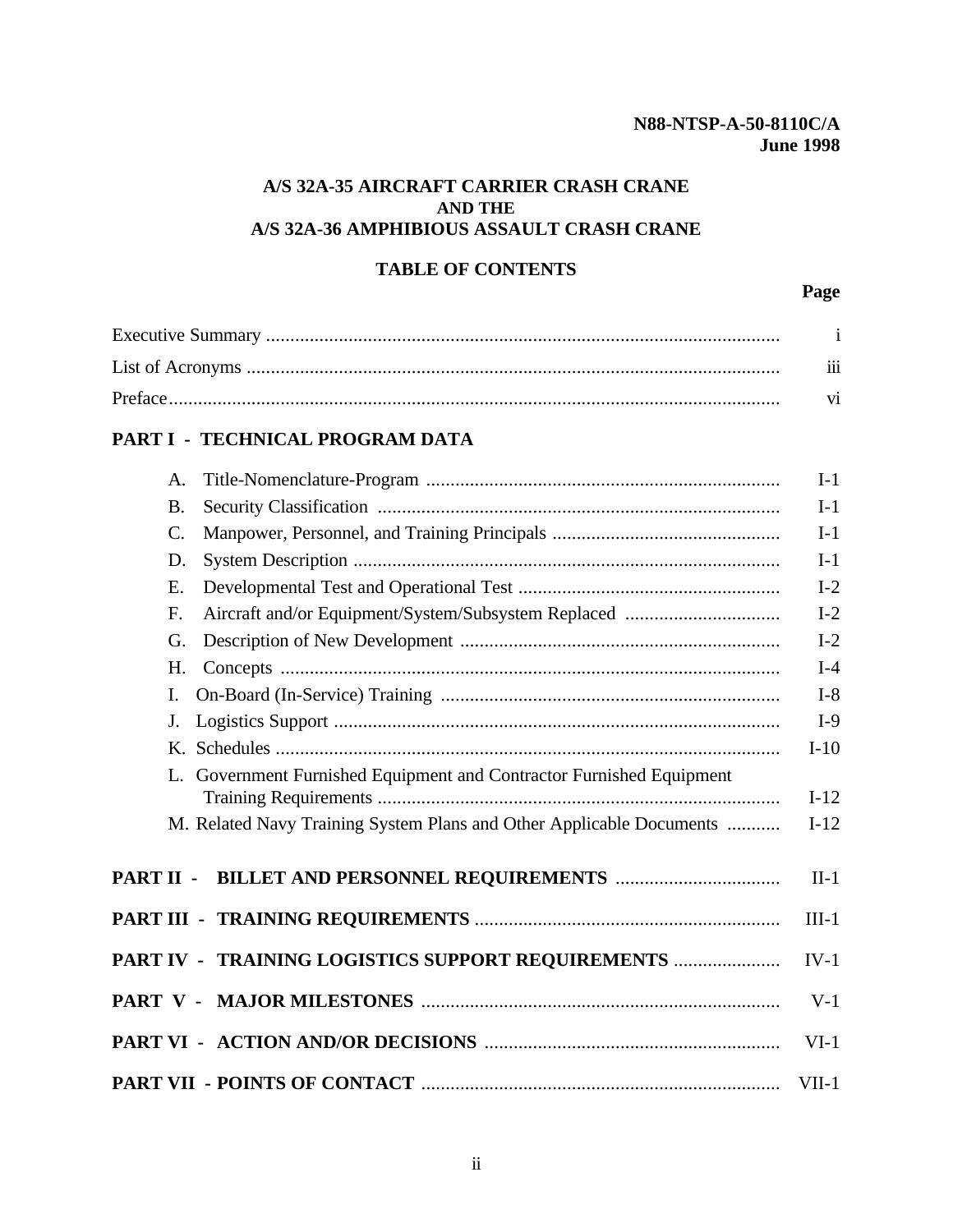#### <span id="page-3-0"></span>**A/S 32A-35 AIRCRAFT CARRIER CRASH CRANE AND THE A/S 32A-36 AMPHIBIOUS ASSAULT CRASH CRANE**

## **LIST OF ACRONYMS**

| <b>AACC</b>           | Amphibious Assault Crash Crane                        |  |
|-----------------------|-------------------------------------------------------|--|
| <b>ABH</b>            | Aviation Boatswain's Mate (Aircraft Handling)         |  |
| <b>ACDU</b>           | <b>Active Duty</b>                                    |  |
| <b>AIMD</b>           | Aircraft Intermediate Maintenance Department          |  |
| <b>AMIST</b>          | <b>Aviation Maintenance In-Service Training</b>       |  |
| <b>AMTCS</b>          | <b>Aviation Maintenance Training Continuum System</b> |  |
| AOB                   | Average On Board                                      |  |
| <b>ATIR</b>           | <b>Annual Training Input Requirements</b>             |  |
| <b>AS</b>             | <b>Aviation Support Equipment Technician</b>          |  |
| <b>BUPERS</b>         | <b>Bureau of Naval Personnel</b>                      |  |
| <b>CBT</b>            | <b>Computer-Based Training</b>                        |  |
| <b>CFE</b>            | <b>Contractor Furnished Equipment</b>                 |  |
| <b>CIN</b>            | <b>Course Identification Number</b>                   |  |
| <b>CINCLANTFLT</b>    | Commander-In-Chief, Atlantic Fleet                    |  |
| <b>CINCPACFLT</b>     | Commander-In-Chief, Pacific Fleet                     |  |
| <b>CNET</b>           | <b>Commander Naval Education and Training</b>         |  |
| <b>CNO</b>            | <b>Chief of Naval Operations</b>                      |  |
| <b>COMNAVAIRESFOR</b> | <b>Commander Naval Air Reserve Force</b>              |  |
| <b>CV</b>             | <b>Aircraft Carrier</b>                               |  |
| <b>CVCC</b>           | <b>Aircraft Carrier Crash Crane</b>                   |  |
| <b>CVN</b>            | Aircraft Carrier, Nuclear                             |  |
| DT                    | <b>Developmental Test</b>                             |  |
| ECP                   | <b>Engineering Change Proposal</b>                    |  |
| <b>GFE</b>            | Government Furnished Equipment                        |  |
| <b>GPTE</b>           | <b>General Purpose Test Equipment</b>                 |  |
| <b>GPETE</b>          | General Purpose Electronic Test Equipment             |  |
| <b>HFC</b>            | <b>Hydro-Florid Carbons</b>                           |  |
| <b>ILSP</b>           | <b>Integrated Logistics Support Plan</b>              |  |
| <b>IOC</b>            | <b>Initial Operational Capability</b>                 |  |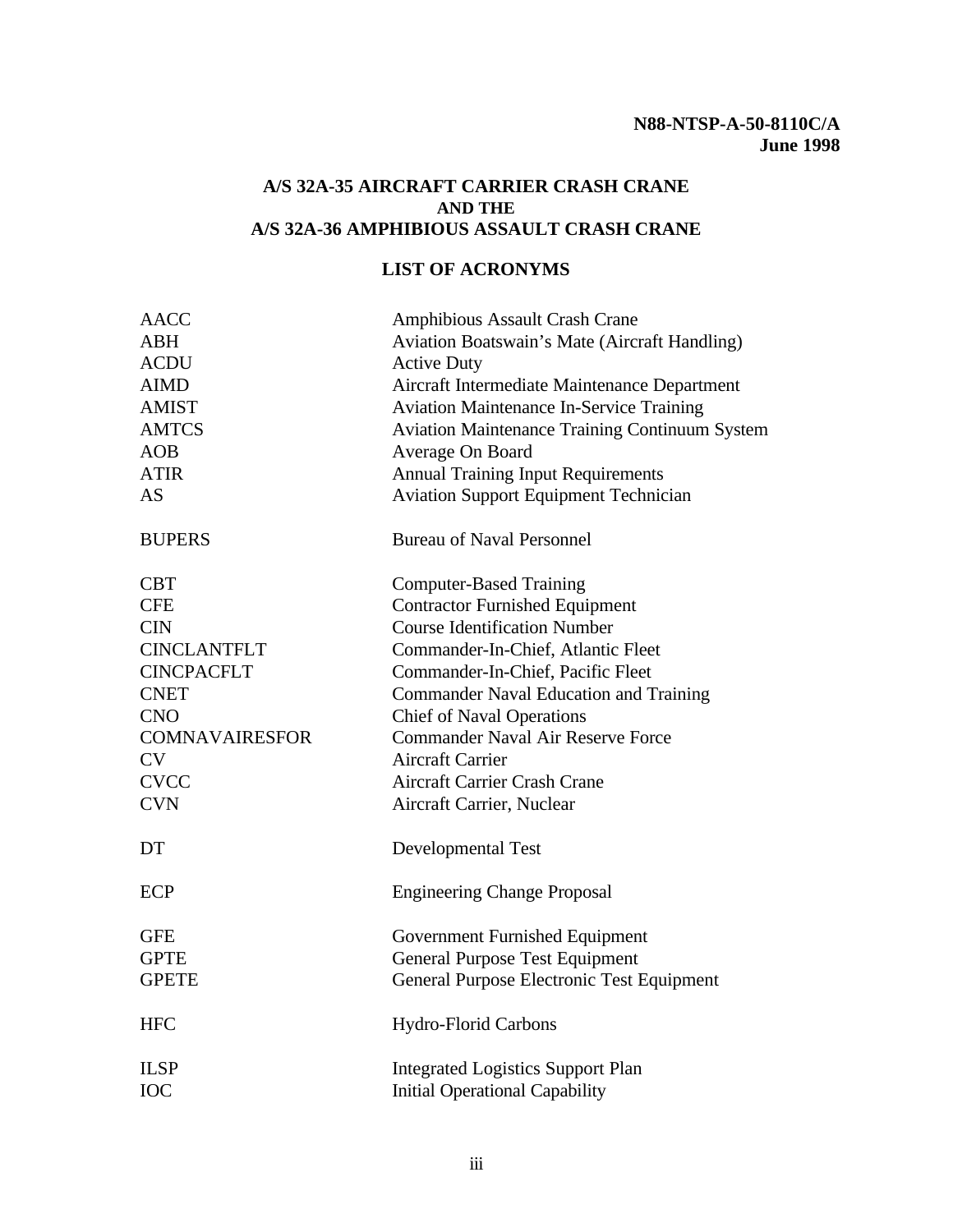# **A/S 32A-35 AIRCRAFT CARRIER CRASH CRANE AND THE A/S 32A-36 AMPHIBIOUS ASSAULT CRASH CRANE**

# **LIST OF ACRONYMS**

| <b>IPB</b>          | <b>Illustrated Parts Breakdown</b>               |
|---------------------|--------------------------------------------------|
| <b>LHA</b>          | Amphibious Assault Ship (General Purpose)        |
| <b>LHD</b>          | Amphibious Assault Ship (Multi-Purpose)          |
| <b>MPT</b>          | Manpower, Personnel, and Training                |
| <b>MSD</b>          | <b>Material Support Date</b>                     |
| <b>MTIP</b>         | Maintenance Training Improvement Program         |
| <b>MTU</b>          | Maintenance Training Unit                        |
| NA                  | Not Applicable                                   |
| <b>NAESU</b>        | Naval Aviation Engineering Services Unit         |
| NAMTRAGRU DET       | Naval Air Maintenance Training Group Detachment  |
| <b>NATTC</b>        | Naval Air Technical Training Center              |
| <b>NAVAIRSYSCOM</b> | Naval Air Systems Command                        |
| <b>NAWCAD</b>       | Naval Air Warfare Center Aircraft Division       |
| <b>NEC</b>          | Navy Enlisted Classification                     |
| <b>NSD</b>          | <b>Navy Support Date</b>                         |
| <b>NTSP</b>         | Navy Training System Plan                        |
| <b>OPNAV</b>        | Office of the Chief of Naval Operations          |
| <b>OPO</b>          | <b>OPNAV Principal Official</b>                  |
| <b>PFY</b>          | Previous Fiscal Year                             |
| <b>PMA</b>          | Program Manager, Air                             |
| <b>PMOS</b>         | Primary Military Occupational Specialty          |
| <b>PNEC</b>         | Primary Navy Enlisted Classification Code        |
| <b>PQS</b>          | <b>Personnel Qualification Standards</b>         |
| <b>RFT</b>          | <b>Ready For Training</b>                        |
| <b>ROR</b>          | <b>Repair of Repairables</b>                     |
| <b>SMOS</b>         | <b>Secondary Military Occupational Specialty</b> |
| <b>SPETE</b>        | Special Purpose Electronic Test Equipment        |
| <b>SPTE</b>         | Special Purpose Test Equipment                   |
| <b>ST</b>           | <b>Standard Test</b>                             |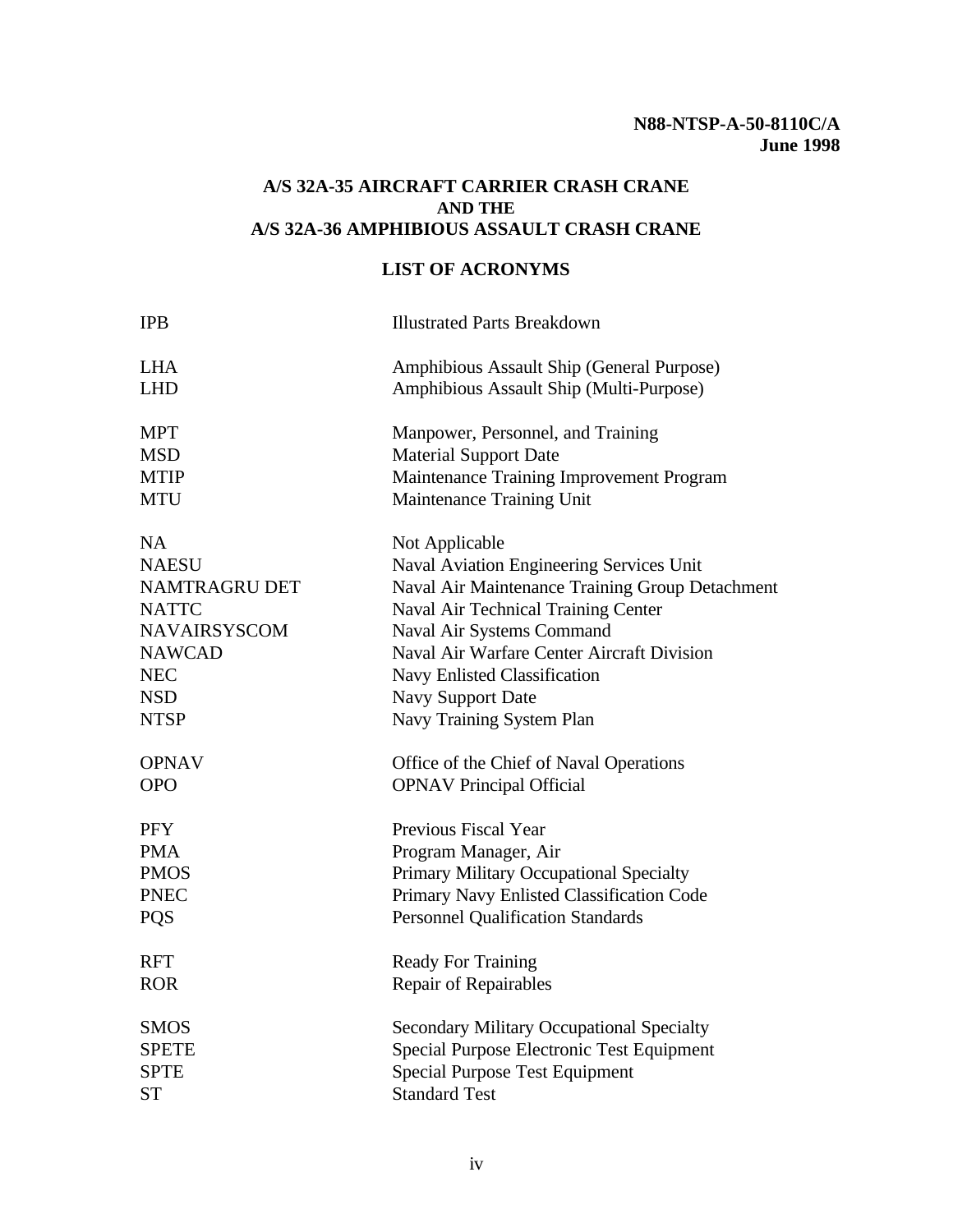#### **A/S 32A-35 AIRCRAFT CARRIER CRASH CRANE AND THE A/S 32A-36 AMPHIBIOUS ASSAULT CRASH CRANE**

### **LIST OF ACRONYMS**

| <b>TD</b>     | <b>Technical Device</b>             |  |
|---------------|-------------------------------------|--|
| <b>TTE</b>    | <b>Technical Training Equipment</b> |  |
| <b>UIC</b>    | Unit Identification Code            |  |
| <b>USS</b>    | <b>United States Ship</b>           |  |
| <b>WPNSTA</b> | <b>Weapon Station</b>               |  |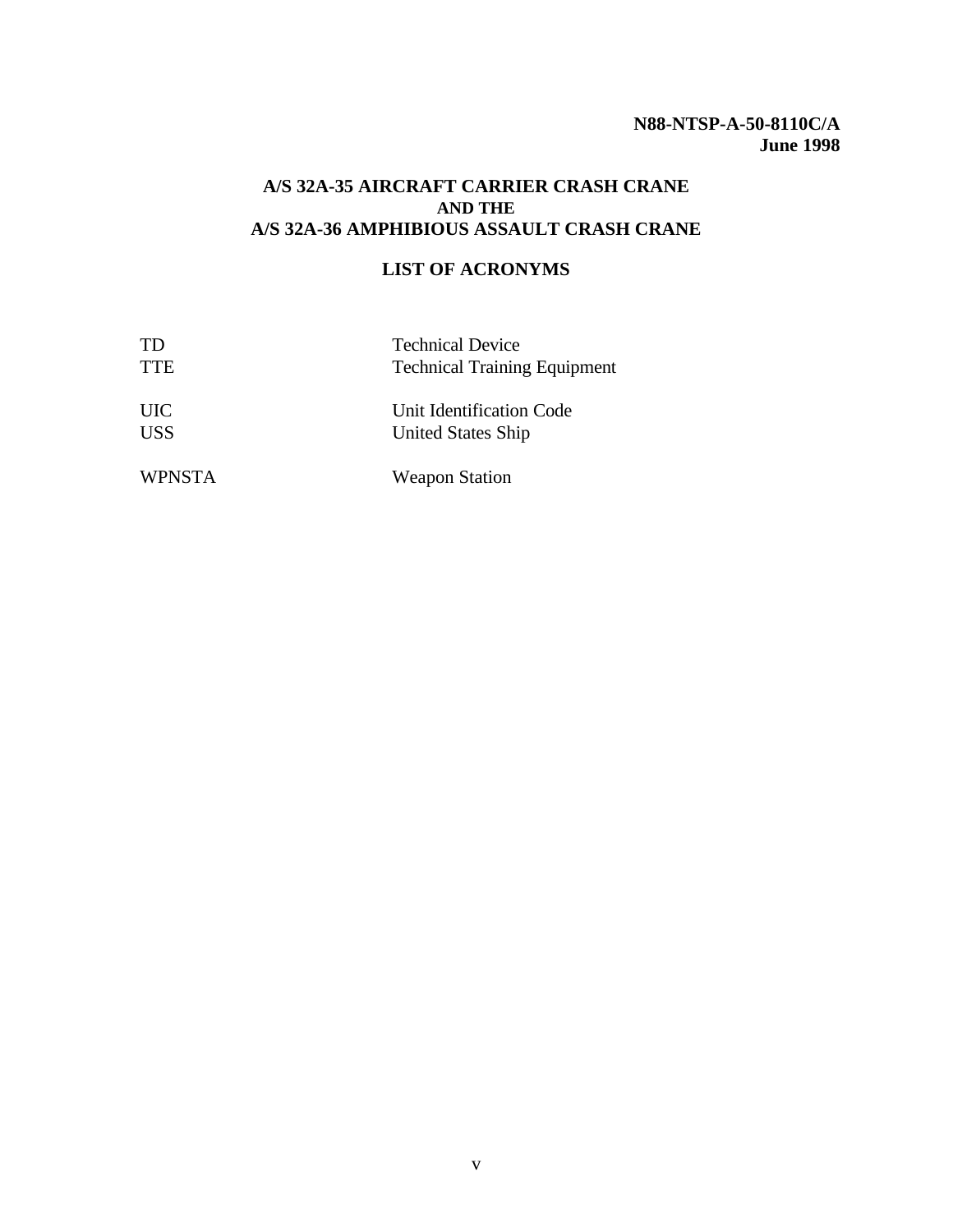#### <span id="page-6-0"></span>**A/S 32A-35 AIRCRAFT CARRIER CRASH CRANE AND THE A/S 32A-36 AMPHIBIOUS ASSAULT CRASH CRANE**

#### **PREFACE**

This Approved Navy Training System Plan (NTSP) updates the A/S 32A-35 Aircraft Carrier Crash Crane (CVCC) and A/S 32A-36 Amphibious Assault Crash Crane (AACC) Draft Navy Training System Plan, A-50-8110C/D, dated December 1997. This version updates the equipment delivery schedule, Initial Operational Capability (IOC) date, Navy Support Date (NSD), and the manpower and training required to support the crash cranes and course requirements. This version also reflects the current points of contact.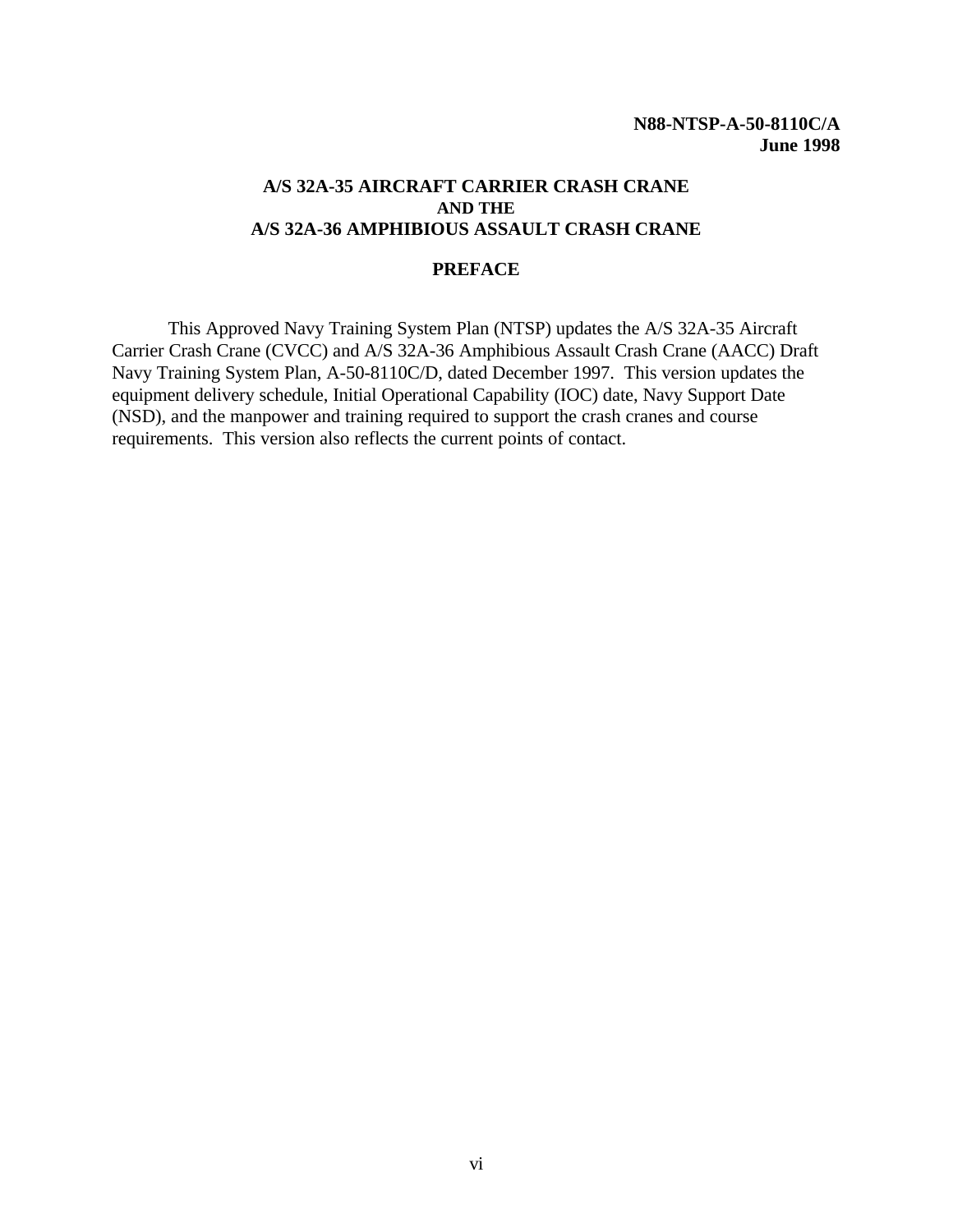#### **PART I - TECHNICAL PROGRAM DATA**

#### <span id="page-7-0"></span>**A. NOMENCLATURE-TITLE- PROGRAM**

**1. Nomenclature-Title- Acronym.** A/S 32A-35 Aircraft Carrier Crash Crane (CVCC) and A/S 32A-36 Amphibious Assault Crash Crane (AACC)

**2. Program Element.** 24161N

#### **B. SECURITY CLASSIFICATION**

#### <span id="page-7-1"></span>**C. MANPOWER, PERSONNEL, AND TRAINING PRINCIPALS**

| <b>CINCPACFLT</b><br><b>CNET</b> |
|----------------------------------|
| NAWCAD Lakehurst (3.4.1)         |
| (PERS-4, PERS-04)                |
|                                  |

#### **D. SYSTEM DESCRIPTION**

**1. Operational Uses.** The purpose of the A/S 32A-35 CVCC and A/S 32A-36 AACC, from here on referred to as CVCC and AACC respectively, is to remove crash damaged aircraft from the flight deck to allow other aircraft to land safely. This task must be performed quickly with minimal damage to the ship or aircraft.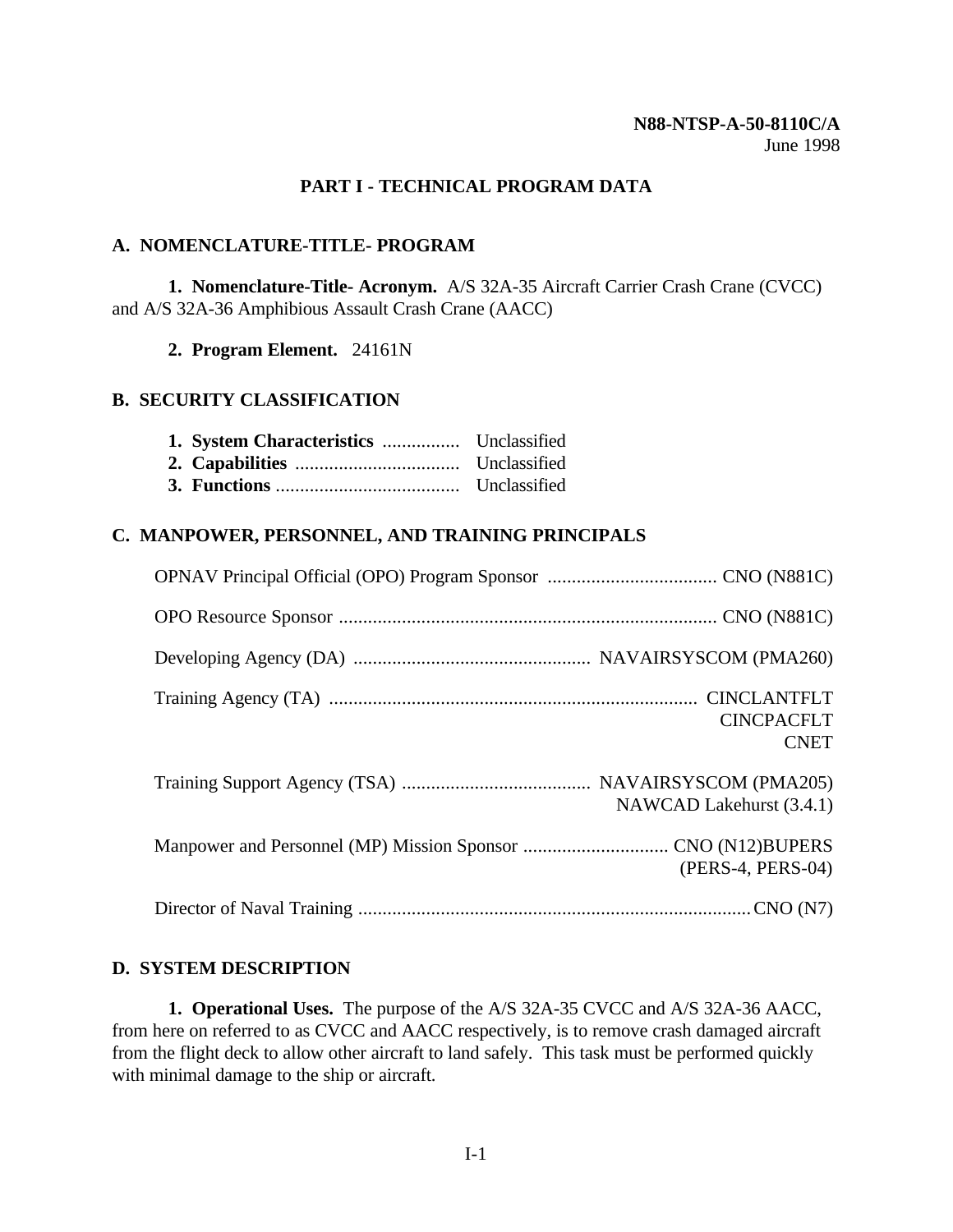The CVCC is used to remove damaged or disabled aircraft from the flight deck of aircraft carriers. The AACC removes damaged or disabled aircraft aboard the Navy's Amphibious Assault Ship "General Purpose" (LHA) and Amphibious Assault Ship "Multi-Purpose" (LHD) class ships. Additionally, the AACC is to be used to lower and recover liberty launches, assault boats, and vehicle ramps, as well as perform a variety of over-the-side handling tasks aboard LHA and LHD ships.

The CVCC and AACC will be upgraded with Engineering Change Proposal (ECP)-11, Crash Crane Motor Drive System Modifications approved for fleet introduction on 5 July 1996. After installation of this ECP the crash cranes designators will change to A/S 32A-35A and A/S 32A-36A.

**2. Foreign Military Sales.** Not Applicable (NA).

<span id="page-8-0"></span>**E. DEVELOPMENTAL TEST AND OPERATIONAL TEST.** Naval Air Warfare Center Aircraft Division (NAWCAD) Patuxent River conducted Developmental Test (DT) and fleet compatibility testing for both cranes. The DT for the AACC began in March 1987 and was completed in March 1989. The initial DT for the CVCC began in July 1987 and was halted in July 1988 due to design revisions and upgrades. The CVCC DT resumed in June 1990 and was completed in May 1992. An Operational Test was not scheduled.

The DT for ECP-11 Crash Crane Motor Drive System Modifications began in March 1996 and was completed in June 1997. The DT was conducted at NAWCAD Patuxent River, Maryland. Refer to Part III.A.1 of this NTSP for initial training requirements.

**F. AIRCRAFT AND/OR EQUIPMENT/SYSTEM/SUBSYSTEM REPLACED.** The CVCC replaced the NS-60/50 on board aircraft carriers. The AACC replaced the HCC-30/50 on board amphibious assault ships. ECP-11 replaces the motor drive control system, including the motor drive cabinets and their contents, as well as replacement or modification of related components and the Luff Hoist Motor.

#### **G. DESCRIPTION OF NEW DEVELOPMENT**

**1. Functional Description.** The CVCC and AACC are self-propelled, four-wheel drive, diesel-electric powered vehicles mounted on pneumatic rubber tires. They are capable of operating aboard ship in inclement weather. They are required to lift crashed or damaged aircraft from various locations and attitudes on a pitching and rolling deck to a designated area within a safe parking zone. These cranes are capable of operating without degradation during moderate sea conditions.

**2. Physical Description.** The CVCC has a 65,000 pound maximum dynamic lift and roll capacity at a clear outreach of 17.5 feet with a 25 foot minimum hook lifting height. It is located aft of the island with the boom hanging outboard of the ship.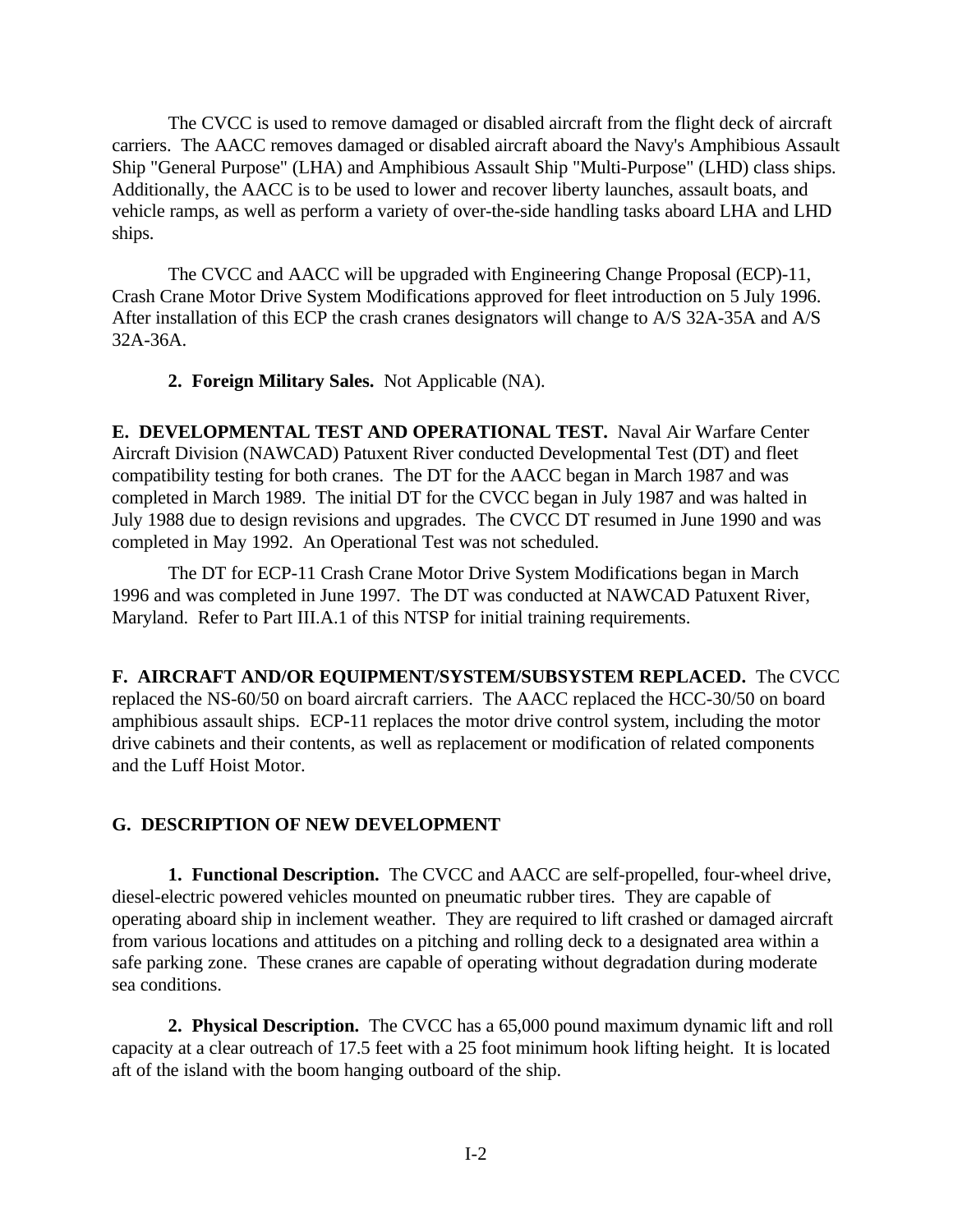The AACC has a 50,000 pound maximum dynamic lift and roll capacity at a clear outreach of 20 feet with a 25-foot minimum hook lifting height. It has a 70,000 pound capacity at a clear outreach of 13.5 feet with a minimum 25-foot hook lifting height. The hoist drum is sized to provide a vertical hook movement of 97 feet. It is located aft of the island with the boom hanging outboard of the ship.

| <b>CHARACTERISTICS</b>                                  | A/S 32A-35                  | A/S 32A-36                  |
|---------------------------------------------------------|-----------------------------|-----------------------------|
| Length, Less Boom (max.)                                | 34 ft.                      | 30 ft.                      |
| Width (max.)                                            | 15 ft.                      | 15 ft.                      |
| Height at Rated Outreach (max.)                         | 33.5 ft.                    | 33 ft.                      |
| Ground Clearance (min.)                                 | 9 in.                       | 12 in.                      |
| Turning Radius (max.)                                   | 30 ft.                      | 30 ft.                      |
| Max. Operating Weight (no load)                         | 132,500 lb.                 | 90,000 lb.                  |
| Travel Speed Range (no load)                            | $0-5$ mph                   | $0-5$ mph                   |
| Travel Speed Range (max. load)                          | $0-3$ mph                   | $0-3$ mph                   |
| Hook Lifting Speed Range (max. load)                    | 20 fpm                      | 20 fpm                      |
| Power Load Lowering Capability                          | $0-10+1$ fpm                | $0-10+1$ fpm                |
| Fuel Type                                               | JP5 and VVF-<br>800DF       | JP5 and VVF-<br>800DF       |
| Maximum Lift Capacity with Rear Anchored<br>(Boom Hook) | 105,000 lb.                 | 105,000 lb.                 |
| Engine                                                  | Detroit Diesel<br>6V-92-TAB | Detroit Diesel<br>6V-92-TAB |

**PHYSICAL CHARACTERISTICS OF THE A/S 32A-35 AND A/S 32A-36**

**3. New Development Introduction.** The CVCC and AACC are new production cranes. The ECP-11 Crash Crane Motor Drive System Modifications will be retrofitted by the production contractor, Lake Shore, Inc., and the commercial depot facility, DynCorp, North Island, California, with the completion of all cranes in FY99.

# **4. Significant Interfaces.** NA.

**5. New Features, Configurations, or Material.** ECP-11 is being introduced to both CVCC and AACC due to frequent break downs of systems. The ECP-11 Crash Crane Motor Drive System Modifications for both crash cranes consists of the removal and replacement of the motor drive control system, including the motor drive cabinets and their contents, as well as the replacement or modification of related components and the Luff Hoist Motor on the AACC. Due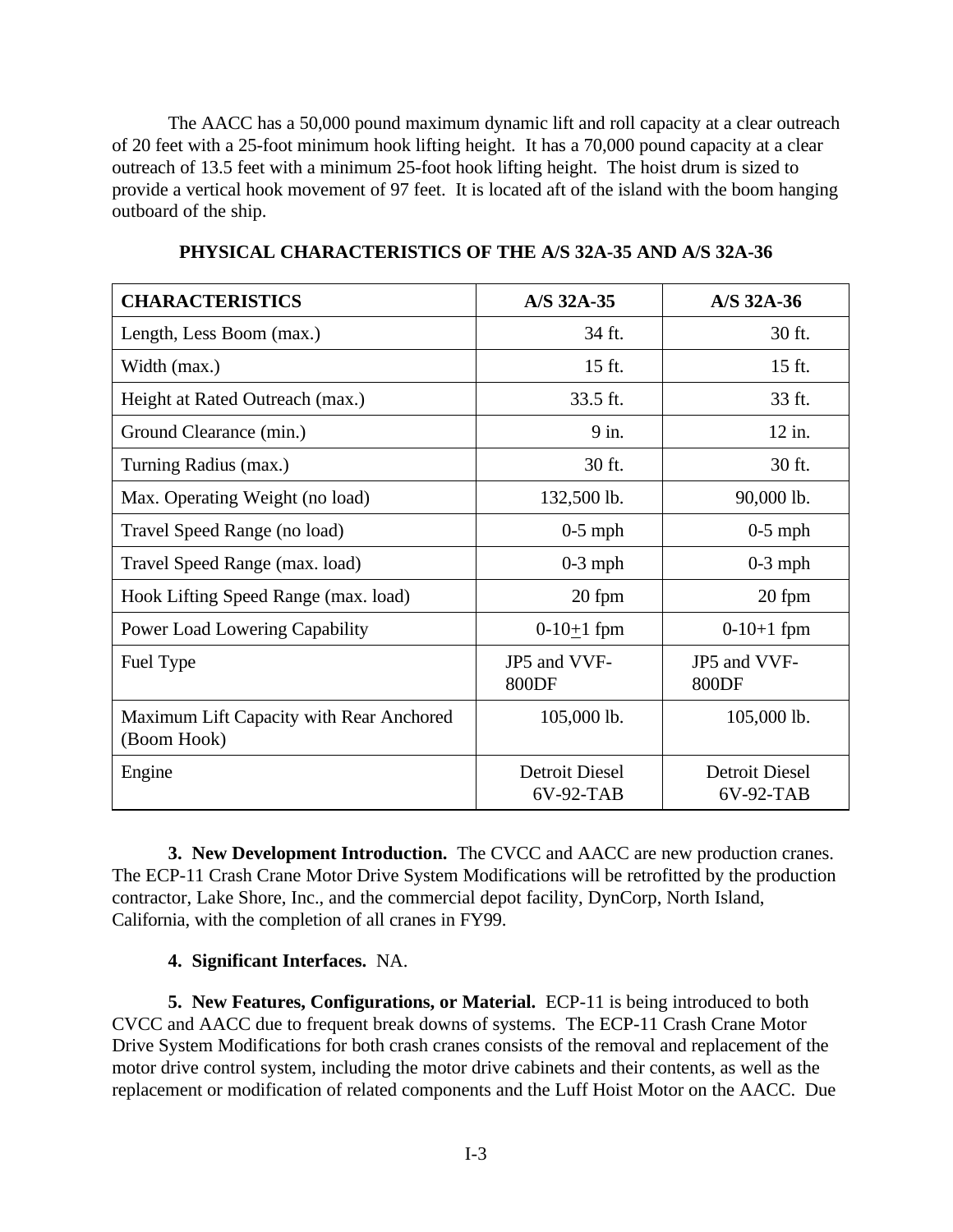to high humidity and excessive operating temperatures, the motor drive cabinets will be equipped with a cooling system upgraded to HFC-134 refrigerant and a dehumidifier. To increase reliability, the existing hydro-mechanically actuated load cell will be replaced with a solid state strain gage load pin. The AACC will also be equipped with a load-on-hook display which provides the operator with safety information.

## <span id="page-10-0"></span>**H. CONCEPTS**

**1. Operational Concept.** The CVCC and AACC are operated by personnel from the Aviation Boatswain's Mate (Aircraft Handling) (ABH) rating. While afloat, each crane requires one operator and one director during operation. Emergencies that necessitate the removal of crash, fire, or mishap damaged aircraft require four additional personnel from the V-1 Division.

**2. Maintenance Concept.** The CVCC and AACC are maintained at the three levels of maintenance outlined in the Naval Aviation Maintenance Program, OPNAVINST 4790.2G.

**a. Organizational.** ABH personnel perform organizational level maintenance.

**(1) Preventive Maintenance.** Preventive maintenance consists of preoperational inspections, cleaning, preservation, minor corrosion control, and required servicing and maintenance per the Periodic Maintenance Requirement Cards and the NAVAIR-01-1A-509 Aircraft Weapons Systems Cleaning and Corrosion Control Manual.

#### **(2) Corrective Maintenance.** NA.

**b. Intermediate.** Intermediate level maintenance is performed by personnel from the Aviation Support Equipment Technician (AS) rating assigned to the Aircraft Intermediate Maintenance Department (AIMD) Work Center 900 and consists of preventive and corrective maintenance including removal, replacement, and repair of defective components, as well as corrosion control.

**c. Depot.** Depot level maintenance consists of the repair of items beyond the intermediate maintenance capability including unit overhaul. Depot level maintenance on the CVCC and AACC is performed by a commercial depot facility, DynCorp, North Island. The Navy Support Date (NSD) for the CVCC and AACC was January 1998. The NSD for the ECP-11 Crash Crane Motor Drive System Modifications modified A/S 32A-35A and A/S 32A-36A is May 2000.

**d. Interim Maintenance.** Interim Maintenance will be provided through the Interim Contract Support warehouse until a Material Support Date (MSD) is reached. No MSD date has been determined at this time.

**e. Life-Cycle Maintenance Plan.** The CVCC and AACC will be overhauled at the discretion of the individual activity. There is no scheduled overhaul plan for these cranes.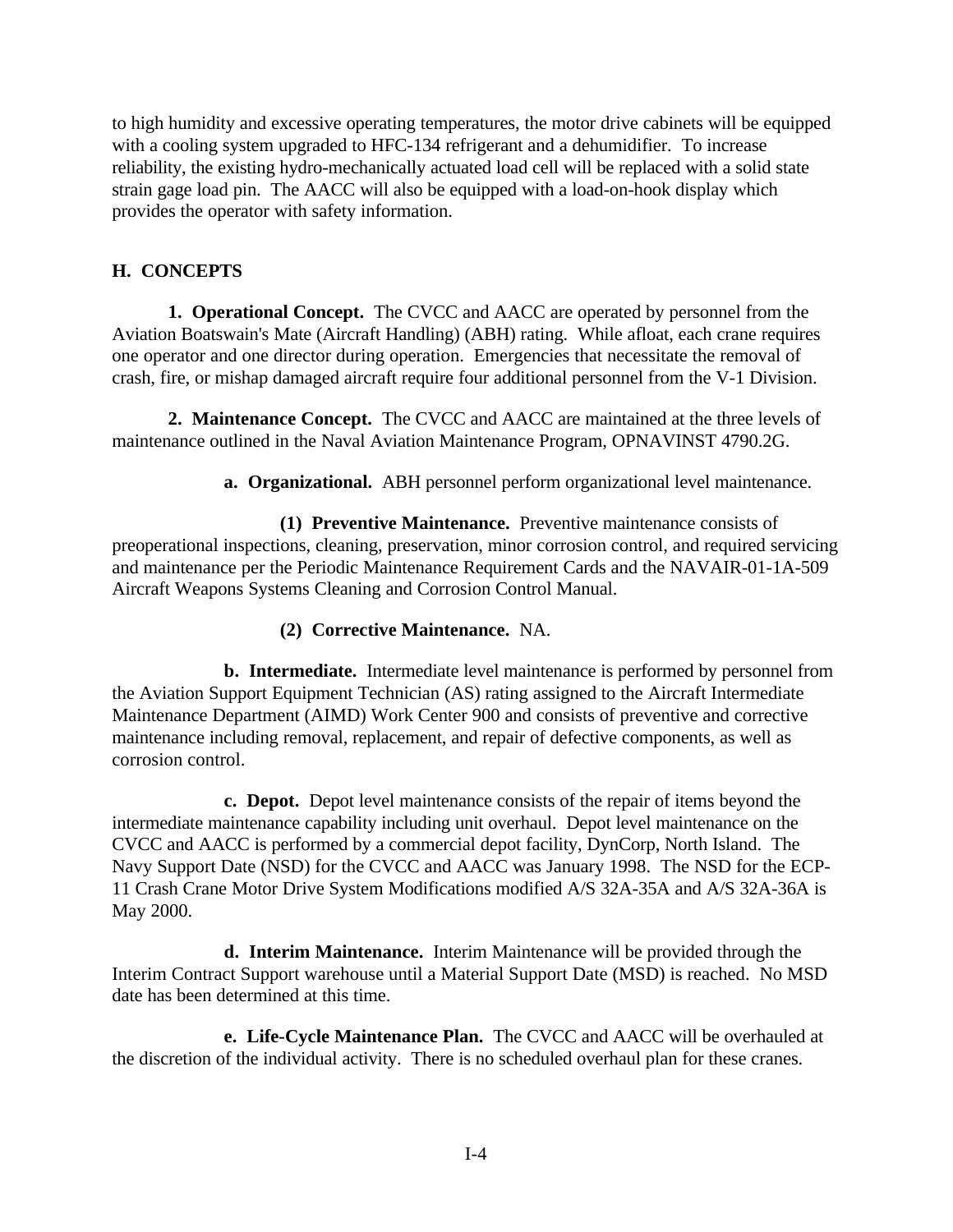**3. Manning Concept.** The CVCC and AACC do not drive operator and maintenance manpower for their exclusive support. Because the CVCC and AACC are similar in design to their predecessor units, no increase to current shipboard manpower is required.

The CVCC and AACC do not require dedicated watchstation manning around the clock as in readiness condition III, but will be in standby or active standby during flight operations. The minimum manpower required to operate the CVCC and AACC is shown below. There is no specific Navy Enlisted Classification (NEC) for the CVCC or AACC operation. Crash crane maintenance is performed by a minimum of two AS personnel with the NEC 7617, Crash and Material Handling Technician (Sea). Operator and maintainer billets are currently in place aboard aircraft carriers and amphibious assault ships.

| <b>RATING</b> | <b>POSITION</b>        | <b>QUANTITY</b> |
|---------------|------------------------|-----------------|
| <b>ABH</b>    | Operator               |                 |
| <b>ABH</b>    | Director               |                 |
| ABH           | <b>Safety Observer</b> |                 |
| <b>ARH</b>    | Line Handler           |                 |

#### **MINIMUM MANNING REQUIRED TO OPERATE CVCC AND AACC UNITS**

**4. Training Concept.** Initial training for the CVCC and the AACC was provided by the manufacturer and has been completed. Initial training for the ECP-11 Crash Crane Motor Drive System Modifications was provided by Lake Shore, Inc., in January 1998 at NAS North Island, and at NAS Jacksonville in September 1997. The Naval Aviation Engineering Service Unit (NAESU) representatives provide operator and basic maintenance site activation training for fleet activities receiving the crash cranes. Follow-on training is on-line and consists of an operator and organizational maintenance course for each crane, and an intermediate level maintenance course for both cranes.

**a. Initial Training.** Several initial training courses for the CVCC and the AACC were conducted by Lake Shore, Inc., between April 1987 and August 1993. Operation and maintenance training for one or both crash cranes was provided to DT personnel, NAESU representatives, Naval Air Maintenance Training Unit Detachment (NAMTRAGRU DET) instructors, and aircraft firefighting school instructors. Initial training for depot level maintenance of both crash cranes was provided to Weapon Station (WPNSTA) Concord, California, personnel. (Depot level maintenance is now performed by DynCorp, North Island.) In addition, a special course for the Motor Drive Cabinet maintenance training was conducted for NAMTRAGRU DET instructors, as well as NAESU and intermediate maintenance personnel.

Initial training for the ECP-11 Crash Crane Motor Drive System Modifications was provided to DT and NAESU personnel by Lake Shore, Inc., in December 1995. A second initial training course was conducted for NAMTRAGRU DET instructors, and NAESU personnel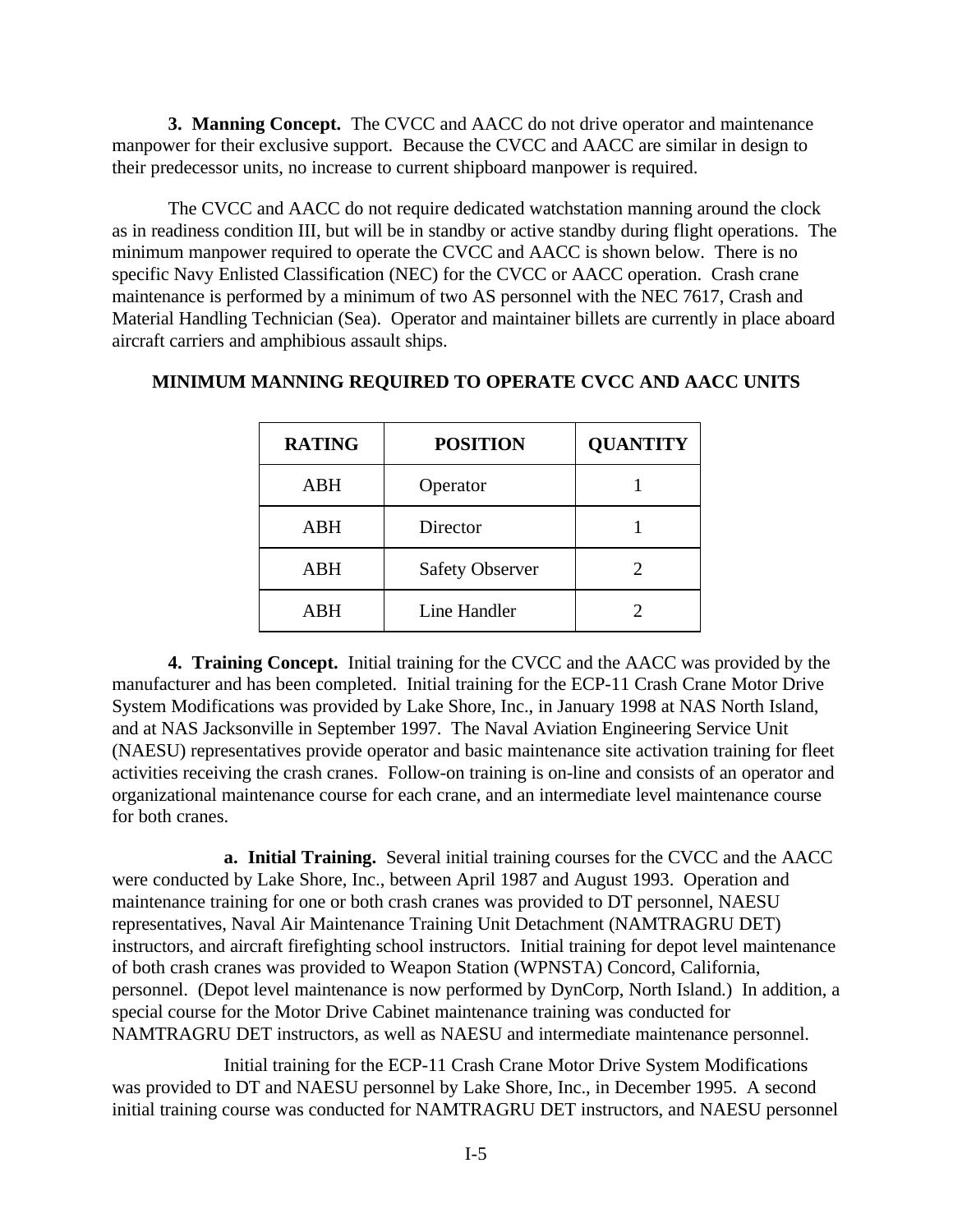in January 1998 at Maintenance Training Unit (MTU) 3033 NAMTRAGRU DET, North Island, California, and at MTU 3032 NAMTRAGRU DET, Jacksonville, Florida in September 1997. A third and final initial training course was conduct for NAMTRAGRU DET instructors, and NAESU personnel in March 1998 at MTU 3033 NAMTRAGRU DET, North Island. Initial training to depot personnel will be conducted by NAESU upon request.

| <b>Title </b>              | <b>Crash Crane Modifications Intermediate Maintenance</b>                                                                                                                                                                                                |
|----------------------------|----------------------------------------------------------------------------------------------------------------------------------------------------------------------------------------------------------------------------------------------------------|
| Description                | This course provides NAMTRAGRU DET instructors and<br>NAESU personnel with the Crash Crane Motor Drive<br>System Modifications information needed to teach<br>intermediate maintenance on the modified A/S 32A-35A<br>$CVCC$ and the $A/S$ 32A-36A AACC. |
| Locations                  | MTU 3033, NAMTRAGRU DET North Island<br>MTU 3032, NAMTRAGRU DET Jacksonville                                                                                                                                                                             |
|                            | 5 days                                                                                                                                                                                                                                                   |
| RFT dates                  | Jan 98 at MTU 3033 (complete)<br>Sep 97 at MTU 3032 (complete)                                                                                                                                                                                           |
| $TTE/TD$                   | A/S 32A-35A CVCC (with modifications)<br>A/S 32A-36A AACC (with modifications)                                                                                                                                                                           |
| Prerequisite  AS 7617/9502 |                                                                                                                                                                                                                                                          |

**b. Follow-on Training.** Local AIMDs provide operator and organizational level maintenance training for fleet personnel using ship's assets. Two courses, C-600-3330 and C-600-3219, were developed by NAMTRAGRU Headquarters and distributed to user activities.

Follow-on intermediate level maintenance training is currently taught at MTU 3033, NAMTRAGRU DET North Island, and MTU 3032, NAMTRAGRU DET Jacksonville. A new training track, D/E-602-7060 will be established which contains a new course, C-602-3307A, for intermediate level maintenance on both crash cranes and a new course, C-602-3263, for aviation support equipment electrical systems. The crash crane intermediate maintenance course, C-602-3307A, will also be updated with ECP-11 Crash Crane Motor Drive System Modifications information prior to fleet installations of the A/S 32A-35A and A/S 32A-36A. These courses are currently on hold pending publication rewrite, followed by course rewrite. RFT dates will be incorporated into future updates to this NTSP. While these courses are awaiting rewrite, MTU 3033 and MTU 3032 will continue to administer the intermediate level maintenance course, C-602-3280, for the AACC and the intermediate level maintenance course, C-602-3289, for the CVCC. In addition to these formal training courses, NAESU personnel conduct on-site operator and Motor Drive Cabinet training when requested.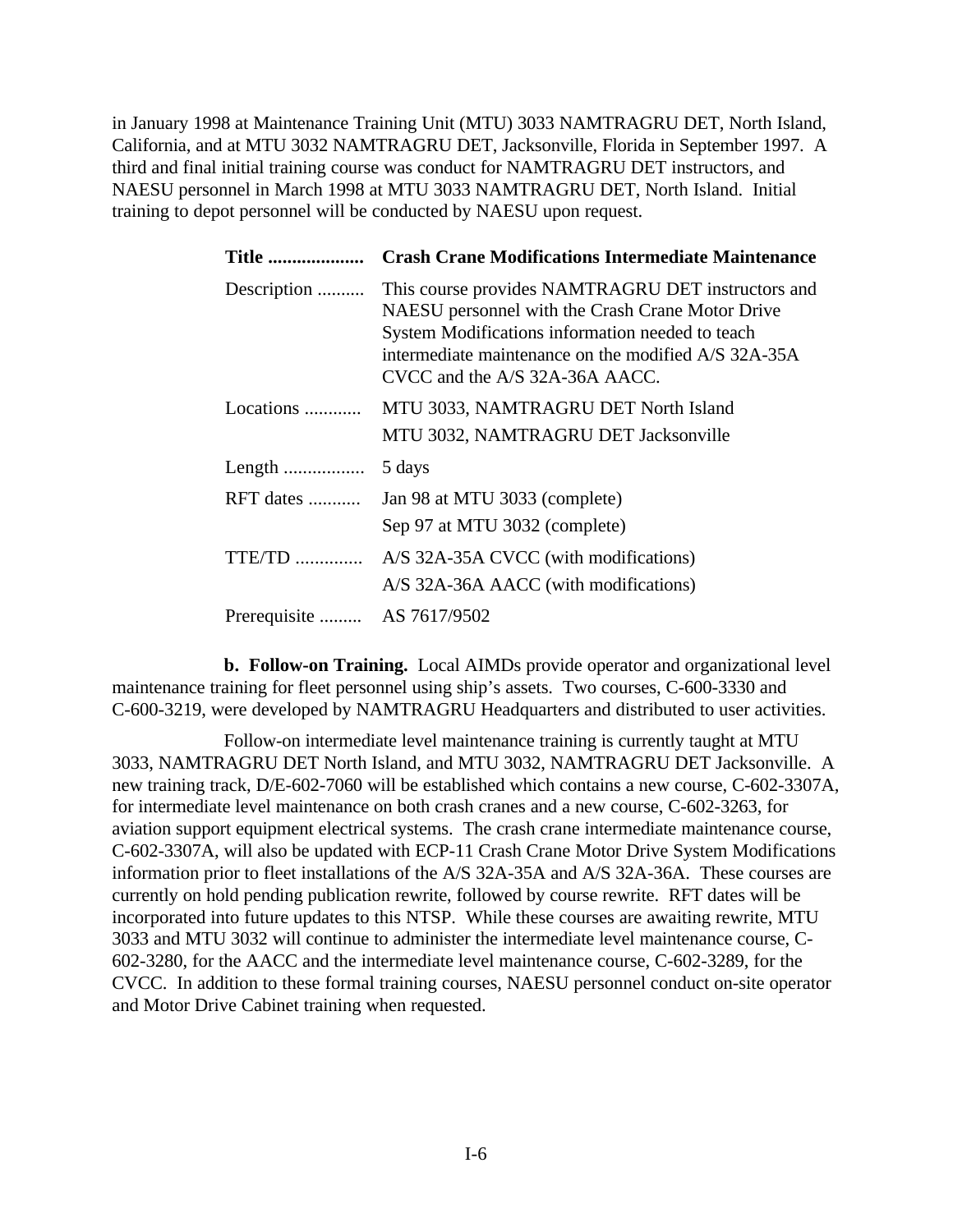# **(1) Operator**

| <b>Title </b>    | A/S 32A-35 CVCC Operator Training                                                                                              |
|------------------|--------------------------------------------------------------------------------------------------------------------------------|
| CIN              | $C-600-3219$                                                                                                                   |
| Model Manager    | <b>NAMTRAGRU Headquarters</b>                                                                                                  |
| Description      | This course provides the skills and knowledge to operate<br>the CVCC Crash Handling and Salvage Crane.                         |
| Locations        | Local AIMDs                                                                                                                    |
|                  | 5 days                                                                                                                         |
| RFT date         | On-line                                                                                                                        |
| Skill identifier | <b>ABH</b>                                                                                                                     |
|                  | TTE/TD  CVCC (local assets)                                                                                                    |
|                  | Prerequisites C-822-2010, Aviation Boatswain's Mate Aircraft Handling<br>ABH Class A1, and rated ABH3 and above                |
| <b>Title </b>    | A/S 32A-36 AACC Operator Training                                                                                              |
| CIN              | $C-600-3330$                                                                                                                   |
| Model Manager    | <b>NAMTRAGRU Headquarters</b>                                                                                                  |
| Description      | This course provides fleet personnel with the skills and<br>knowledge to operate the AACC Crash Handling and<br>Salvage Crane. |
| Locations        | <b>Local AIMDs</b>                                                                                                             |
|                  | 5 days                                                                                                                         |
| RFT date         | On-line                                                                                                                        |
| Skill identifier | ABH                                                                                                                            |
|                  | TTE/TD  AACC (local assets)                                                                                                    |
|                  | Prerequisites C-822-2010, Aviation Boatswain's Mate Aircraft Handling<br>ABH Class A1, and rated ABH3 and above                |
| (2) Maintenance  |                                                                                                                                |
| <b>Title </b>    | (Afloat) Crash and Material Handling Equipment<br><b>Intermediate Maintenance</b>                                              |
|                  |                                                                                                                                |
|                  | Model Manager  NAMTRAGRU DET Jacksonville                                                                                      |
|                  |                                                                                                                                |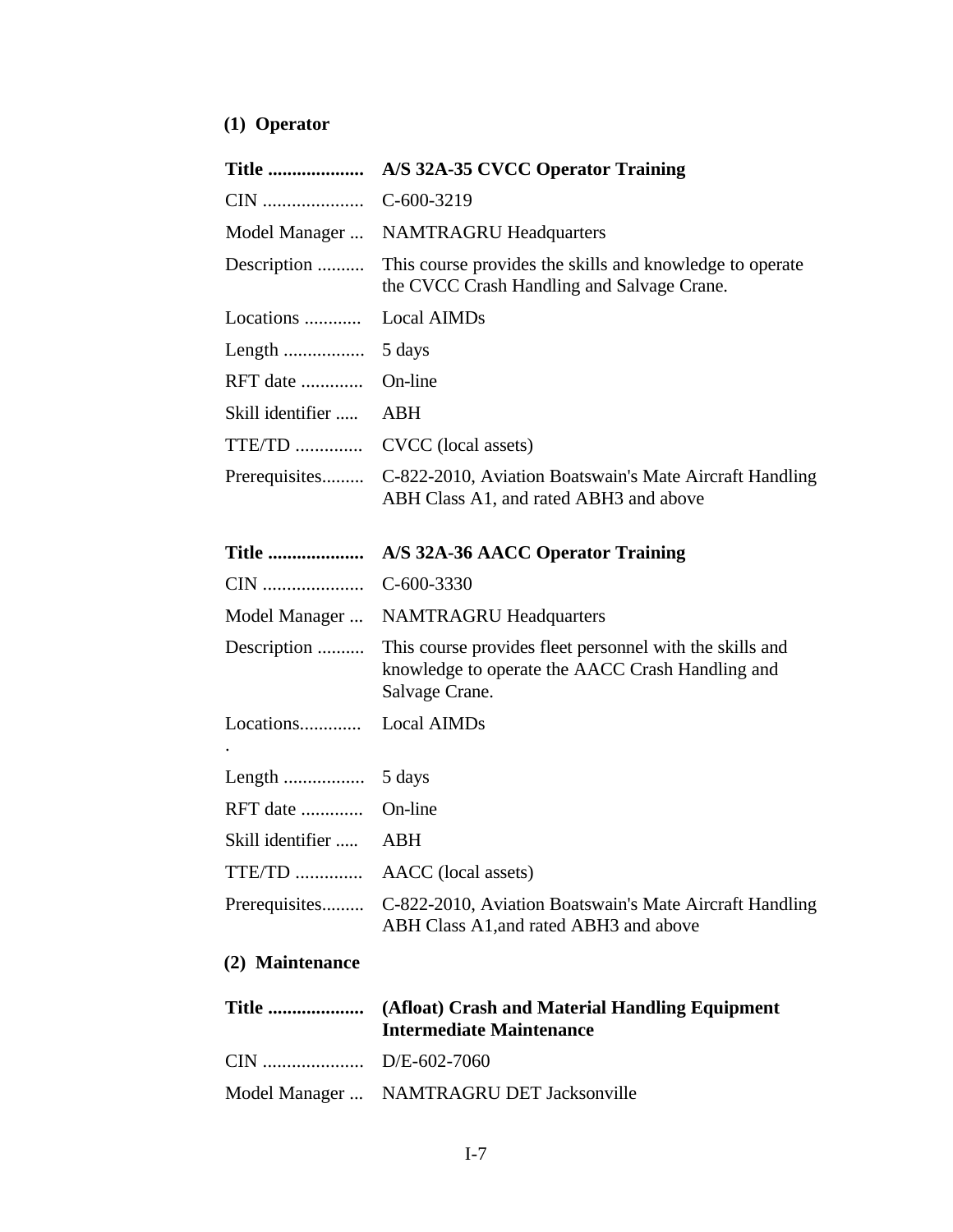| Description                   | This track defines the minimum required courses to<br>assignment of (afloat) crash and material handling<br>equipment intermediate maintenance NEC-7617 |
|-------------------------------|---------------------------------------------------------------------------------------------------------------------------------------------------------|
| Locations                     | MTU 3033, NAMTRAGRU DET North Island                                                                                                                    |
|                               | MTU 3032, NAMTRAGRU DET Jacksonville                                                                                                                    |
|                               |                                                                                                                                                         |
| RFT date  RFT                 |                                                                                                                                                         |
| Skill identifier  AS NEC 7617 |                                                                                                                                                         |
|                               | TTE/TD  AACC and CVCC (local assets)                                                                                                                    |
|                               | Prerequisites C-602-2026, Aviation Support Equipment Technician<br>Class A1 or equivalent fleet experience                                              |

#### **c. Student Profiles**

<span id="page-14-0"></span>

| <b>SKILL</b><br><b>IDENTIFIER</b> | PREREQUISITE SKILL AND KNOWLEDGE<br><b>REQUIREMENTS</b>                                                                                               |
|-----------------------------------|-------------------------------------------------------------------------------------------------------------------------------------------------------|
| ABH                               | C-822-2010, Aviation Boatswain's Mate Aircraft Handling ABH Class<br>A1, or ABH3 and above                                                            |
| AS 7617                           | C-602-2026, Aviation Support Equipment Technician Class A1<br>D/E-602-7060 (Afloat) Crash and Material Handling Equipment<br>Intermediate Maintenance |

**d. Training Pipelines.** In March 1994, a Maintenance Training Requirements Review was convened and a decision was made to combine two separate courses, C-602-3289 and C-602-3280, into a single course for intermediate level maintenance. Training track, D/E-602-7060, has been established and is currently RFT, utilizing courses C-602-3289 and C-602- 3280 until the A/S-32A/35 and A/S-32A/36 Crash Crane Intermediate Maintenance, C-602- 3307A, and Aviation Support Equipment Technician Electrical, C-602-3263, courses are rewritten.

#### **I. ON-BOARD (IN-SERVICE) TRAINING**

#### **1. Proficiency or Other Training Organic to the New Development**

#### **a. Maintenance Training Improvement Program.** NA.

**b. Aviation Maintenance In-Service Training.** The Aviation Maintenance In-Service Training (AMIST) is intended to support the Fleet training requirements now satisfied by Maintenance Training Improvement Program (MTIP), and in that sense is the planned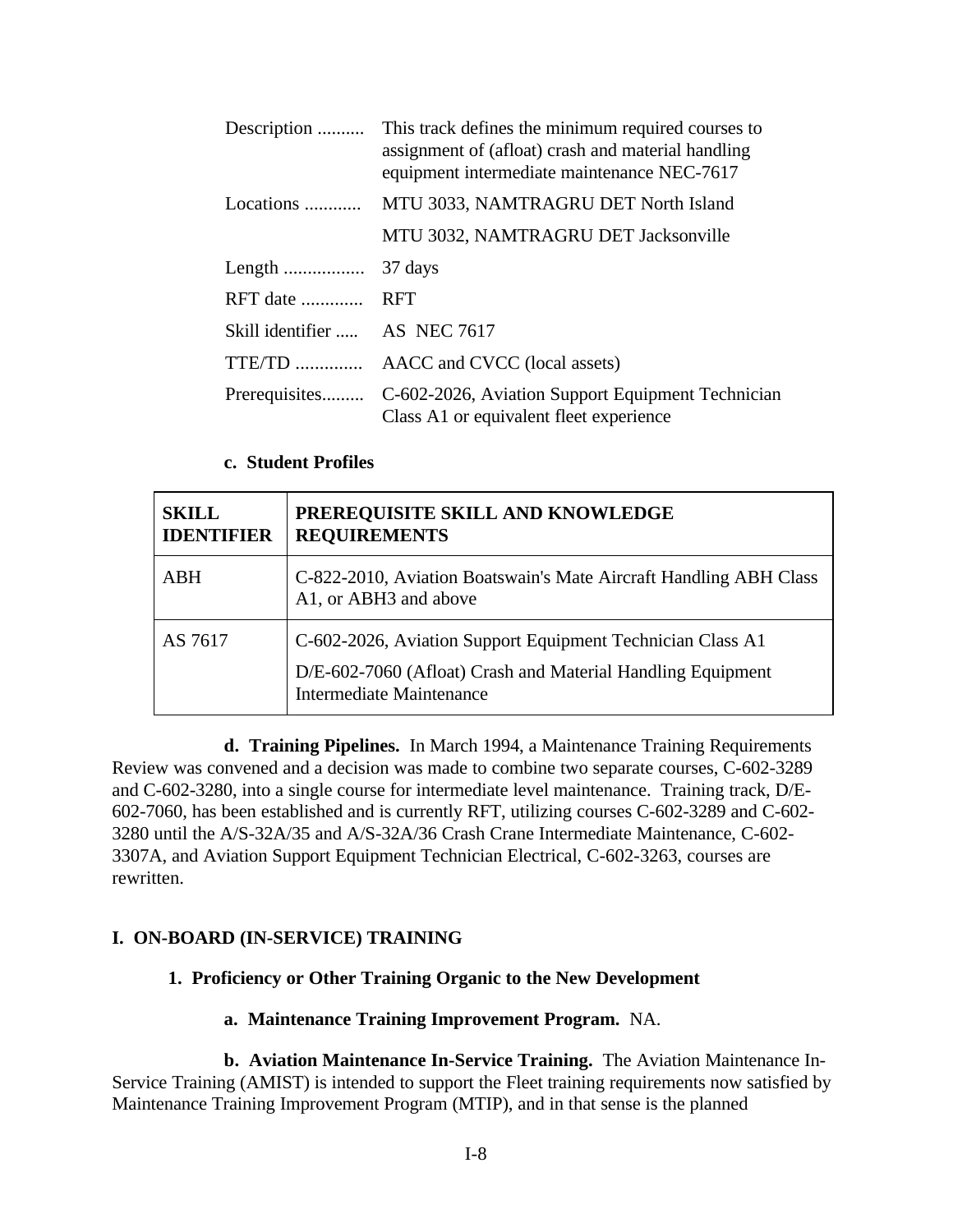replacement. However, it is structured very differently, and will function as an integral part of the new Aviation Maintenance Training Continuum System (AMTCS) that will replace the existing aviation maintenance training structure. AMIST will provide standardized instruction to bridge gaps between initial and career training. With the implementation of AMIST, technicians will be provided the training required to maintain a level of proficiency necessary to effectively perform the required tasks to reflect career progression.

The AMTCS redesigns the aviation training process (training continuum), and introduces Computer-Based Training (CBT), projected in FY02 for crash cranes, throughout the Navy technical training process. The application and adoption of recent advances in computer hardware and software technology have enabled CBT, with its basic elements of Computer Managed Instruction, Computer Aided Instruction, and Interactive Courseware, to be integrated into the training continuum and provide essential support for standardizing technical training.

**2. Personnel Qualification Standards.** The Personnel Qualification Standards (PQS) for Air Department Handling requirements have been updated to reflect the CVCC and AACC requirements for operators. The PQS is managed by the PQS Development Group of the Naval Education and Training Professional Development Technology Center, Pensacola, Florida.

<span id="page-15-0"></span>**3. Other On-Board or In-Service Training Packages.** The designated Aircraft Fire Fighting and Salvage Specialist, NEC 7011, provides training to members of the crash and rescue crews through use of drills and informal training, per the Naval Air Training and Operating Procedures Standardization Manual NAVAIR-00-80R-14 and local command instructions. Refer to the Aircraft Rescue Fire Fighting Training Program NTSP, A-50-8704B/A.

#### **J. LOGISTICS SUPPORT**

#### **1. Manufacturer and Contract Numbers**

| <b>CONTRACT NUMBER</b> | <b>MANUFACTURER</b> | <b>ADDRESS</b>          |
|------------------------|---------------------|-------------------------|
| N00019-86-C-0028       | Lake Shore, Inc.    | Iron Mountain, Michigan |

**2. Program Documentation.** The latest Integrated Logistics Support Plan (ILSP) for the CVCC and AACC, ILSP-CSE-0377, Revision B, was updated and approved in May 1988.

**3. Technical Data Plan.** Technical manuals covering operation and intermediate maintenance instructions with Illustrated Parts Breakdown (IPB) have been validated and verified for the CVCC and the AACC. These manuals are available through the Naval Air Technical Services Facility. Technical manuals will be updated with the ECP-11 Crash Crane Motor Drive System Modifications information and distributed with each kit.

**4. Test Sets, Tools, and Test Equipment.** Preventive and corrective maintenance for the CVCC and the AACC are performed with common hand tools and special tools. Special tools are currently available through normal supply channels.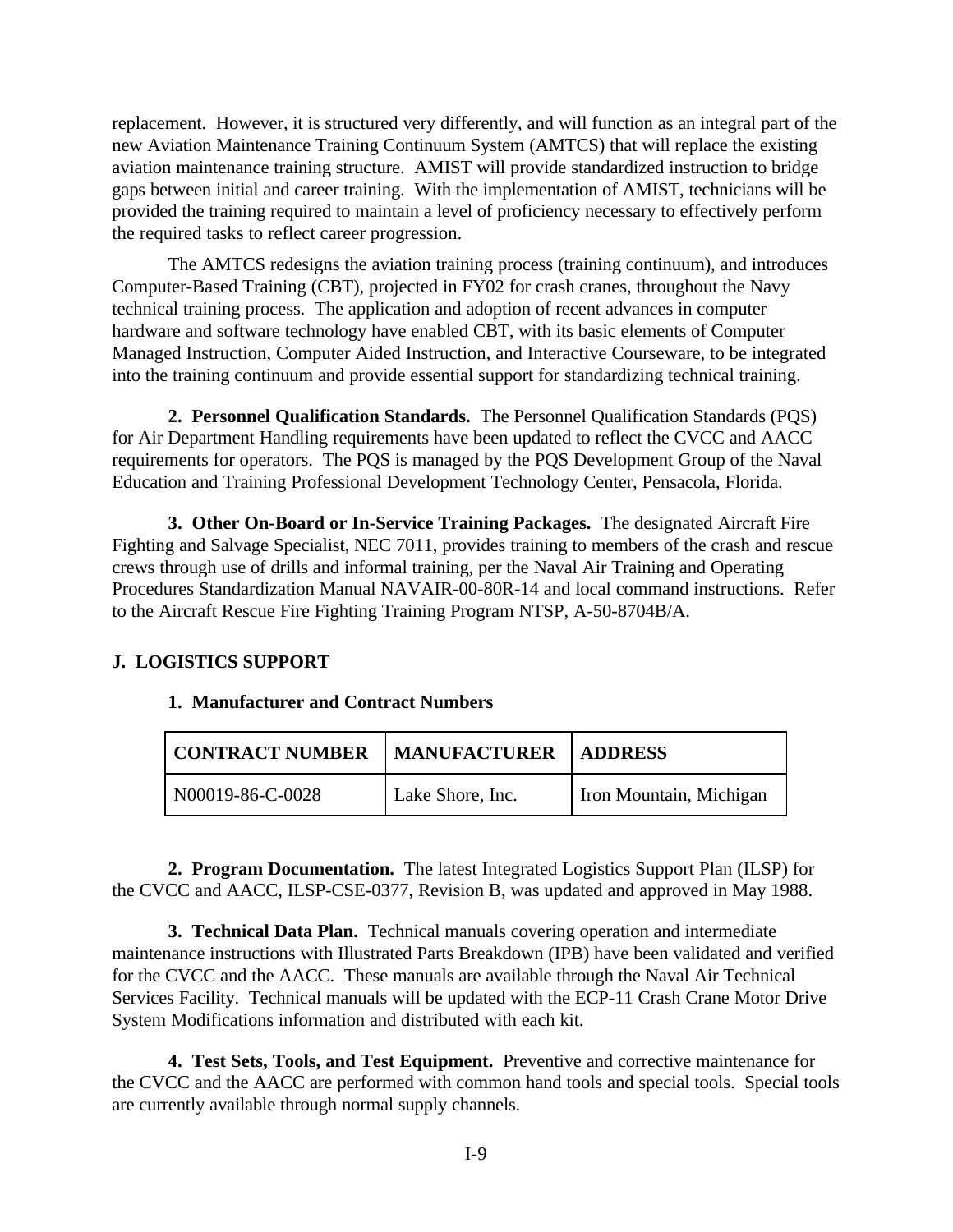**5. Repair Parts.** Repair parts may be obtained from the Naval Inventory Control Point. A ROR contract is available through the contractor until MSD date is met. Augmented support is provided through the Support Material List. The MSD was established January 1998.

## **6. Human Systems Integration.** NA.

# <span id="page-16-0"></span>**K. SCHEDULES**

# **1. Schedule of Events**

**a. Installation and Delivery Schedules.** The AACC was first delivered in April 1989 for installation on LHD ships. Delivery of the CVCC began in January 1993 for carrier installations. Delivery of the AACC for LHA ships to began in February 1998 and should be completed by the end of March 1999. However, ship alterations must be completed prior to installation of the AACC on LHAs. The ECP-11 Crash Crane Motor Drive System Modifications kits were delivered in September 1997 to NAMTRAGRU DET Jacksonville, and began installation in November 1997 at a rate of two kits per month. In January 1998, NAMTRAGRU DET North Island received and installed ECP-11 Crash Crane Motor Drive System Modifications. DynCorp, North Island, will install ECP-11 at each crane location.

One CVCC and one AACC were delivered to NAWCAD Patuxent River in February 1987 for DT testing. Initial Operational Capability (IOC) was successfully completed in March 1998. The Crash Crane Motor Drive System Modifications will be completed 18 months after IOC.

| <b>AIRCRAFT CARRIERS</b>               | DATE        |
|----------------------------------------|-------------|
| <b>CV-62 USS INDEPENDENCE</b>          | <b>FY96</b> |
| <b>CV-63 USS KITTY HAWK</b>            | FY94        |
| <b>CV-64 USS CONSTELLATION</b>         | <b>FY94</b> |
| <b>CVN-65 USS ENTERPRISE</b>           | <b>FY95</b> |
| CV-67 USS JOHN. F. KENNEDY             | <b>FY96</b> |
| <b>CVN-68 USS NIMITZ</b>               | <b>FY95</b> |
| <b>CVN-69 USS DWIGHT D. EISENHOWER</b> | FY94        |
| CVN-70 USS CARL VINSON                 | <b>FY94</b> |
| <b>CVN-71 USS THEODORE ROOSEVELT</b>   | <b>FY94</b> |
| <b>CVN-72 USS ABRAHAM LINCOLN</b>      | FY94        |
| <b>CVN-73 USS GEORGE WASHINGTON</b>    | FY94        |
| CVN-74 USS JOHN C. STENNIS             | <b>FY95</b> |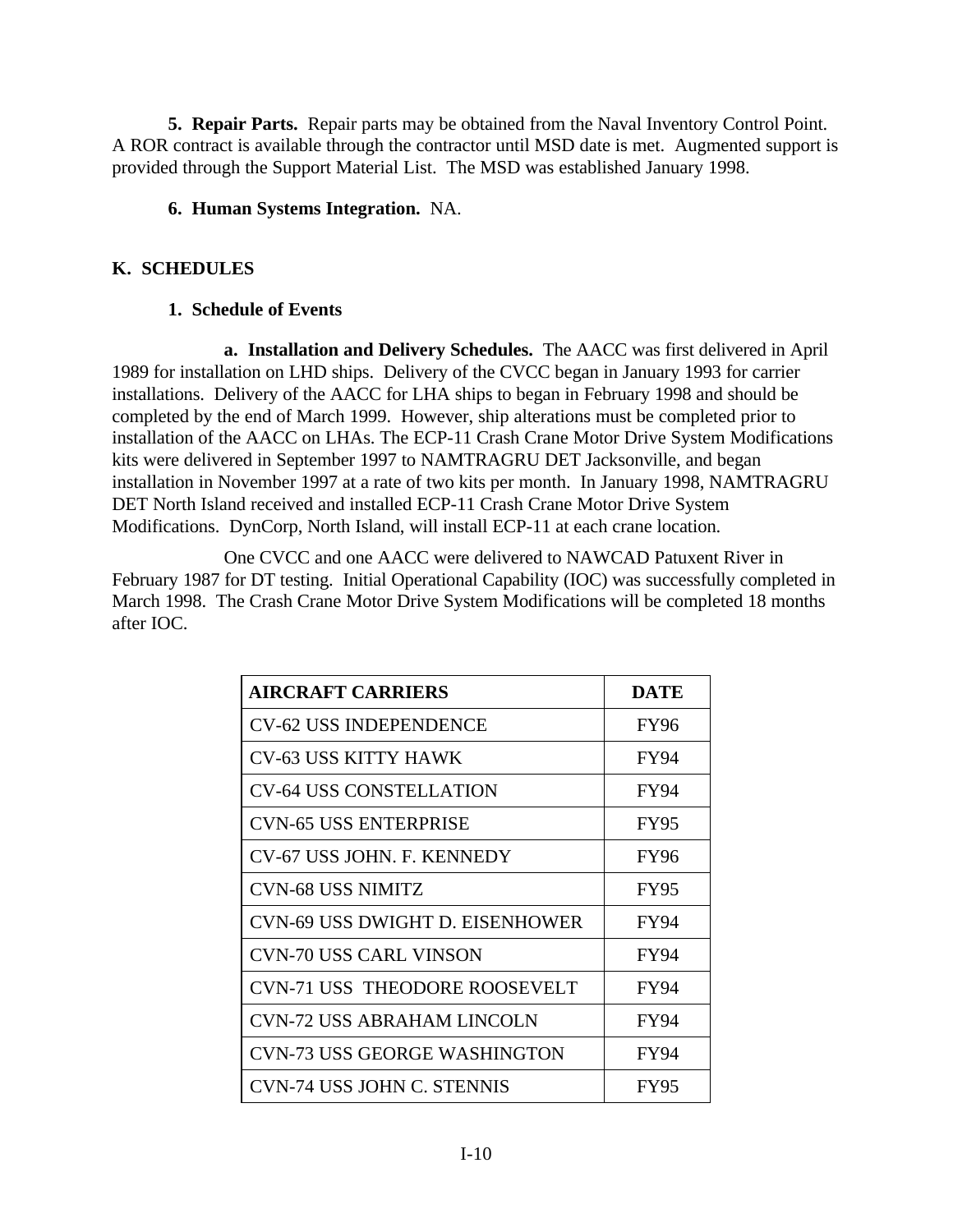| <b>AIRCRAFT CARRIERS</b>   | DATE        |
|----------------------------|-------------|
| CVN-75 USS HARRY S. TRUMAN | <b>FY98</b> |

| <b>AMPHIBIOUS ASSAULT SHIPS</b> | <b>DATE</b> |
|---------------------------------|-------------|
| <b>LHD-1 USS WASP</b>           | <b>FY92</b> |
| <b>LHD-2 USS ESSEX</b>          | <b>FY93</b> |
| <b>LHD-3 USS KEARSARGE</b>      | FY94        |
| <b>LHD-4 USS BOXER</b>          | <b>FY95</b> |
| LHD-5 USS BATAAN                | <b>FY97</b> |
| LHD-6 USS BONHOMME RICHARD      | <b>FY99</b> |
| LHA-1 USS TARAWA                | <b>FY99</b> |
| <b>LHA-2 USS SAIPAN</b>         | <b>FY99</b> |
| <b>LHA-3 USS BELLEAU WOOD</b>   | <b>FY99</b> |
| <b>LHA-4 USS NASSAU</b>         | <b>FY99</b> |
| <b>LHA-5 USS PELELIU</b>        | FY99        |
|                                 |             |

**b. Ready For Operational Use Schedule.** The CVCC and AACC are Ready For Operational Use upon assembly and delivery to the ship as scheduled above.

**c. Time Required to Install at Operational Sites.** The ECP-11 Crash Crane Motor Drive System Modifications kits will take approximately one month to install.

#### **d. Foreign Military Sales and Other Source Delivery Schedule.** NA.

**e. Training Device and Delivery Schedule.** One A/S 32A-35 and one A/S 32A-36 are used as TTE at MTU 3032 and MTU 3033. One A/S 32A-35A was delivered in September 1997 to MTU 3032 and one A/S 32A-36A was delivered in March 1998 to MTU 3033. An additional A/S 32A-35A and A/S 32A-36A will be delivered to the MTUs in FY98 as depicted in the table below. This will allow students to train on both crane models and series. The remaining A/S 32A-35 and A/S 32A-36 used as TTE will be modified with ECP-11 after all other deliveries have been completed.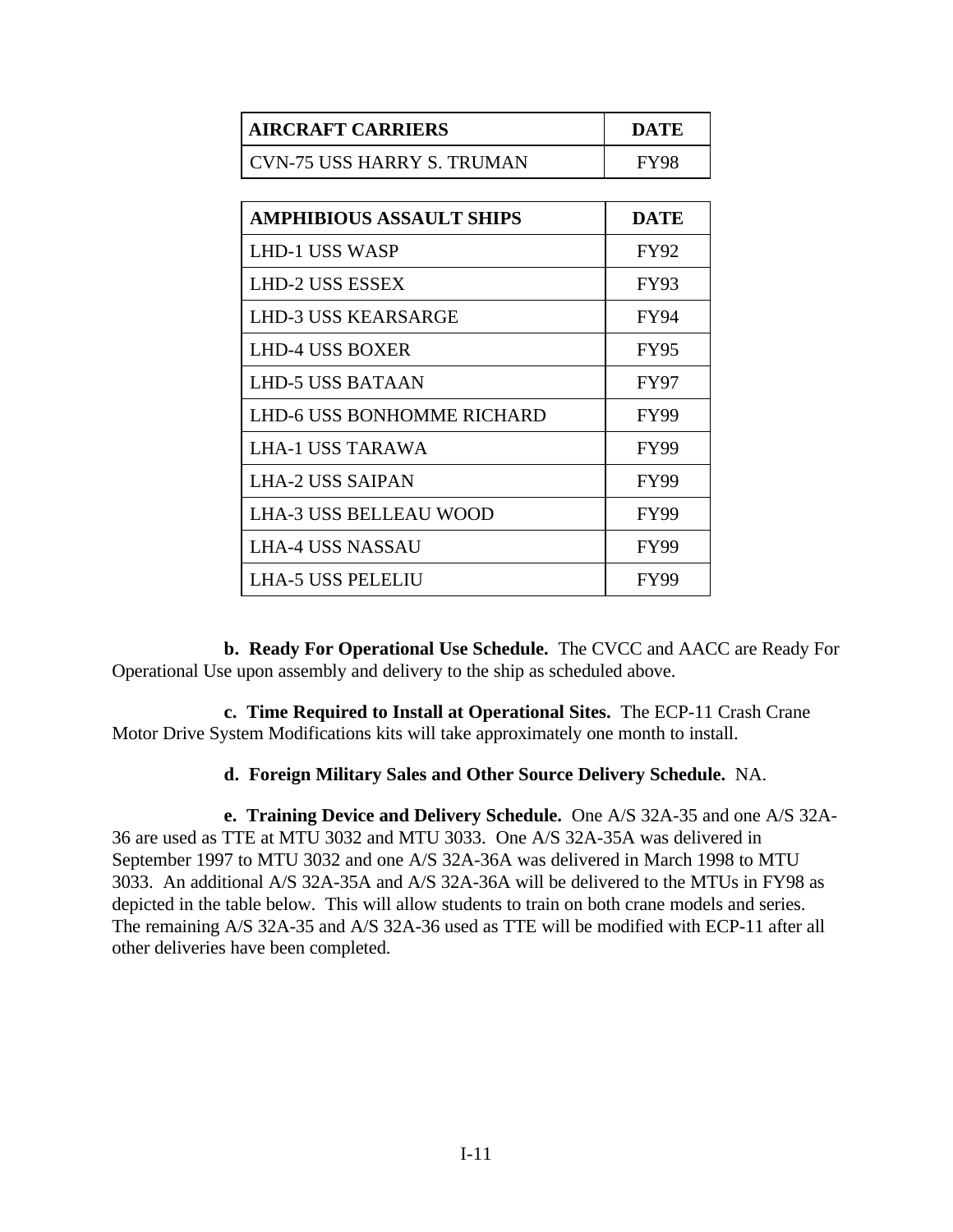| <b>ACTIVITY</b>                         | <b>EQUIPMENT</b>                                             | <b>DATE</b>                       | <b>STATUS</b>                                    |
|-----------------------------------------|--------------------------------------------------------------|-----------------------------------|--------------------------------------------------|
| <b>NATTC</b> Pensacola                  | A/S $32A-36$<br>A/S 32A-35                                   | Oct 89<br>Oct 96                  | Delivered<br>Delivered                           |
|                                         | $A/S$ 32A-36A<br>$A/S$ 32A-35A                               | <b>FY98</b><br><b>FY98</b>        |                                                  |
| MTU 3032, NAMTRAGRU DET<br>Jacksonville | $A/S$ 32A-36<br>$A/S$ 32A-35<br>$A/S$ 32A-36A<br>A/S 32A-35A | <b>Nov 89</b><br>Nov 93<br>Mar 98 | Delivered<br>Delivered<br>Delivered<br>Delivered |
| MTU 3033, NAMTRAGRU DET<br>North Island | A/S 32A-36<br>A/S 32A-35                                     | Sep 97<br>Sep 89<br>Dec 93        | Delivered<br>Delivered                           |
|                                         | $A/S$ 32A-36A<br>A/S 32A-35A                                 | <b>FY98</b><br><b>FY98</b>        |                                                  |

# **L. GOVERNMENT FURNISHED EQUIPMENT AND CONTRACTOR FURNISHED EQUIPMENT TRAINING REQUIREMENTS.** NA.

### **M. RELATED NTSPs AND OTHER APPLICABLE DOCUMENTS**

| <b>DOCUMENT OR NTSP</b><br><b>TITLE</b>                           | <b>DOCUMENT OR NTSP</b><br><b>NUMBER</b> | <b>PDA CODE</b> | <b>STATUS</b>      |
|-------------------------------------------------------------------|------------------------------------------|-----------------|--------------------|
| <b>ILSP</b> for the Aircraft Crash<br>Handling and Salvage Cranes | $ILSP-CSE-0377:RB$                       | <b>PMA251</b>   | Approved<br>May 88 |
| A/S 32P-25 Shipboard Fire<br><b>Fighting Vehicle</b>              | N88-NTSP-A-50-9302A/D                    | <b>PMA251</b>   | Draft<br>Feb 98    |
| <b>Aircraft Rescue Fire Fighting</b><br><b>Training Program</b>   | N88-NTSP-A-50-8704B/A                    | <b>PMA251</b>   | Approved<br>Feb 98 |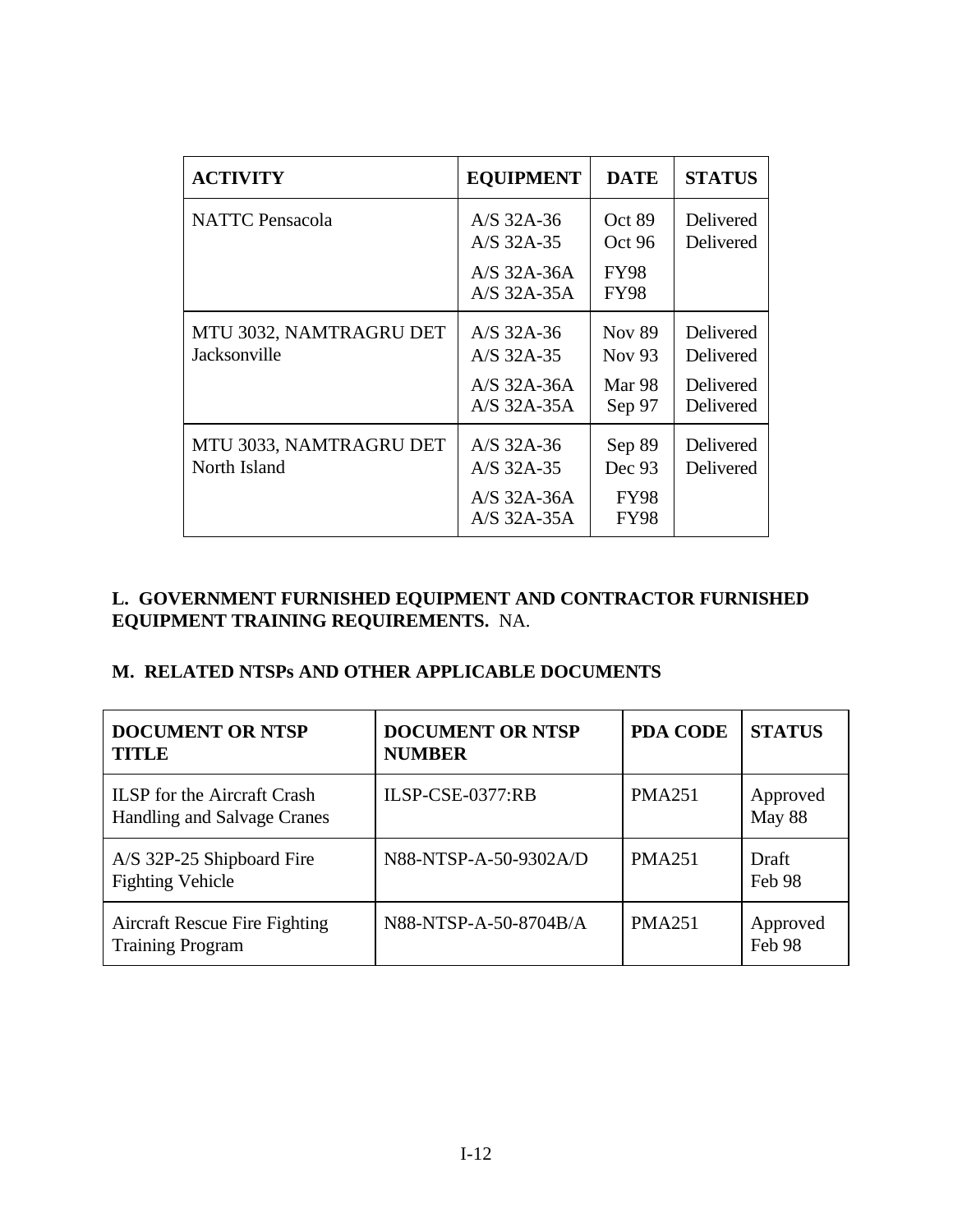#### **PART II - BILLET AND PERSONNEL REQUIREMENTS**

# <span id="page-19-0"></span>**II.A. BILLET REQUIREMENTS**

#### **II.A.1.a. OPERATIONAL AND FLEET SUPPORT ACTIVITY ACTIVATION SCHEDULE**

| <b>SOURCE: NAWCADLKE</b>     |             |             |             |             |             | DATE:       | 1/1/98      |
|------------------------------|-------------|-------------|-------------|-------------|-------------|-------------|-------------|
| ACTIVITY, UIC                |             | <b>PFYs</b> | <b>FY98</b> | <b>FY99</b> | <b>FY00</b> | <b>FY01</b> | <b>FY02</b> |
| FLEET SUPPORT ACTIVITIES     | <b>NAVY</b> |             |             |             |             |             |             |
| CV 67 USS John F. Kennedy    | 03367       | 1           | 0           | 0           | 0           | 0           | 0           |
| CVN 65 USS Enterprise        | 03365       |             | 0           | 0           | 0           | $\Omega$    | 0           |
| CVN 69 USS Eisenhower        | 03369       |             | 0           | 0           | 0           | $\Omega$    | 0           |
| CVN 71 USS Roosevelt         | 21247       |             | 0           | 0           | 0           | 0           | 0           |
| CVN 73 USS George Washington | 21412       |             | 0           | 0           | 0           | 0           | 0           |
| CVN 74 USS John C. Stennis   | 21847       |             | 0           | 0           | 0           | 0           | 0           |
| CVN 75 USS Harry S. Truman   | 21853       |             | 0           | 0           | $\Omega$    | 0           | 0           |
| LHA 2 USS Saipan             | 20632       |             | 0           | 0           | 0           | 0           | 0           |
| LHA 4 USS Nassau             | 20725       |             | 0           | 0           | 0           | 0           | 0           |
| LHD 1 USS Wasp               | 21560       |             | $\Omega$    | 0           | 0           | 0           | 0           |
| LHD 3 USS Kearsarge          | 21700       |             | 0           | $\mathbf 0$ | 0           | 0           | 0           |
| LHD 5 USS Bataan             | 21879       |             | 0           | 0           | 0           | $\Omega$    | 0           |
| LHD 6 USS Bonhomme Richard   | 22202       | 0           |             | $\mathbf 0$ | 0           | 0           | 0           |
| NAS Key West                 | 44320       |             | $\Omega$    | 0           | 0           | $\Omega$    | 0           |
| CV 62 USS Independence       | 03362       |             | 0           | 0           | 0           | 0           | 0           |
| CV 63 USS Kitty Hawk         | 03363       |             | 0           | 0           | 0           | 0           | 0           |
| CV 64 USS Constellation      | 03364       |             | 0           | 0           | 0           | 0           | 0           |
| CVN 68 USS Nimitz            | 03368       |             | 0           | 0           | 0           | 0           | 0           |
| CVN 70 USS Carl Vinson       | 20993       |             | 0           | 0           | $\Omega$    | $\Omega$    | 0           |
| CVN 72 USS Abraham Lincoln   | 21297       |             | 0           | $\mathbf 0$ | 0           | 0           | 0           |
| LHA 1 USS Tarawa             | 20550       |             | 0           | 0           | 0           | 0           | 0           |
| LHA 3 USS Belleau Wood       | 20633       |             | 0           | 0           | 0           | $\theta$    | 0           |
| LHA 5 USS Pelleiu            | 20748       |             | 0           | 0           | 0           | 0           | 0           |
| LHD 2 USS Essex              | 21533       | 1           | $\mathbf 0$ | $\mathbf 0$ | 0           | $\mathbf 0$ | 0           |
| LHD 4 USS Boxer              | 21808       | 1           | $\Omega$    | 0           | $\Omega$    | $\theta$    | 0           |
| TOTAL:                       |             | 24          | 1           | $\Omega$    | $\Omega$    | $\theta$    | 0           |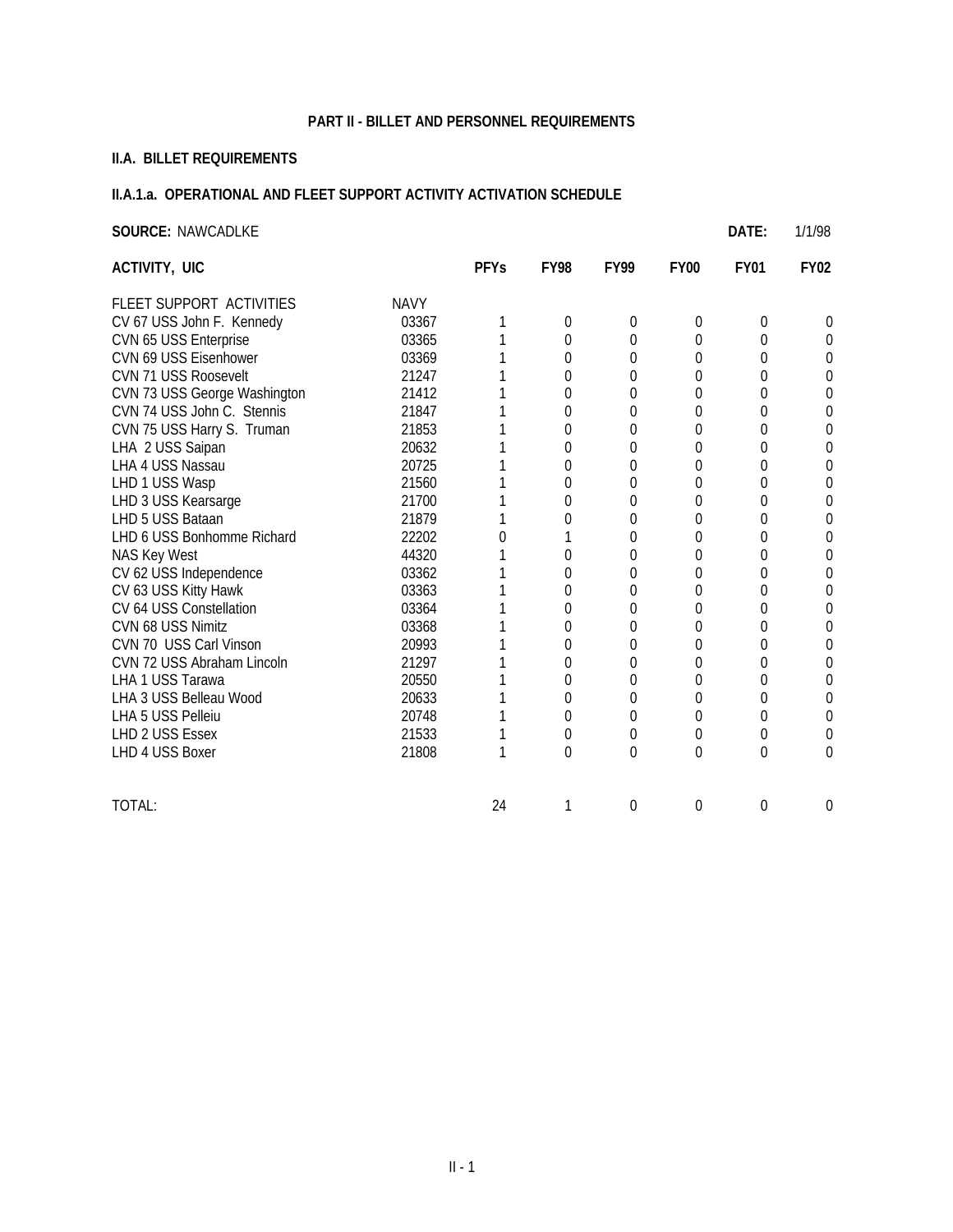|  |  |  |  |  |  |  | <b>II.A.1.b. BILLETS REQUIRED FOR OPERATIONAL AND FLEET SUPPORT ACTIVITIES</b> |
|--|--|--|--|--|--|--|--------------------------------------------------------------------------------|
|--|--|--|--|--|--|--|--------------------------------------------------------------------------------|

|                                                              |             | <b>BILLETS</b>                                                             |                               | <b>DESIG/</b>             | PNEC/                | SNEC/       |
|--------------------------------------------------------------|-------------|----------------------------------------------------------------------------|-------------------------------|---------------------------|----------------------|-------------|
| <b>ACTIVITY, UIC, PHASING INCREMENT</b>                      |             | <b>OFF</b>                                                                 | <b>ENL</b>                    | <b>RATING</b>             | <b>PMOS</b>          | <b>SMOS</b> |
| FLEET SUPPORT ACTIVITIES                                     | <b>NAVY</b> |                                                                            |                               |                           |                      |             |
| CV 67 USS John F. Kennedy, 03367<br><b>ACDU</b>              |             | $\boldsymbol{0}$<br>$\mathbf 0$<br>0                                       | 1<br>1<br>1                   | AS1<br>AS3<br>AS3         | 7617<br>7615<br>7617 | 7617        |
| TOTAL:                                                       |             | $\boldsymbol{0}$<br>$\overline{0}$                                         | 1<br>4                        | <b>ASAN</b>               | 7617                 |             |
| CVN 65 USS Enterprise, 03365<br><b>ACDU</b>                  |             | $\boldsymbol{0}$<br>$\boldsymbol{0}$<br>$\mathbf 0$                        | 1<br>1<br>$\mathbf{1}$        | AS1<br>AS3<br><b>ASAN</b> | 7617<br>7617<br>7617 |             |
| TOTAL:                                                       |             | $\overline{0}$                                                             | $\overline{3}$                |                           |                      |             |
| CVN 69 USS Eisenhower, 03369<br><b>ACDU</b><br>TOTAL:        |             | $\boldsymbol{0}$<br>$\boldsymbol{0}$<br>$\boldsymbol{0}$<br>$\overline{0}$ | 1<br>1<br>$\mathbf{1}$<br>3   | AS1<br>AS3<br><b>ASAN</b> | 7617<br>7617<br>7617 |             |
| CVN 71 USS Roosevelt, 21247<br><b>ACDU</b><br>TOTAL:         |             | $\boldsymbol{0}$<br>$\mathbf 0$<br>$\mathbf 0$<br>$\Omega$                 | 1<br>1<br>1<br>$\overline{3}$ | AS1<br>AS3<br><b>ASAN</b> | 7617<br>7617<br>7617 |             |
| CVN 73 USS George Washington, 21412<br><b>ACDU</b><br>TOTAL: |             | $\boldsymbol{0}$<br>$\boldsymbol{0}$<br>$\mathbf 0$                        | 1<br>1<br>$\overline{2}$      | AS3<br><b>ASAN</b>        | 7617<br>7617         |             |
| CVN 74 USS John C. Stennis, 21847<br><b>ACDU</b>             |             | $\boldsymbol{0}$<br>$\boldsymbol{0}$<br>$\boldsymbol{0}$                   | 1<br>1<br>1                   | AS1<br>AS3<br>ASAN        | 7617<br>7617<br>7617 |             |
| TOTAL:                                                       |             | $\mathbf 0$                                                                | 3                             |                           |                      |             |
| CVN 75 USS Harry S. Truman, 21853<br>ACDU                    |             | $\boldsymbol{0}$<br>$\boldsymbol{0}$<br>$\boldsymbol{0}$                   | 1<br>$\overline{2}$<br>1      | AS1<br>AS3<br>ASAN        | 7617<br>7617<br>7617 |             |
| TOTAL:                                                       |             | $\boldsymbol{0}$                                                           | 4                             |                           |                      |             |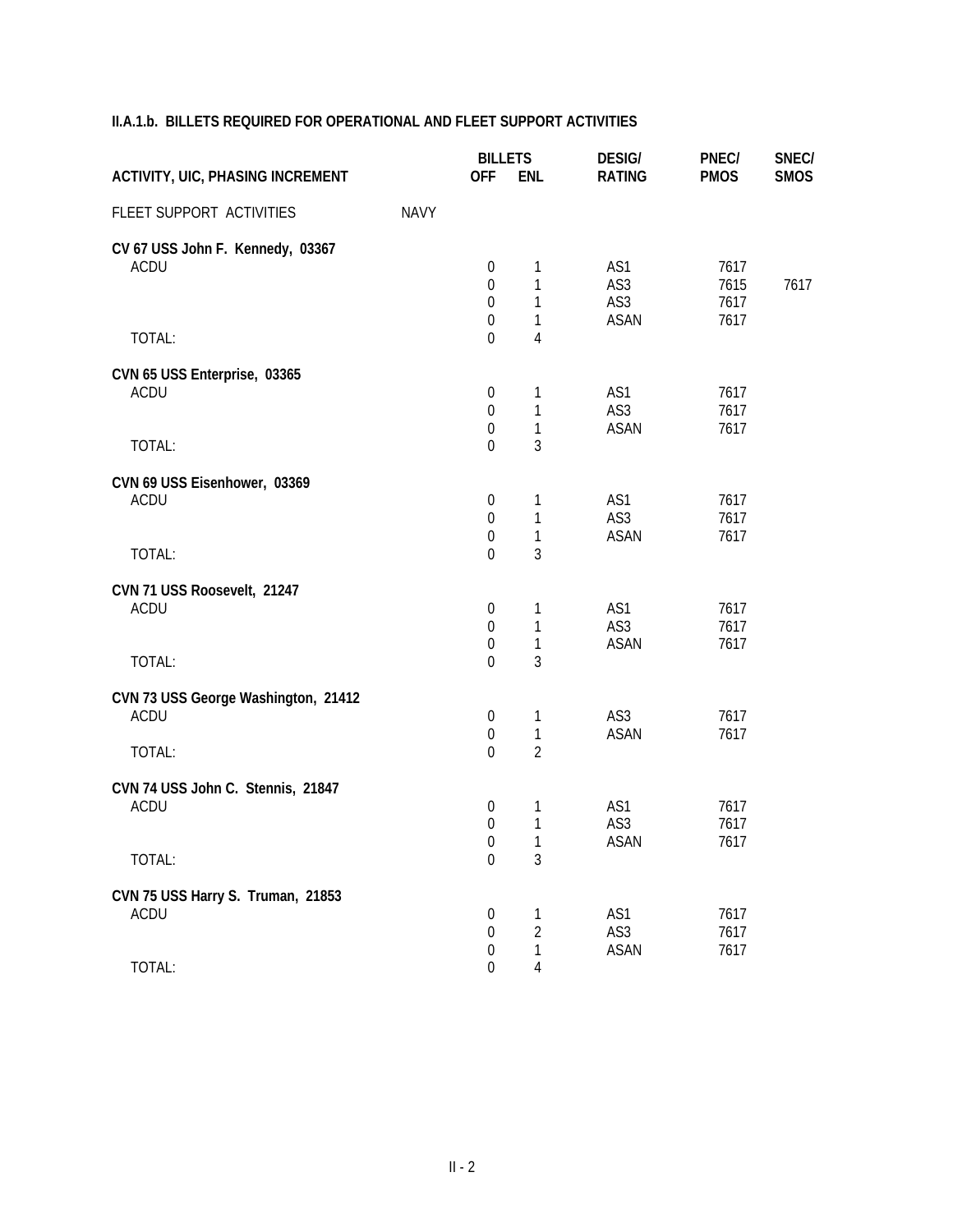#### **II.A.1.b. BILLETS REQUIRED FOR OPERATIONAL AND FLEET SUPPORT ACTIVITIES**

|                                                   | <b>BILLETS</b>   |                | <b>DESIG/</b>   | PNEC/       | SNEC/       |
|---------------------------------------------------|------------------|----------------|-----------------|-------------|-------------|
| <b>ACTIVITY, UIC, PHASING INCREMENT</b>           | <b>OFF</b>       | <b>ENL</b>     | <b>RATING</b>   | <b>PMOS</b> | <b>SMOS</b> |
| LHA 2 USS Saipan, 20632                           |                  |                |                 |             |             |
| <b>ACDU</b>                                       | $\boldsymbol{0}$ | 1              | AS1             | 7617        |             |
|                                                   | $\boldsymbol{0}$ | $\mathbf{1}$   | AS <sub>2</sub> | 7615        | 7617        |
|                                                   | $\boldsymbol{0}$ | $\mathbf{1}$   | AS3             | 7615        | 7617        |
|                                                   | $\boldsymbol{0}$ | $\mathbf{1}$   | <b>ASAN</b>     | 7617        |             |
| TOTAL:                                            | $\boldsymbol{0}$ | $\overline{4}$ |                 |             |             |
| LHA 4 USS Nassau, 20725                           |                  |                |                 |             |             |
| <b>ACDU</b>                                       | $\boldsymbol{0}$ | $\mathbf 1$    | AS1             | 7617        |             |
|                                                   | $\boldsymbol{0}$ | $\mathbf 1$    | AS <sub>2</sub> | 7615        | 7617        |
|                                                   | $\mathbf 0$      | 1              | AS3             | 7615        | 7617        |
|                                                   | $\boldsymbol{0}$ | 1              | <b>ASAN</b>     | 7617        |             |
| TOTAL:                                            | $\mathbf 0$      | $\overline{4}$ |                 |             |             |
| LHD 1 USS Wasp, 21560                             |                  |                |                 |             |             |
| <b>ACDU</b>                                       | $\boldsymbol{0}$ | 1              | AS1             | 7617        |             |
|                                                   | $\boldsymbol{0}$ | $\mathbf{1}$   | AS <sub>2</sub> | 7615        | 7617        |
|                                                   | $\boldsymbol{0}$ | $\mathbf{1}$   | AS3             | 7612        | 7617        |
|                                                   | $\boldsymbol{0}$ | $\mathbf{1}$   | AS3             | 7615        | 7617        |
|                                                   | $\mathbf 0$      | $\mathbf{1}$   | <b>ASAN</b>     | 7617        |             |
| TOTAL:                                            | $\mathbf 0$      | 5              |                 |             |             |
| LHD 3 USS Kearsarge, 21700                        |                  |                |                 |             |             |
| ACDU                                              | $\boldsymbol{0}$ | 1              | AS1             | 7617        |             |
|                                                   | $\boldsymbol{0}$ | $\mathbf{1}$   | AS3             | 7612        | 7617        |
|                                                   | $\boldsymbol{0}$ | $\mathbf{1}$   | AS3             | 7615        | 7617        |
|                                                   | $\mathbf 0$      | $\mathbf{1}$   | <b>ASAN</b>     | 7617        |             |
| TOTAL:                                            | $\mathbf 0$      | $\overline{4}$ |                 |             |             |
| LHD 5 USS Bataan, 21879                           |                  |                |                 |             |             |
| <b>ACDU</b>                                       | $\boldsymbol{0}$ | 1              | AS1             | 7617        |             |
|                                                   | $\boldsymbol{0}$ | $\mathbf 1$    | AS3             | 7612        | 7617        |
|                                                   | $\boldsymbol{0}$ | $\mathbf{1}$   | AS3             | 7615        | 7617        |
|                                                   | $\mathbf 0$      | $\mathbf 1$    | <b>ASAN</b>     | 7617        |             |
| TOTAL:                                            | $\boldsymbol{0}$ | 4              |                 |             |             |
| LHD 6 USS Bonhomme Richard, 22202, FY98 Increment |                  |                |                 |             |             |
| <b>ACDU</b>                                       | $\boldsymbol{0}$ | 1              | AS1             | 7617        |             |
|                                                   | $\boldsymbol{0}$ | 1              | AS3             | 7612        | 7617        |
|                                                   | 0                | 1              | AS3             | 7615        | 7617        |
|                                                   | $\mathbf 0$      | 1              | <b>ASAN</b>     | 7617        |             |
| TOTAL:                                            | $\mathbf 0$      | $\overline{4}$ |                 |             |             |
| NAS Key West, 44320                               |                  |                |                 |             |             |
| ACDU                                              | $\boldsymbol{0}$ | 1              | AS3             | 7617        |             |
| TOTAL:                                            | $\boldsymbol{0}$ | $\mathbf{1}$   |                 |             |             |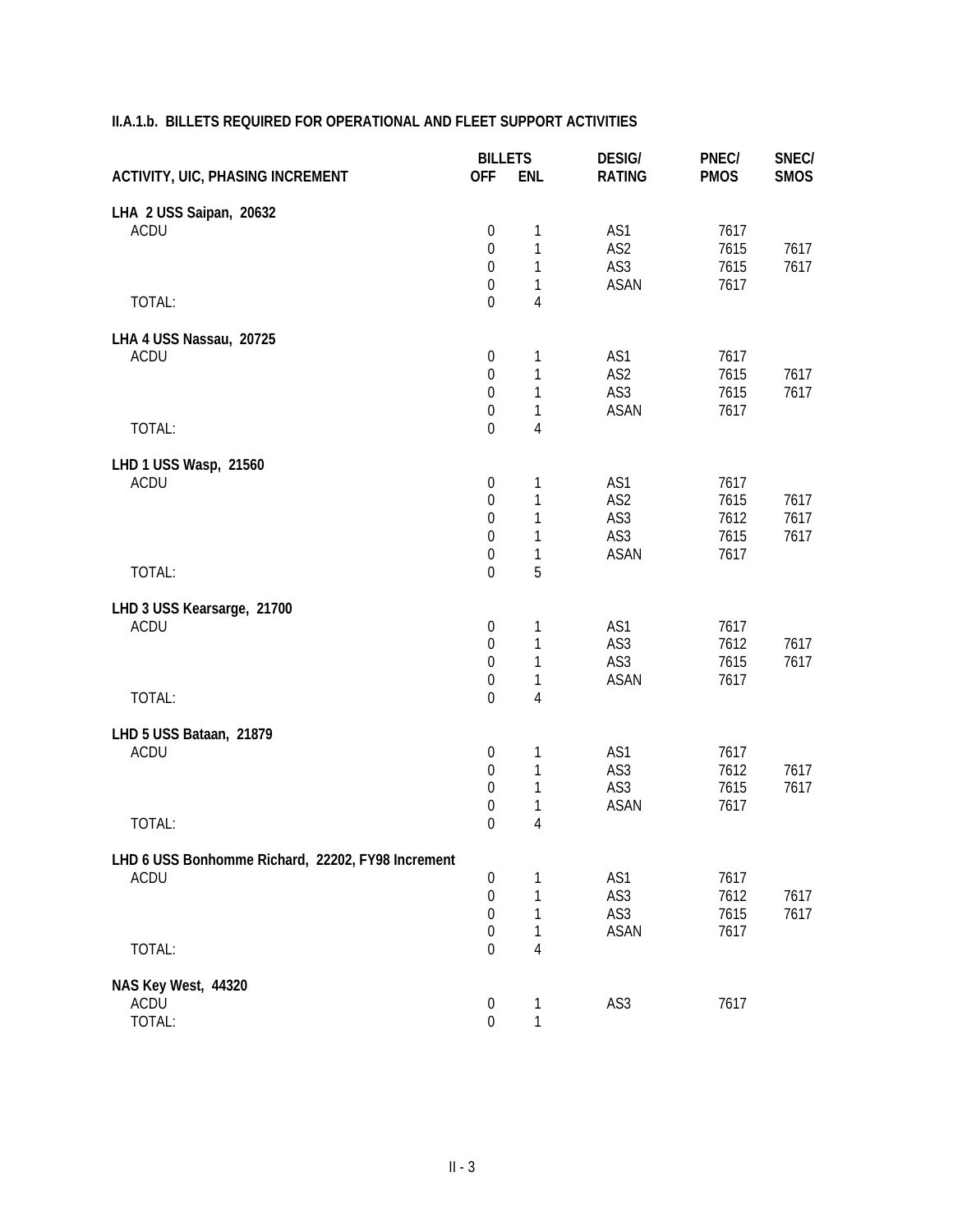### **II.A.1.b. BILLETS REQUIRED FOR OPERATIONAL AND FLEET SUPPORT ACTIVITIES**

|                                                     | <b>BILLETS</b>                                                             |                             | <b>DESIG/</b>                    | PNEC/                        | SNEC/        |
|-----------------------------------------------------|----------------------------------------------------------------------------|-----------------------------|----------------------------------|------------------------------|--------------|
| <b>ACTIVITY, UIC, PHASING INCREMENT</b>             | <b>OFF</b>                                                                 | <b>ENL</b>                  | <b>RATING</b>                    | <b>PMOS</b>                  | <b>SMOS</b>  |
| CV 62 USS Independence, 03362<br>ACDU               | $\boldsymbol{0}$<br>$\boldsymbol{0}$                                       | 1<br>1                      | AS1<br>AS3                       | 7617<br>7617                 |              |
| TOTAL:                                              | $\boldsymbol{0}$<br>$\Omega$                                               | 1<br>3                      | <b>ASAN</b>                      | 7617                         |              |
| CV 63 USS Kitty Hawk, 03363<br><b>ACDU</b>          | $\boldsymbol{0}$<br>$\mathbf 0$<br>$\boldsymbol{0}$                        | 1<br>1<br>1                 | AS1<br>AS3<br>ASAN               | 7617<br>7617<br>7617         |              |
| TOTAL:                                              | $\overline{0}$                                                             | 3                           |                                  |                              |              |
| CV 64 USS Constellation, 03364<br><b>ACDU</b>       | $\boldsymbol{0}$<br>$\boldsymbol{0}$<br>$\boldsymbol{0}$                   | 1<br>$\mathbf{1}$<br>1      | AS1<br>AS3<br><b>ASAN</b>        | 7617<br>7617<br>7617         |              |
| TOTAL:                                              | $\mathbf 0$                                                                | 3                           |                                  |                              |              |
| CVN 68 USS Nimitz, 03368<br>ACDU                    | $\boldsymbol{0}$<br>$\boldsymbol{0}$<br>$\boldsymbol{0}$                   | 1<br>1<br>1                 | AS1<br>AS3<br><b>ASAN</b>        | 7617<br>7617<br>7617         |              |
| TOTAL:                                              | $\overline{0}$                                                             | 3                           |                                  |                              |              |
| CVN 70 USS Carl Vinson, 20993<br>ACDU<br>TOTAL:     | $\boldsymbol{0}$<br>$\boldsymbol{0}$<br>$\boldsymbol{0}$<br>$\overline{0}$ | 1<br>1<br>$\mathbf{1}$<br>3 | AS1<br>AS3<br><b>ASAN</b>        | 7617<br>7617<br>7617         |              |
| CVN 72 USS Abraham Lincoln, 21297<br>ACDU<br>TOTAL: | $\boldsymbol{0}$<br>$\boldsymbol{0}$<br>0<br>0                             | 1<br>1<br>1<br>3            | AS1<br>AS3<br><b>ASAN</b>        | 7617<br>7617<br>7617         |              |
| LHA 1 USS Tarawa, 20550<br>ACDU                     | $\mathbf 0$<br>$\boldsymbol{0}$<br>0<br>0                                  | 1<br>1<br>1<br>1            | AS1<br>AS2<br>AS3<br><b>ASAN</b> | 7617<br>7615<br>7615<br>7617 | 7617<br>7617 |
| TOTAL:                                              | 0                                                                          | $\overline{4}$              |                                  |                              |              |
| LHA 3 USS Belleau Wood, 20633<br><b>ACDU</b>        | $\mathbf 0$<br>$\boldsymbol{0}$<br>0<br>0                                  | 1<br>1<br>1<br>1            | AS1<br>AS2<br>AS3<br>ASAN        | 7617<br>7615<br>7615<br>7617 | 7617<br>7617 |
| TOTAL:                                              | $\boldsymbol{0}$                                                           | 4                           |                                  |                              |              |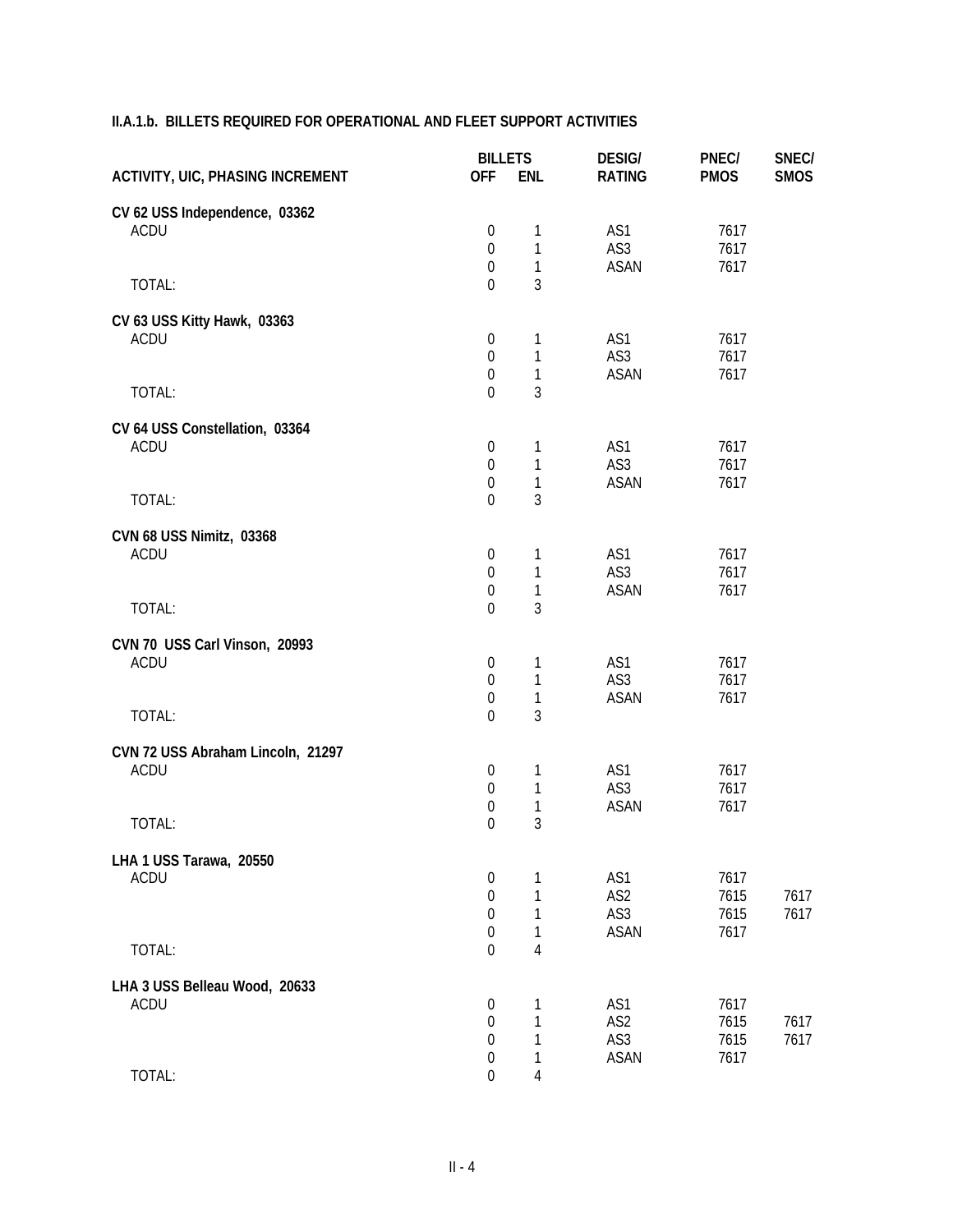|                                         | <b>BILLETS</b> |            | <b>DESIG/</b>   | PNEC/       | SNEC/       |
|-----------------------------------------|----------------|------------|-----------------|-------------|-------------|
| <b>ACTIVITY, UIC, PHASING INCREMENT</b> | <b>OFF</b>     | <b>ENL</b> | <b>RATING</b>   | <b>PMOS</b> | <b>SMOS</b> |
| LHA 5 USS Pelleiu, 20748                |                |            |                 |             |             |
| <b>ACDU</b>                             | $\mathbf 0$    | 1          | AS1             | 7617        |             |
|                                         | $\mathbf 0$    |            | AS <sub>2</sub> | 7615        | 7617        |
|                                         | $\mathbf 0$    |            | AS3             | 7615        | 7617        |
|                                         | $\mathbf 0$    |            | <b>ASAN</b>     | 7617        |             |
| TOTAL:                                  | $\mathbf 0$    | 4          |                 |             |             |
| LHD 2 USS Essex, 21533                  |                |            |                 |             |             |
| <b>ACDU</b>                             | $\mathbf 0$    |            | AS1             | 7617        |             |
|                                         | $\mathbf 0$    |            | AS3             | 7612        | 7617        |
|                                         | $\mathbf 0$    |            | AS3             | 7615        | 7617        |
|                                         | $\mathbf 0$    |            | <b>ASAN</b>     | 7617        |             |
| TOTAL:                                  | $\mathbf 0$    | 4          |                 |             |             |
| LHD 4 USS Boxer, 21808                  |                |            |                 |             |             |
| <b>ACDU</b>                             | $\mathbf 0$    | 1          | AS1             | 7617        |             |
|                                         | $\mathbf 0$    |            | AS3             | 7612        | 7617        |
|                                         | $\mathbf 0$    |            | AS3             | 7615        | 7617        |
|                                         | $\mathbf 0$    |            | <b>ASAN</b>     | 7617        |             |
| TOTAL:                                  | $\mathbf 0$    | 4          |                 |             |             |

#### **II.A.1.b. BILLETS REQUIRED FOR OPERATIONAL AND FLEET SUPPORT ACTIVITIES**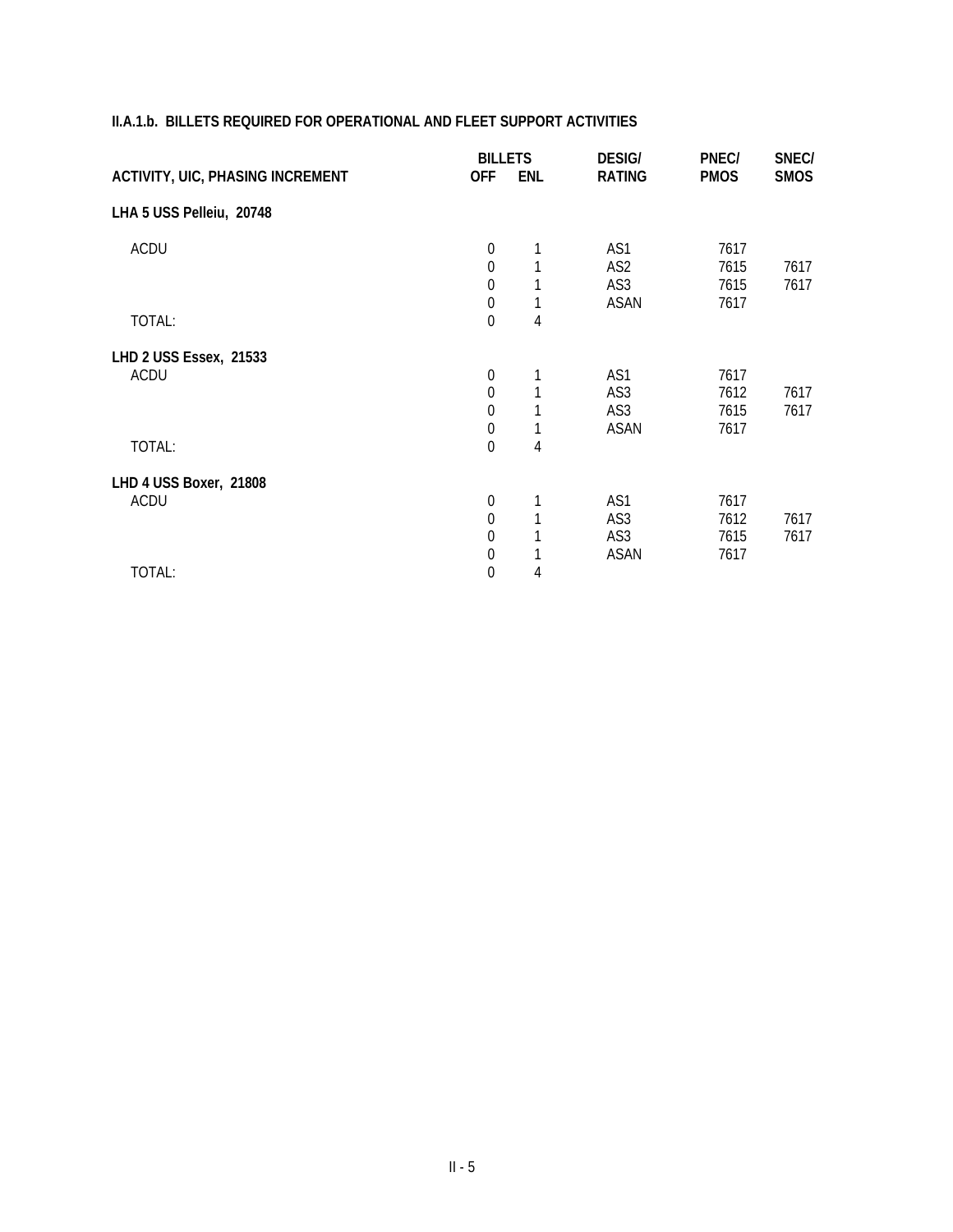#### **II.A.1.c. TOTAL BILLETS REQUIRED FOR OPERATIONAL AND FLEET SUPPORT ACTIVITIES**

| <b>DESIG/</b><br><b>PNEC/SNEC</b>    |      |                  | <b>PFYs</b> |     | <b>FY98</b> |     | <b>FY99</b> |     | <b>FY00</b> | <b>FY01</b> |            | <b>FY02</b> |            |     |
|--------------------------------------|------|------------------|-------------|-----|-------------|-----|-------------|-----|-------------|-------------|------------|-------------|------------|-----|
| RATING                               |      | <b>PMOS/SMOS</b> | <b>OFF</b>  | ENL | <b>OFF</b>  | ENL | <b>OFF</b>  | ENL | <b>OFF</b>  | ENL         | <b>OFF</b> | ENL         | <b>OFF</b> | ENL |
| FLEET SUPPORT NAVY ACTIVITIES - ACDU |      |                  |             |     |             |     |             |     |             |             |            |             |            |     |
| AS1                                  | 7617 |                  |             | 22  |             | 22  |             | 22  |             | 22          |            | 22          |            | 22  |
| AS <sub>2</sub>                      | 7615 | 7617             |             | 6   |             | 6   |             | 6   |             | 6           |            | 6           |            | 6   |
| AS3                                  | 7612 | 7617             |             | 5   |             | 6   |             | 6   |             | 6           |            | 6           |            | 6   |
| AS3                                  | 7615 | 7617             |             | 11  |             | 12  |             | 12  |             | 12          |            | 12          |            | 12  |
| AS3                                  | 7617 |                  |             | 15  |             | 14  |             | 14  |             | 14          |            | 14          |            | 14  |
| ASAN                                 | 7617 |                  |             | 23  |             | 23  |             | 23  |             | 23          |            | 23          |            | 23  |
| <b>SUMMARY TOTALS:</b>               |      |                  |             |     |             |     |             |     |             |             |            |             |            |     |
| FLEET SUPPORT NAVY ACTIVITIES - ACDU |      |                  |             |     |             |     |             |     |             |             |            |             |            |     |
|                                      |      |                  |             | 82  |             | 83  |             | 83  |             | 83          |            | 83          |            | 83  |
| <b>GRAND TOTAL:</b>                  |      |                  |             |     |             |     |             |     |             |             |            |             |            |     |
| NAVY ACTIVITIES - ACDU               |      |                  |             |     |             |     |             |     |             |             |            |             |            |     |
|                                      |      |                  |             | 82  |             | 83  |             | 83  |             | 83          |            | 83          |            | 83  |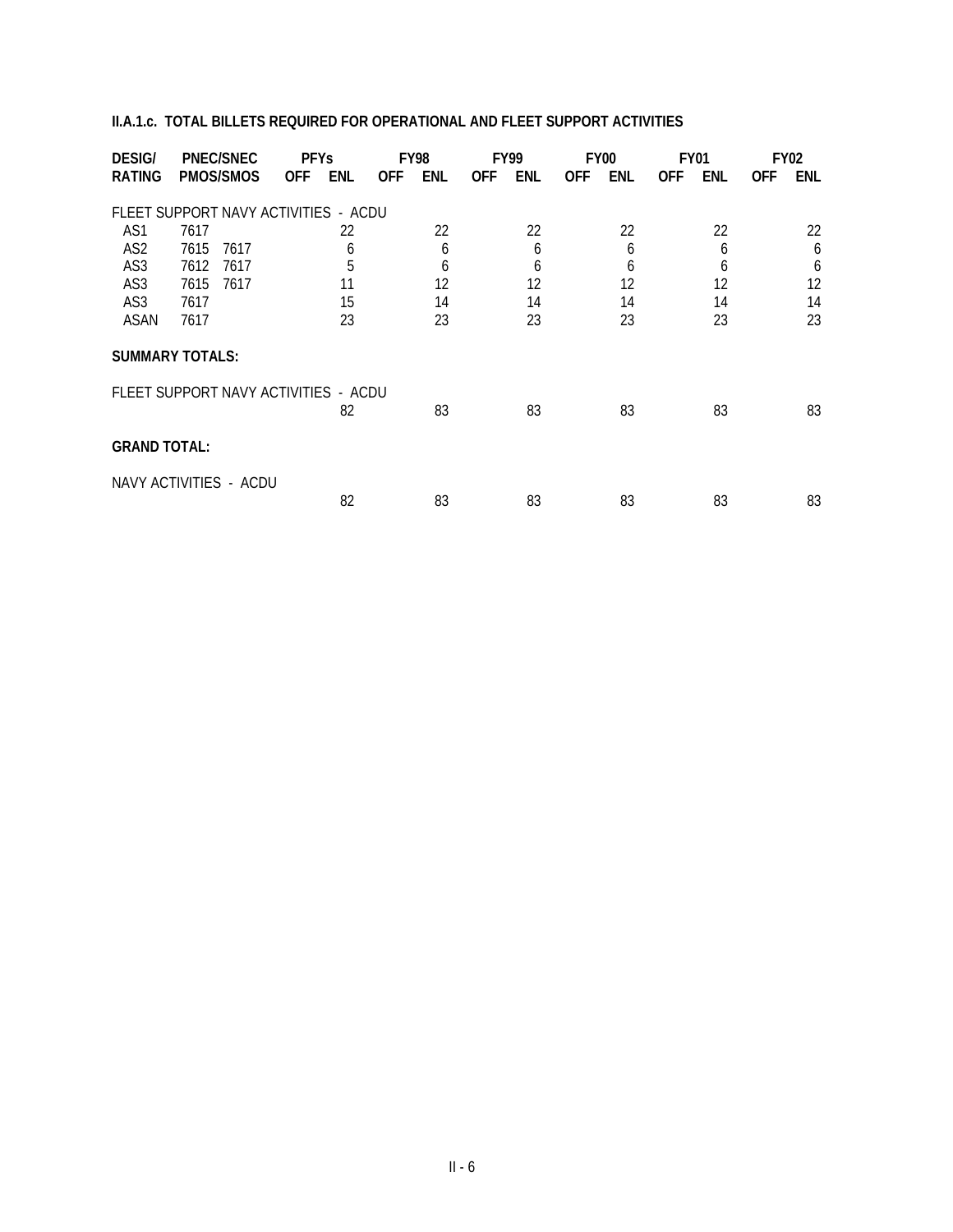## **II.A.2.a. OPERATIONAL AND FLEET SUPPORT ACTIVITY DEACTIVATION SCHEDULE**

| <b>SOURCE: NAWCADLKE</b>         |             |                      |             |                    |                  | DATE:                | 1/1/98               |
|----------------------------------|-------------|----------------------|-------------|--------------------|------------------|----------------------|----------------------|
| ACTIVITY, UIC                    |             | <b>PFYs</b>          | <b>FY98</b> | <b>FY99</b>        | FY <sub>00</sub> | <b>FY01</b>          | <b>FY02</b>          |
| FLEET SUPPORT ACTIVITIES         | <b>NAVY</b> |                      |             |                    |                  |                      |                      |
| CV 62 USS Independence<br>TOTAL: | 03362       | $\Omega$<br>$\Omega$ |             | $\Omega$<br>$\cap$ | $\Omega$         | $\Omega$<br>$\Omega$ | $\Omega$<br>$\Omega$ |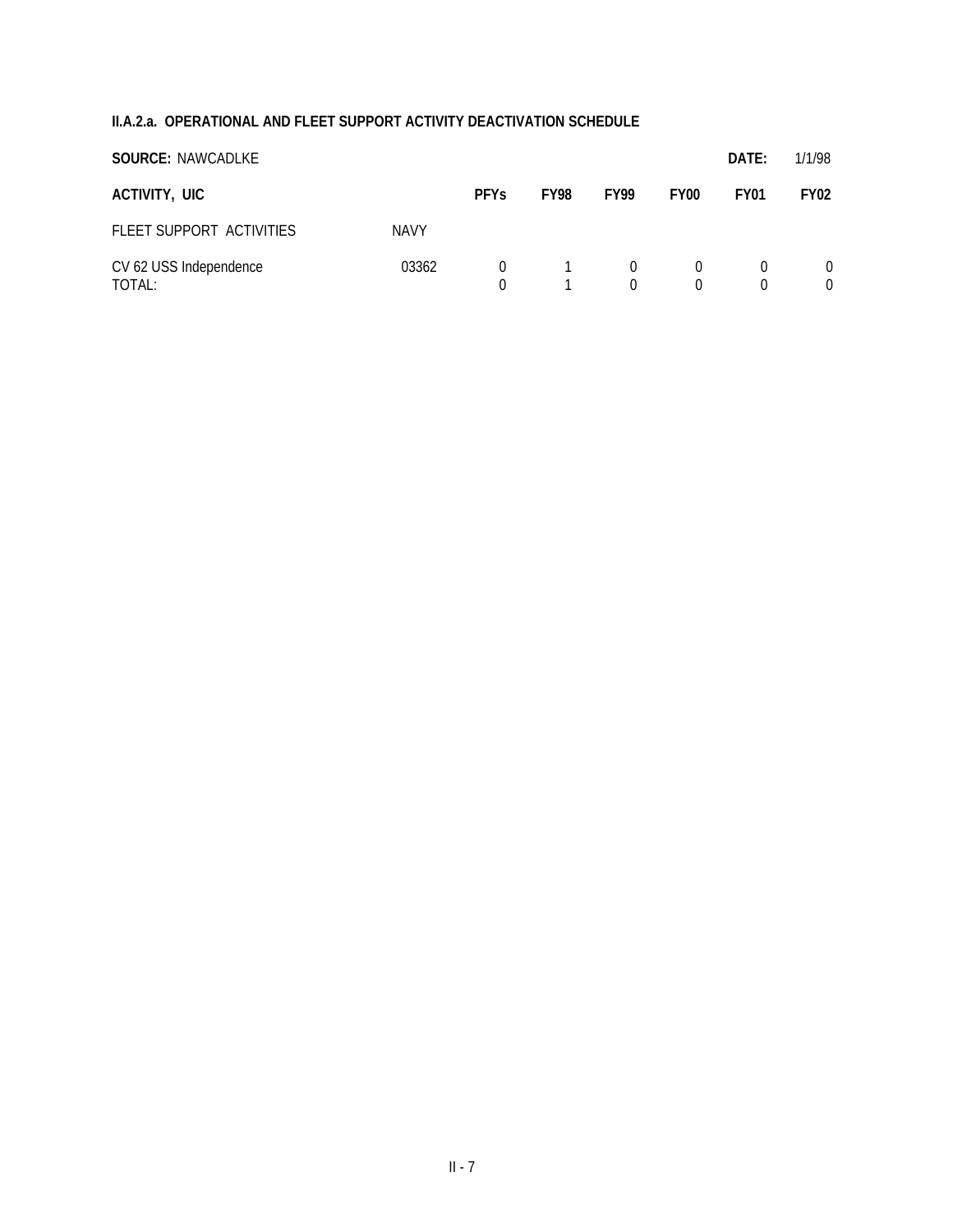#### **II.A.2.b. BILLETS TO BE DELETED FOR OPERATIONAL AND FLEET SUPPORT ACTIVITIES**

|                                               | <b>BILLETS</b> |            | <b>DESIG/</b> | PNEC/           | SNEC/       |             |
|-----------------------------------------------|----------------|------------|---------------|-----------------|-------------|-------------|
| <b>ACTIVITY, UIC, PHASING INCREMENT</b>       |                | <b>OFF</b> | ENL           | <b>RATING</b>   | <b>PMOS</b> | <b>SMOS</b> |
| FLEET SUPPORT ACTIVITIES                      | <b>NAVY</b>    |            |               |                 |             |             |
| CV 62 USS Independence, 03362, FY98 Increment |                |            |               |                 |             |             |
| ACDU                                          |                | 0          |               | AS1             | 7617        |             |
|                                               |                | 0          |               | AS <sub>3</sub> | 7617        |             |
|                                               |                | 0          |               | ASAN            | 7617        |             |
| TOTAL:                                        |                |            |               |                 |             |             |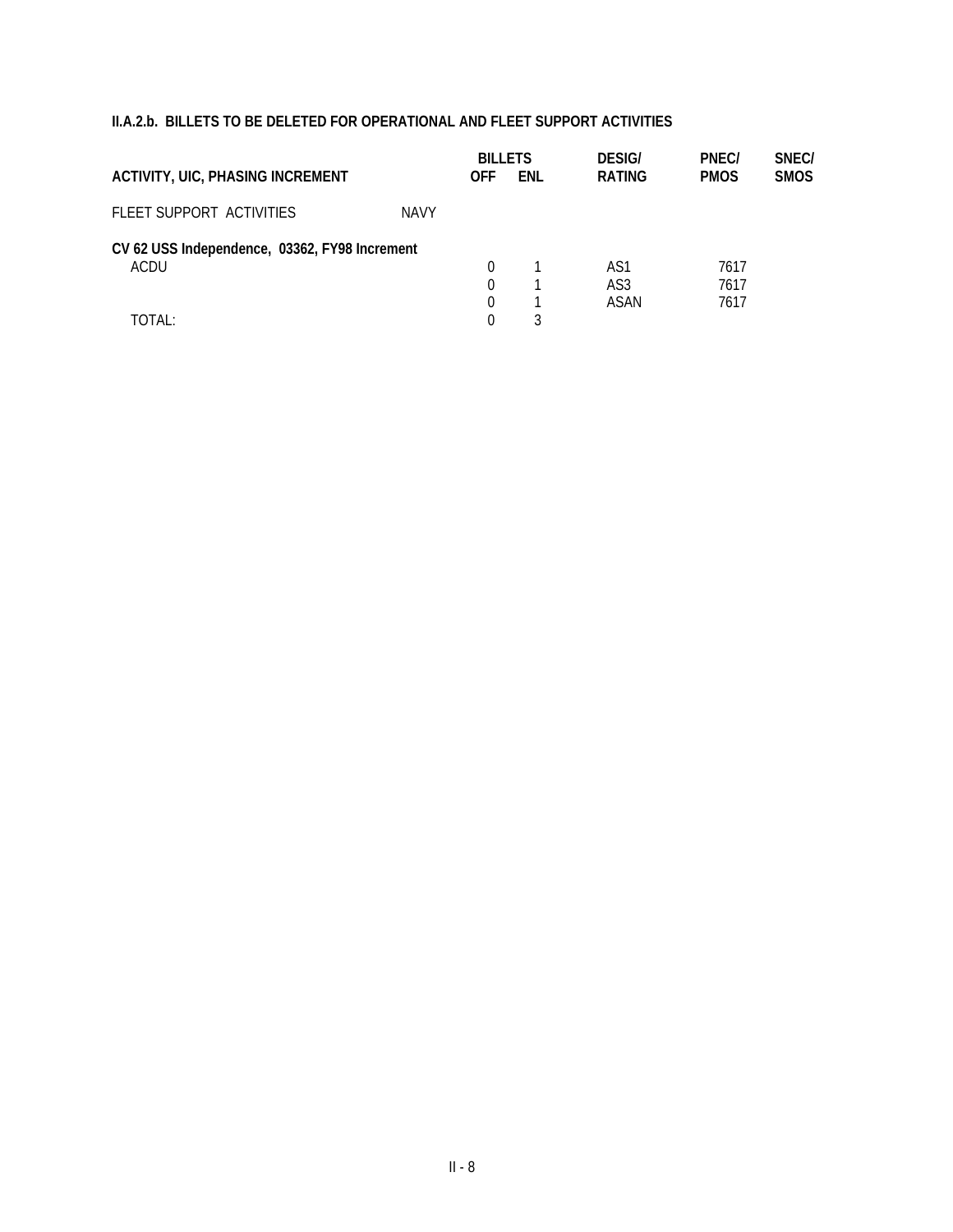#### **II.A.2.c. TOTAL BILLETS TO BE DELETED IN OPERATIONAL AND FLEET SUPPORT ACTIVITIES**

| <b>DESIG/</b>       | <b>PNEC/SNEC</b>                     | <b>PFYs</b>      | <b>FY98</b>       | <b>FY99</b>       | FY <sub>00</sub>  | FY01        | <b>FY02</b>       |
|---------------------|--------------------------------------|------------------|-------------------|-------------------|-------------------|-------------|-------------------|
| <b>RATING</b>       | <b>PMOS/SMOS</b>                     | ENL<br>OFF.      | ENL<br><b>OFF</b> | ENL<br><b>OFF</b> | ENL<br><b>OFF</b> | ENL<br>OFF. | ENL<br><b>OFF</b> |
|                     | FLEET SUPPORT NAVY ACTIVITIES - ACDU |                  |                   |                   |                   |             |                   |
| AS1                 | 7617                                 | $\left( \right)$ | $-1$              |                   |                   |             |                   |
| AS3                 | 7617                                 |                  | -1                |                   |                   |             |                   |
| ASAN                | 7617                                 |                  |                   |                   |                   |             |                   |
|                     | <b>SUMMARY TOTALS:</b>               |                  |                   |                   |                   |             |                   |
|                     | FLEET SUPPORT NAVY ACTIVITIES - ACDU |                  |                   |                   |                   |             |                   |
|                     |                                      |                  | -3                |                   | O                 |             |                   |
| <b>GRAND TOTAL:</b> |                                      |                  |                   |                   |                   |             |                   |
|                     | NAVY ACTIVITIES - ACDU               |                  |                   |                   |                   |             |                   |
|                     |                                      |                  | -3                |                   |                   |             |                   |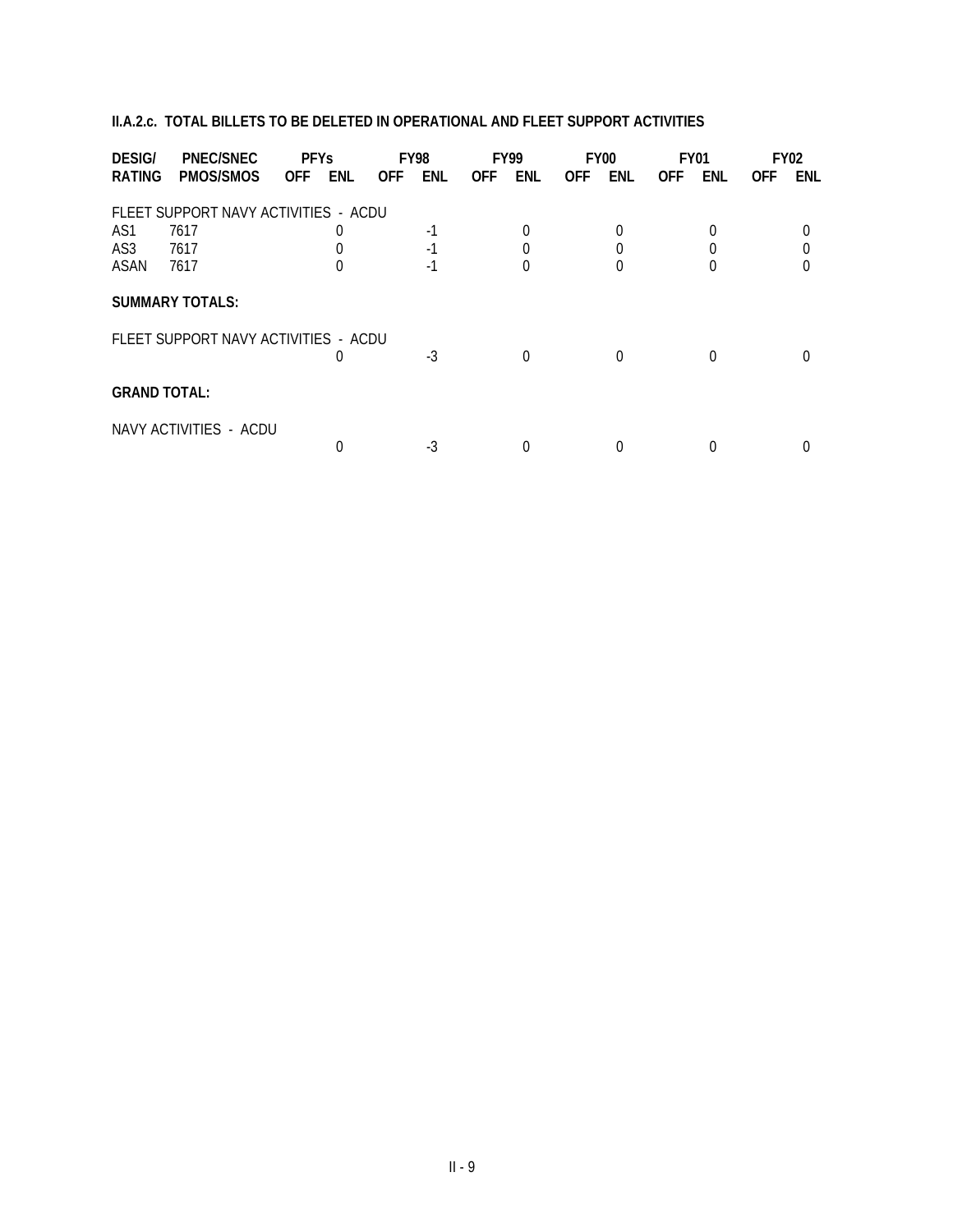#### **II.A.3. TRAINING ACTIVITIES INSTRUCTOR AND SUPPORT BILLET REQUIREMENTS**

| <b>DESIG</b><br><b>PNEC/SNEC</b>      |              |                                                                                          | <b>PFYs</b>                |                |                  | <b>FY98</b>                |                | <b>FY99</b>    |                | <b>FY00</b>                |                            | <b>FY01</b>          | <b>FY02</b> |                            |
|---------------------------------------|--------------|------------------------------------------------------------------------------------------|----------------------------|----------------|------------------|----------------------------|----------------|----------------|----------------|----------------------------|----------------------------|----------------------|-------------|----------------------------|
| RATING                                |              | PMOS/SMOS                                                                                | <b>OFF</b>                 | <b>ENL</b>     | <b>OFF</b>       | <b>ENL</b>                 | <b>OFF</b>     | ENL            | <b>OFF</b>     | ENL                        | <b>OFF</b>                 | ENL                  | <b>OFF</b>  | ENL                        |
| <b>INSTRUCTOR BILLETS</b>             |              |                                                                                          |                            |                |                  |                            |                |                |                |                            |                            |                      |             |                            |
|                                       |              | TRAINING ACTIVITY, LOCATION, UIC: NAMTRAGRU DET MTU 3032, NAS Jacksonville, 66051        |                            |                |                  |                            |                |                |                |                            |                            |                      |             |                            |
| <b>ACDU</b><br>AS1                    | 7617         | 9502                                                                                     | $\mathbf 0$                | 2              | $\boldsymbol{0}$ | $\overline{0}$             | $\overline{0}$ | $\mathbf 0$    | $\mathbf 0$    | $\overline{0}$             | $\theta$                   | $\overline{0}$       | 0           | $\Omega$                   |
| TOTAL ACTIVITY:                       |              |                                                                                          | $\mathbf 0$                | $\overline{2}$ | $\boldsymbol{0}$ | $\theta$                   | $\Omega$       | $\mathbf 0$    | $\mathbf 0$    | $\boldsymbol{0}$           | $\Omega$                   | $\Omega$             | $\Omega$    | $\Omega$                   |
|                                       |              | <b>TRAINING ACTIVITY, LOCATION, UIC: NAMTRAGRU DET MTU 3033, NAS North Island, 66065</b> |                            |                |                  |                            |                |                |                |                            |                            |                      |             |                            |
| <b>ACDU</b><br>AS1<br>AS <sub>2</sub> | 7617<br>7617 | 9502<br>9502                                                                             | $\overline{0}$<br>$\Omega$ |                | 0<br>$\Omega$    | $\overline{0}$<br>$\Omega$ | 0<br>$\Omega$  | 0<br>$\Omega$  | 0<br>$\Omega$  | $\overline{0}$<br>$\Omega$ | $\overline{0}$<br>$\Omega$ | $\Omega$<br>$\Omega$ | 0<br>0      | $\overline{0}$<br>$\Omega$ |
| TOTAL ACTIVITY:                       |              |                                                                                          | $\overline{0}$             | $\overline{2}$ | 0                | $\Omega$                   | $\Omega$       | $\overline{0}$ | $\overline{0}$ | $\overline{0}$             | $\theta$                   | $\Omega$             | 0           | $\Omega$                   |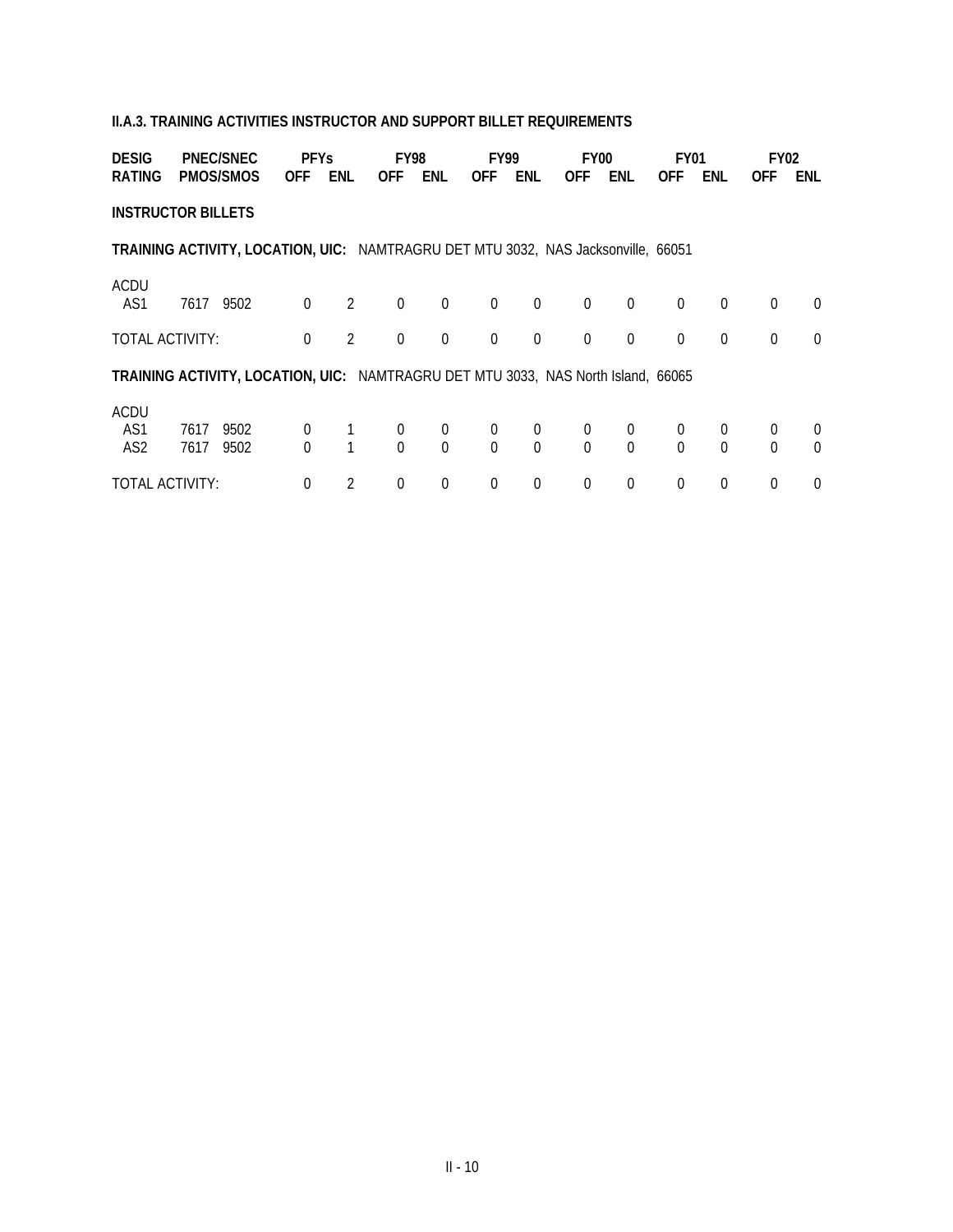#### **II.A.4. CHARGEABLE STUDENT BILLET REQUIREMENTS**

| ACTIVITY,<br>LOCATION, UIC USMC                 | USN/ | <b>PFYs</b><br><b>OFF</b> | ENL  | <b>OFF</b> | <b>FY98</b><br>ENL | <b>OFF</b> | <b>FY99</b><br>ENL | <b>OFF</b> | <b>FY00</b><br><b>ENL</b> | <b>FY01</b><br><b>OFF</b> | ENL | <b>FY02</b><br><b>OFF</b> | <b>ENL</b> |
|-------------------------------------------------|------|---------------------------|------|------------|--------------------|------------|--------------------|------------|---------------------------|---------------------------|-----|---------------------------|------------|
| NAMTRAGRU DET MTU 3032, NAS Jacksonville, 66051 |      |                           |      |            |                    |            |                    |            |                           |                           |     |                           |            |
|                                                 | Navy |                           | 5.8  |            | 2.7                |            | 2.4                |            | 2.4                       |                           | 2.4 |                           | 2.4        |
| NAMTRAGRU DET MTU 3033, NAS North Island, 66065 |      |                           |      |            |                    |            |                    |            |                           |                           |     |                           |            |
|                                                 | Navy |                           | 5.0  |            | 1.9                |            | 1.7                |            | 1.7                       |                           | 1.7 |                           | 1.7        |
| <b>SUMMARY TOTAL:</b>                           |      |                           |      |            |                    |            |                    |            |                           |                           |     |                           |            |
|                                                 | Navy |                           | 10.9 |            | 4.5                |            | 4.1                |            | 4.1                       |                           | 4.1 |                           | 4.1        |
| <b>GRAND TOTAL:</b>                             |      |                           |      |            |                    |            |                    |            |                           |                           |     |                           |            |
|                                                 |      |                           | 10.9 |            | 4.5                |            | 4.1                |            | 4.1                       |                           | 4.1 |                           | 4.1        |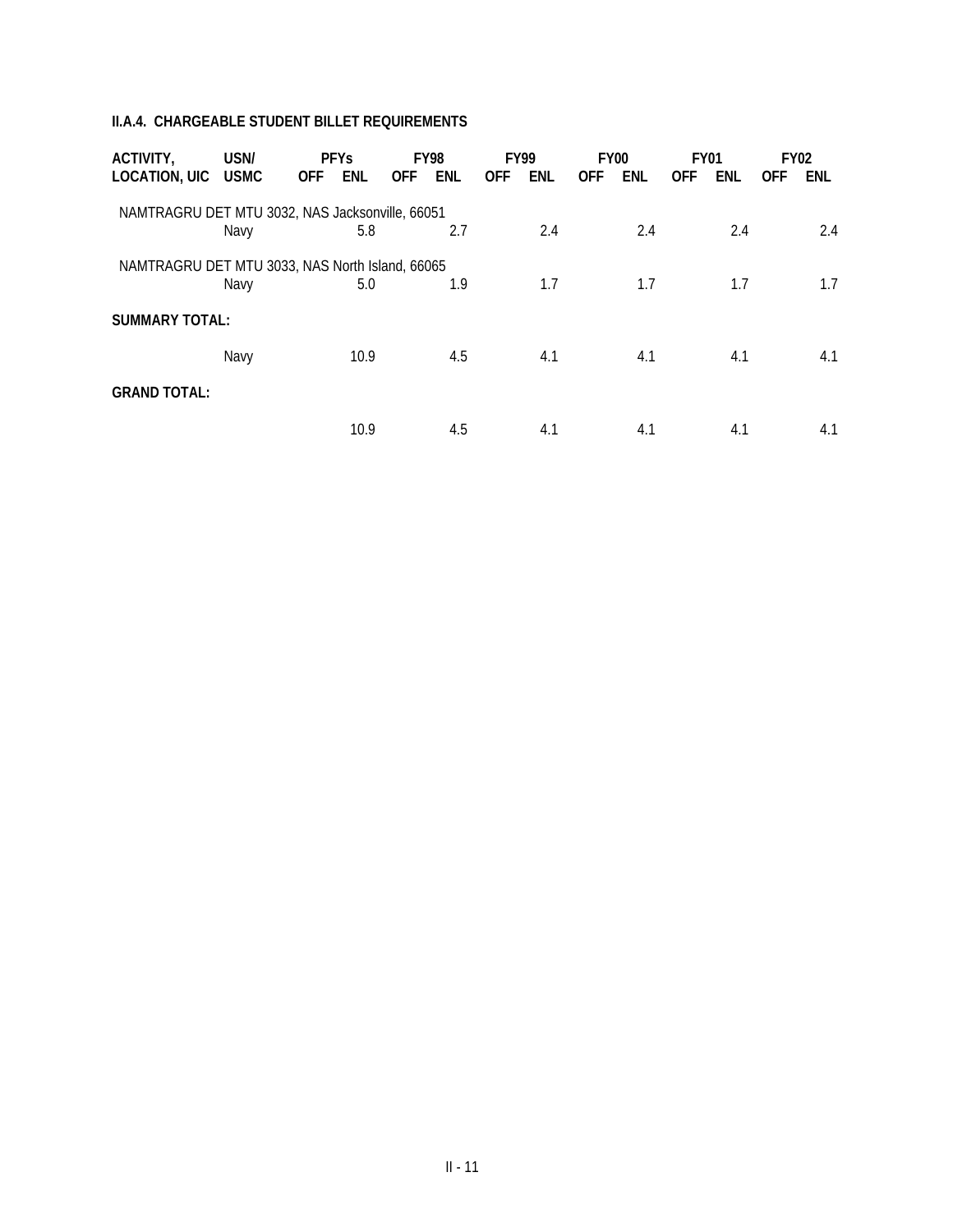#### **II.A.5. ANNUAL INCREMENTAL AND CUMULATIVE BILLETS**

| <b>DESIG/</b>        |                                    | <b>FY98</b><br><b>BILLET</b> |                                         |                  | <b>FY99</b>  |                  |              | <b>FY00</b>      |              | <b>FY01</b>      |                | <b>FY02</b>      |                |
|----------------------|------------------------------------|------------------------------|-----------------------------------------|------------------|--------------|------------------|--------------|------------------|--------------|------------------|----------------|------------------|----------------|
| <b>RATING</b>        | <b>PNEC / SNEC</b>                 |                              | <b>BASE</b>                             | $+/-$            | <b>CUM</b>   | +/-              | <b>CUM</b>   | $+/-$            | <b>CUM</b>   | $+/-$            | <b>CUM</b>     | $+/-$            | <b>CUM</b>     |
| a. OFFICER - USN     |                                    | NA.                          |                                         |                  |              |                  |              |                  |              |                  |                |                  |                |
|                      | b. ENLISTED - USN                  |                              |                                         |                  |              |                  |              |                  |              |                  |                |                  |                |
|                      | Fleet Support Billets ACDU and TAR |                              |                                         |                  |              |                  |              |                  |              |                  |                |                  |                |
| AS1                  | 7617                               |                              | 22                                      | $\mathbf 0$      | 22           | 0                | 22           | $\boldsymbol{0}$ | 22           | 0                | 22             | $\boldsymbol{0}$ | 22             |
| AS <sub>2</sub>      | 7615                               | 7617                         | 6                                       | $\mathbf 0$      | 6            | $\boldsymbol{0}$ | 6            | $\boldsymbol{0}$ | 6            | $\boldsymbol{0}$ | 6              | $\mathbf 0$      | 6              |
| AS3                  | 7612                               | 7617                         | 5                                       | 1                | 6            | 0                | 6            | 0                | 6            | 0                | 6              | $\theta$         | 6              |
| AS3                  | 7615                               | 7617                         | 11                                      | 1                | 12           | 0                | 12           | $\Omega$         | 12           | 0                | 12             | $\theta$         | 12             |
| AS3<br><b>ASAN</b>   | 7617                               |                              | 15                                      | $-1$             | 14<br>23     | 0                | 14<br>23     | $\Omega$         | 14<br>23     | $\Omega$         | 14<br>23       | $\theta$         | 14<br>23       |
|                      | 7617                               |                              | 23                                      | $\mathbf 0$      |              | 0                |              | $\Omega$         |              | 0                |                | $\theta$         |                |
|                      | Staff Billets ACDU and TAR         |                              |                                         |                  |              |                  |              |                  |              |                  |                |                  |                |
| AS1                  | 7617                               | 9502                         | 3                                       | $\boldsymbol{0}$ | $\sqrt{3}$   | $\boldsymbol{0}$ | $\sqrt{3}$   | $\boldsymbol{0}$ | 3            | 0                | 3              | $\mathbf 0$      | 3              |
| AS2                  | 7617                               | 9502                         | $\mathbf{1}$                            | $\overline{0}$   | $\mathbf{1}$ | $\overline{0}$   | $\mathbf{1}$ | $\theta$         | $\mathbf{1}$ | $\overline{0}$   | $\overline{1}$ | $\overline{0}$   | $\mathbf{1}$   |
|                      |                                    |                              | Chargeable Student Billets ACDU and TAR |                  |              |                  |              |                  |              |                  |                |                  |                |
|                      |                                    |                              | 11                                      | $-6$             | 5            | $-1$             | $\sqrt{4}$   | $\boldsymbol{0}$ | $\sqrt{4}$   | 0                | 4              | $\boldsymbol{0}$ | $\overline{4}$ |
|                      | <b>TOTAL USN ENLISTED BILLETS:</b> |                              |                                         |                  |              |                  |              |                  |              |                  |                |                  |                |
| <b>Fleet Support</b> |                                    |                              | 82                                      | 1                | 83           | $\mathbf 0$      | 83           | $\mathbf 0$      | 83           | $\mathbf 0$      | 83             | $\mathbf 0$      | 83             |
| Staff                |                                    |                              | 4                                       | $\mathbf 0$      | 4            | $\mathbf 0$      | 4            | $\mathbf 0$      | 4            | $\boldsymbol{0}$ | 4              | $\mathbf 0$      | $\overline{4}$ |
|                      | Chargeable Student                 |                              | 11                                      | $-6$             | 5            | $-1$             | 4            | $\boldsymbol{0}$ | 4            | 0                | 4              | $\boldsymbol{0}$ | 4              |
|                      | c. OFFICER - USMC                  | NA.                          |                                         |                  |              |                  |              |                  |              |                  |                |                  |                |

**d. ENLISTED - USMC NA.**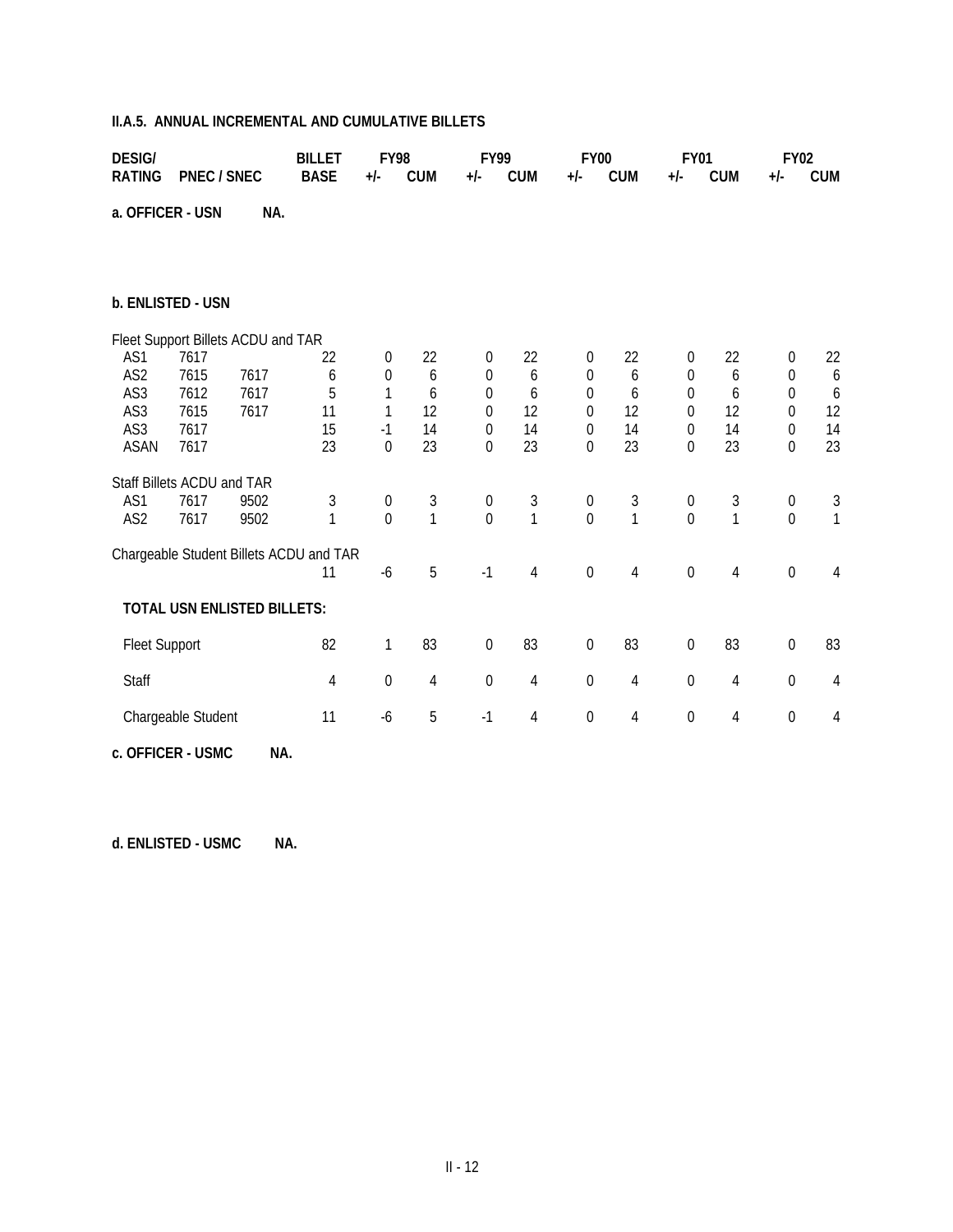#### **II.B. PERSONNEL REQUIREMENTS**

#### **II.B.1. ANNUAL TRAINING INPUT REQUIREMENTS**

**CIN, COURSE TITLE:** D-602-7060, (Afloat) Crash Cranes and Material Handling Equipment Intermediate Maintenance

| <b>COURSE LENGTH:</b>              | <b>ATTRITION FACTOR: Navy: 10%</b> | 7.4 Weeks                                        |                           | <b>TOUR LENGTH:</b><br>36 Months<br><b>BACKOUT FACTOR:</b><br>0.15 |                           |     |                           |     |                           |     |                           |     |
|------------------------------------|------------------------------------|--------------------------------------------------|---------------------------|--------------------------------------------------------------------|---------------------------|-----|---------------------------|-----|---------------------------|-----|---------------------------|-----|
| <b>TRAINING</b><br><b>ACTIVITY</b> | <b>SOURCE</b>                      | <b>ACDU/TAR</b><br><b>SELRES</b>                 | <b>FY98</b><br><b>OFF</b> | ENL                                                                | <b>FY99</b><br><b>OFF</b> | ENL | <b>FY00</b><br><b>OFF</b> | ENL | <b>FY01</b><br><b>OFF</b> | ENL | <b>FY02</b><br><b>OFF</b> | ENL |
|                                    | Navy                               | NAMTRAGRU DET MTU 3032, NAS Jacksonville<br>ACDU |                           | 20                                                                 |                           | 18  |                           | 18  |                           | 18  |                           | 18  |
|                                    | Navy                               | NAMTRAGRU DET MTU 3033, NAS North Island<br>ACDU |                           | 14                                                                 |                           | 13  |                           | 13  |                           | 13  |                           | 13  |
| <b>COURSE TOTAL:</b>               |                                    |                                                  |                           | 34                                                                 |                           | 31  |                           | 31  |                           | 31  |                           | 31  |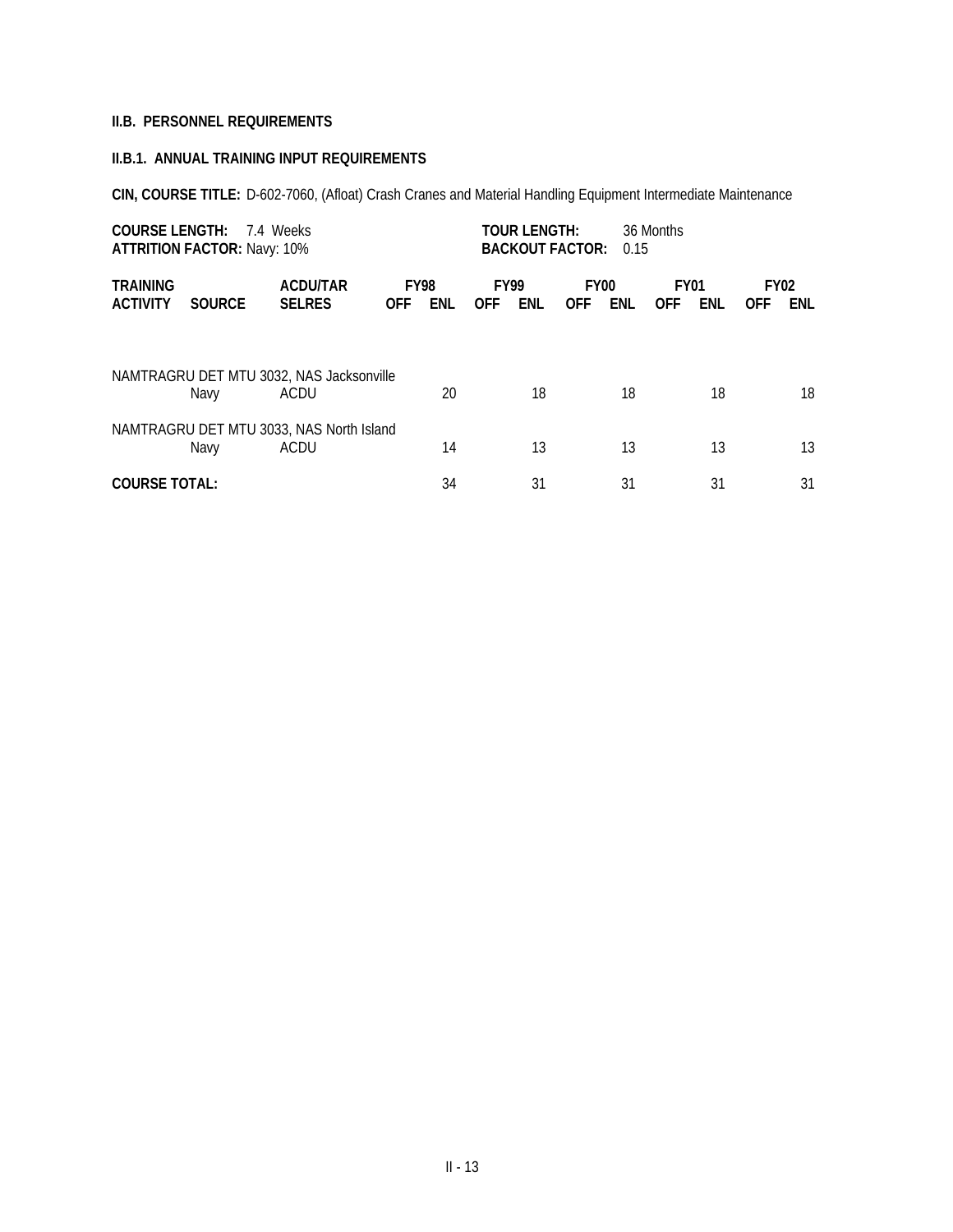#### **PART III - TRAINING REQUIREMENTS**

#### <span id="page-32-0"></span>**III.A.1. INITIAL TRAINING REQUIREMENTS**

| <b>COURSE TITLE:</b><br><b>COURSE DEVELOPER:</b><br><b>COURSE INSTRUCTOR: Lake Shore, Inc.</b> | Crash Cranes Modifications Intermediate Maintenance<br>Lake Shore, Inc. |            |                 |            |            |                     |
|------------------------------------------------------------------------------------------------|-------------------------------------------------------------------------|------------|-----------------|------------|------------|---------------------|
| <b>COURSE LENGTH:</b>                                                                          | 5 Days                                                                  |            |                 |            |            |                     |
|                                                                                                | <b>BEGIN</b>                                                            |            | <b>STUDENTS</b> |            |            | <b>ACTIVITY</b>     |
| <b>LOCATION, UIC</b>                                                                           | <b>DATE</b>                                                             | <b>OFF</b> | ENL             | <b>CIV</b> |            | <b>DESTINATIONS</b> |
| MTU 3032, 66051                                                                                | Sep 97                                                                  | 0          | 4               | 8          | Input      | MTU 3032, NAESU     |
|                                                                                                | (Completed)                                                             | 0          | 0.1             |            | AOB        |                     |
|                                                                                                |                                                                         | 0          | 0               |            | Chargeable |                     |
|                                                                                                |                                                                         |            |                 |            |            |                     |
|                                                                                                | <b>REGIN</b>                                                            |            | STHDENTS        |            |            | <b>ACTIVITY</b>     |

|                      | <b>BEGIN</b> |     | <b>STUDENTS</b> |            | <b>ACTIVITY</b>     |
|----------------------|--------------|-----|-----------------|------------|---------------------|
| <b>LOCATION, UIC</b> | DATE         | OFF | <b>FNL</b>      | CIV.       | <b>DESTINATIONS</b> |
| MTU 3033, 66065      | Jan 98.      |     |                 | 8 Input    | MTU 3033, NAESU     |
|                      | (Completed)  |     | በ 1             | AOB        |                     |
|                      |              |     |                 | Chargeable |                     |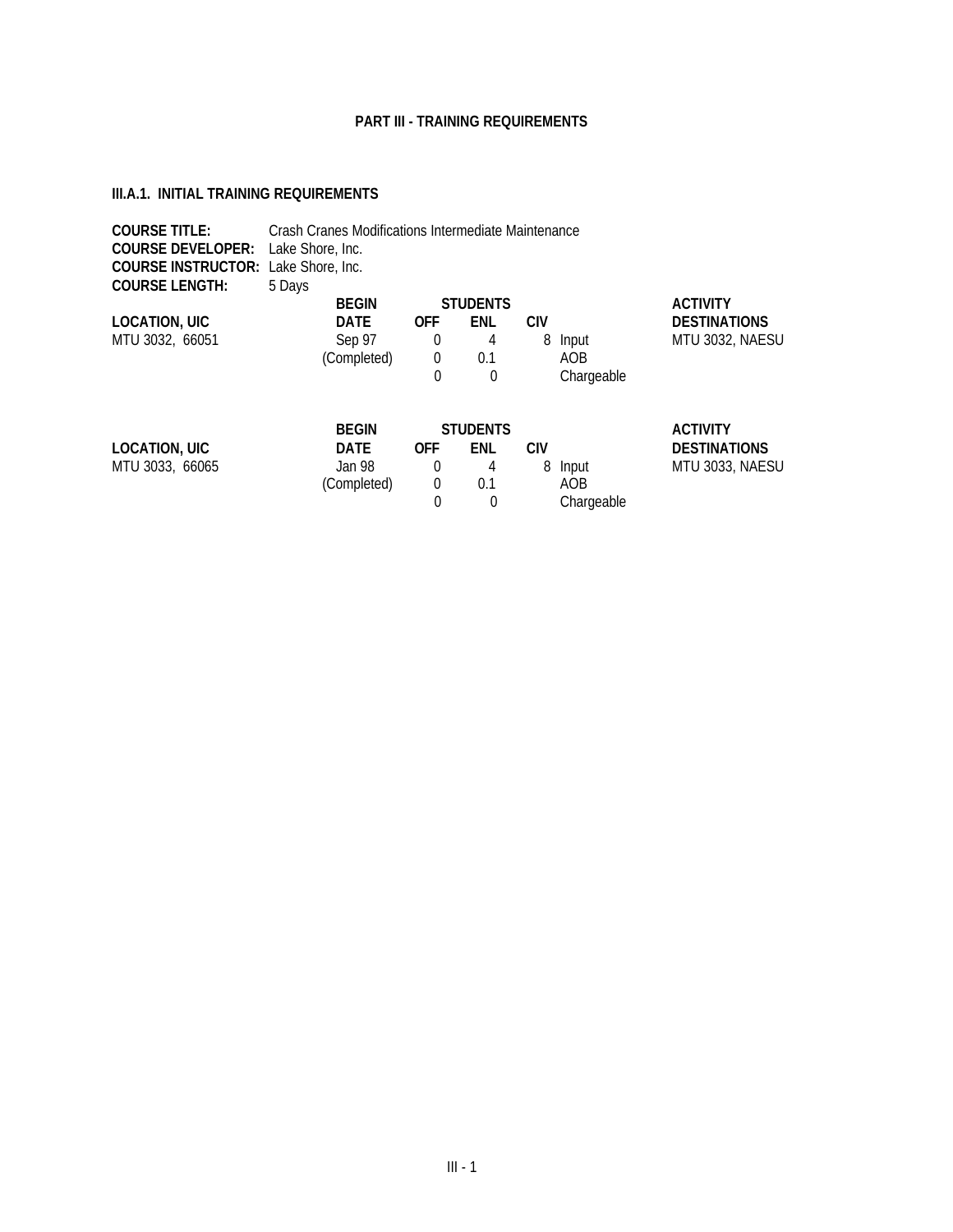#### **III.A.2. FOLLOW-ON TRAINING**

#### **III.A.2.a. EXISTING COURSES**

- **CIN, COURSE TITLE:** D-602-7060, (Afloat) Crash Cranes and Material Handling Equipment Intermediate Maintenance
- **TRAINING ACTIVITY:** NAMTRAGRU DET MTU 3032 **LOCATION, UIC:** NAS Jacksonville, 66051
- **SOURCE:** Navy **STUDENT CATEGORY:** ACDU TAR

| <b>FY98</b> |     | <b>FY99</b> |     | FY <sub>00</sub> |     |            | <b>FY01</b> |            |     |            | <b>FY02</b> |  |
|-------------|-----|-------------|-----|------------------|-----|------------|-------------|------------|-----|------------|-------------|--|
| OFF         | ENL | <b>OFF</b>  | ENL | <b>OFF</b>       | ENL | <b>OFF</b> | ENL         | <b>OFF</b> | ENL |            |             |  |
|             | 20  |             | 18  |                  | 18  |            | 18          |            | 18  | ATIR       |             |  |
|             | 18  |             | 16  |                  | 16  |            | 16          |            | 16  | Output     |             |  |
|             | 2.7 |             | 2.4 |                  | 2.4 |            | 2.4         |            | 2.4 | AOB        |             |  |
|             | ד ר |             | 24  |                  | 24  |            | 2.4         |            | 2.4 | Chargeable |             |  |

**TRAINING ACTIVITY:** NAMTRAGRU DET MTU 3033 **LOCATION, UIC:** NAS North Island, 66065

**SOURCE:** Navy **STUDENT CATEGORY:** ACDU - TAR

|            | <b>FY98</b> |            | <b>FY99</b> |            | FY <sub>00</sub> | <b>FY01</b> |     |            | <b>FY02</b> |            |
|------------|-------------|------------|-------------|------------|------------------|-------------|-----|------------|-------------|------------|
| <b>OFF</b> | ENL         | <b>OFF</b> | ENL         | <b>OFF</b> | ENL              | <b>OFF</b>  | ENL | <b>OFF</b> | ENL         |            |
|            | 14          |            |             |            |                  |             | 13  |            | 13          | ATIR       |
|            | 13          |            | 17          |            |                  |             | 12  |            | 12          | Output     |
|            | 19          |            | 17          |            | 17               |             | 17  |            |             | AOB        |
|            | 1 Q         |            |             |            |                  |             |     |            |             | Chargeable |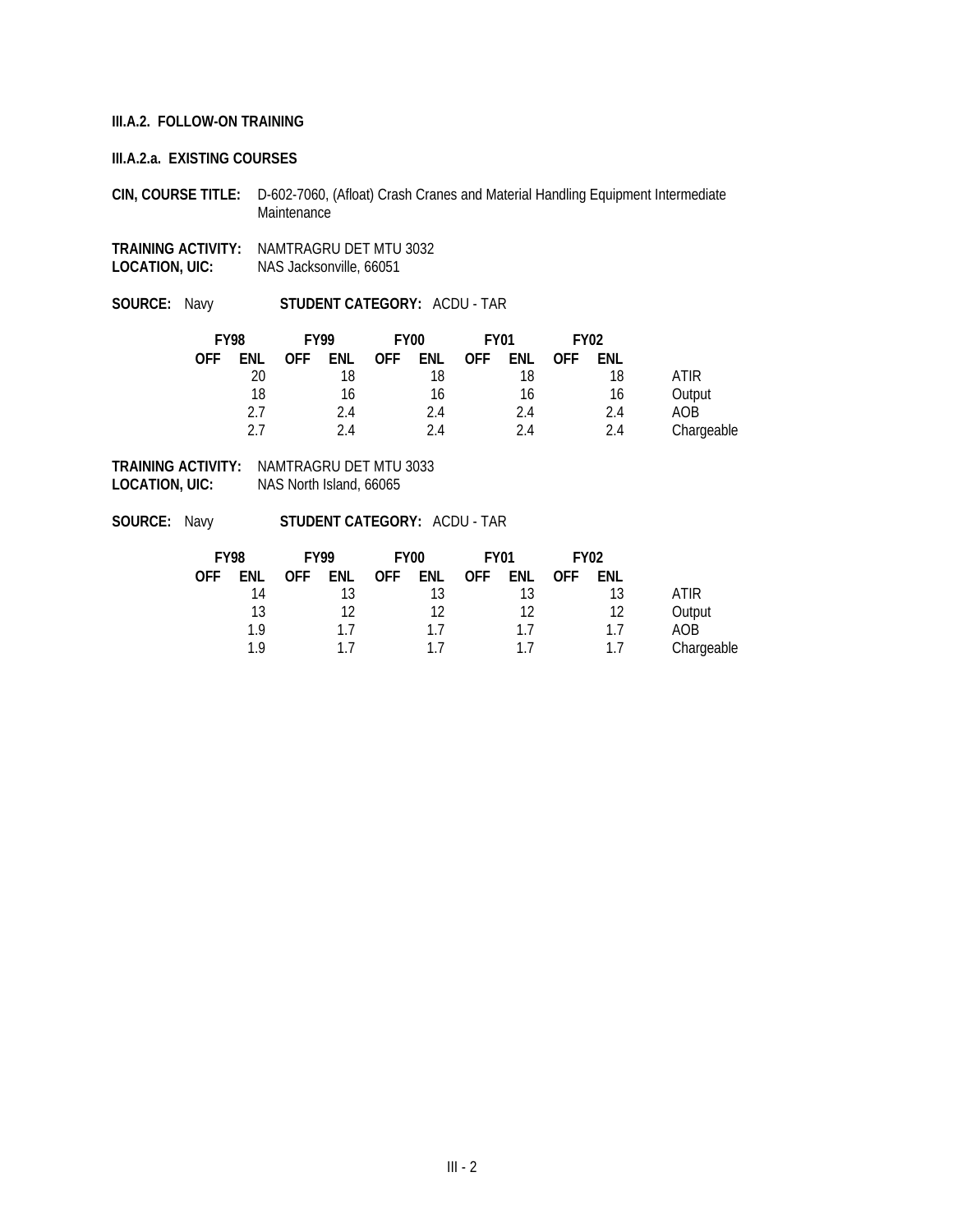#### **PART IV - TRAINING LOGISTICS SUPPORT REQUIREMENTS**

#### <span id="page-34-0"></span>**IV.A. TRAINING HARDWARE**

#### **IV.A.1. TTE / GPTE / SPTE / ST / GPETE / SPETE**

**CIN, COURSE TITLE:** C-602-3307, A/S-32A/35 and A/S-32A/36 Crash Cranes Intermediate Maintenance and C-602-3263, Aviation Support Equipment Technician Electrical

**TRAINING ACTIVITY:** MTU 3032 **LOCATION, UIC:** NAMTRAGRU DET Jacksonville, 66051

| <b>ITEM</b><br><b>NUMBER</b>                                      | <b>EQUIPMENT /</b><br>TYPE OR RANGE OF REPAIR PARTS                                                                                                                                                                                                                              | <b>QTY</b><br><b>REQD</b>                      | <b>DATE</b><br><b>REQD</b>                                                       | <b>GFE</b><br><b>CFE</b>                                                                                     | <b>STATUS</b>                                                                             |
|-------------------------------------------------------------------|----------------------------------------------------------------------------------------------------------------------------------------------------------------------------------------------------------------------------------------------------------------------------------|------------------------------------------------|----------------------------------------------------------------------------------|--------------------------------------------------------------------------------------------------------------|-------------------------------------------------------------------------------------------|
| <b>GPTE</b><br>001<br>002                                         | Digital Multimeter<br>H3670 Pressure Gage                                                                                                                                                                                                                                        | $\overline{2}$<br>$\overline{2}$               | Jan 91<br>Dec 93                                                                 | <b>GFE</b><br><b>GFE</b>                                                                                     | On board<br>On board                                                                      |
| <b>ST</b><br>003<br>004<br>005<br>006<br>007<br>008<br>009<br>010 | AS-1675 Inflator Assembly<br>5396T31 Grounding Straps<br>A-A-1274 Ft. Ib. Torque Wrench<br>GGG-W-00 Torque Wrench<br>A-A-12749 Torque Wrench<br>ST 1000 134 Freon Recovery Unit<br>Photo Tach NSN 6680-01-179-3205<br>Fluke Model 87 with frequency counter NSN 6625-01-312-2930 | 1<br>8<br>1<br>1<br>1<br>1<br>$\mathbf 1$<br>1 | Jan 91<br>Jan 91<br>Jan 91<br>Jan 91<br>Jan 91<br>FY 98<br>FY 98<br>FY 98        | <b>GFE</b><br><b>GFE</b><br><b>GFE</b><br><b>GFE</b><br><b>GFE</b><br><b>GFE</b><br><b>GFE</b><br><b>GFE</b> | On board<br>On board<br>On board<br>On board<br>On board<br>Pending<br>Pending<br>Pending |
| <b>TTE</b><br>011<br>012<br>013<br>014                            | A/S 32A-35 Crane<br>A/S 32A-36 Crane<br>A/S 32A-36A Crane<br>A/S 32A-35A Crane                                                                                                                                                                                                   | 1<br>1<br>1<br>1                               | <b>Nov 93</b><br><b>Nov 89</b><br>FY98<br><b>Jul 97</b>                          | <b>GFE</b><br><b>GFE</b><br><b>GFE</b><br><b>GFE</b>                                                         | On board<br>On board<br>Pending<br>Pending                                                |
| <b>LOCATION, UIC:</b>                                             | TRAINING ACTIVITY: MTU 3033<br>NAMTRAGRU DET North Island, 66065                                                                                                                                                                                                                 |                                                |                                                                                  |                                                                                                              |                                                                                           |
| <b>ITEM</b><br><b>NUMBER</b>                                      | <b>EQUIPMENT /</b><br>TYPE OR RANGE OF REPAIR PARTS                                                                                                                                                                                                                              | <b>QTY</b><br><b>REQD</b>                      | <b>DATE</b><br><b>REQD</b>                                                       | <b>GFE</b><br><b>CFE</b>                                                                                     | <b>STATUS</b>                                                                             |
| <b>GPTE</b><br>001<br>002                                         | Digital Multimeter<br>H3670 Pressure Gage                                                                                                                                                                                                                                        | $\overline{2}$<br>$\overline{2}$               | Jan 91<br>Dec 93                                                                 | <b>GFE</b><br><b>GFE</b>                                                                                     | On board<br>On board                                                                      |
| <b>ST</b><br>003<br>004<br>005<br>006<br>007<br>008<br>009<br>010 | AS-1675 Inflator Assembly<br>5396T31 Grounding Straps<br>A-A-1274 Ft. Ib. Torque Wrench<br>GGG-W-00 Torque Wrench<br>A-A-12749 Torque Wrench<br>ST 1000 134 Freon Recovery Unit<br>Photo Tach NSN 6680-01-179-3205<br>Fluke Model 87 with frequency counter NSN 6625-01-312-2930 | 1<br>8<br>1<br>1<br>1<br>1<br>1<br>1           | Jan 91<br>Jan 91<br>Jan 91<br>Jan 91<br>Jan 91<br>FY 98<br>FY 98<br><b>FY 98</b> | <b>GFE</b><br><b>GFE</b><br><b>GFE</b><br><b>GFE</b><br><b>GFE</b><br><b>GFE</b><br><b>GFE</b><br><b>GFE</b> | On board<br>On board<br>On board<br>On board<br>On board<br>Pending<br>Pending<br>Pending |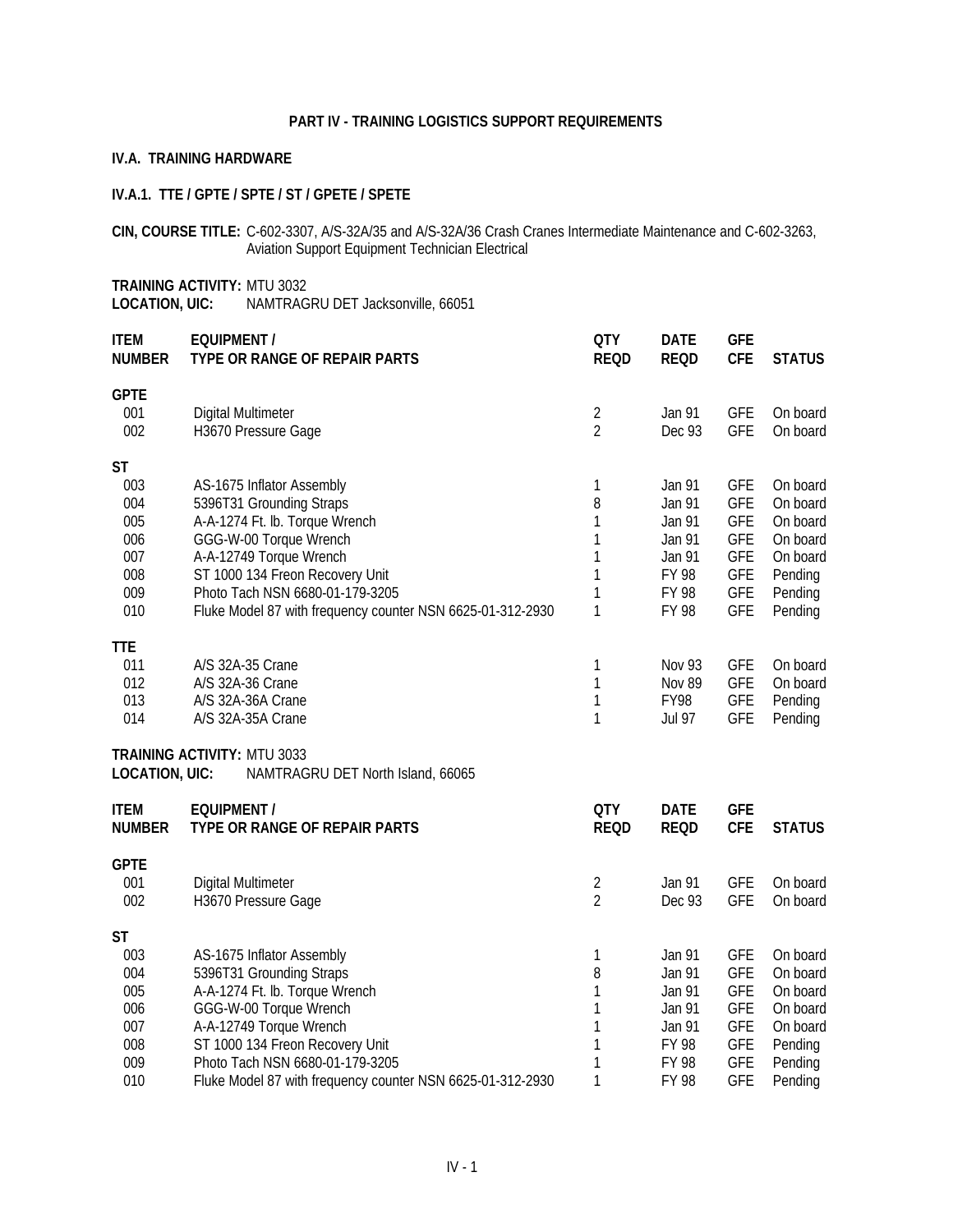#### **IV.A.1. TTE / GPTE / SPTE / ST / GPETE / SPETE**

| TTE<br>011<br>012            | A/S 32A-35 Crane<br>A/S 32A-36 Crane                                           | 1<br>1             | Nov 93<br><b>Nov 89</b>          | <b>GFE</b><br><b>GFE</b>                             | On board<br>On board                       |
|------------------------------|--------------------------------------------------------------------------------|--------------------|----------------------------------|------------------------------------------------------|--------------------------------------------|
| LOCATION, UIC:               | <b>TRAINING ACTIVITY: MTU 3033</b><br>NAMTRAGRU DET North Island, 66065        |                    |                                  |                                                      |                                            |
| <b>ITEM</b><br><b>NUMBER</b> | <b>EQUIPMENT /</b><br>TYPE OR RANGE OF REPAIR PARTS                            | QTY<br><b>REQD</b> | <b>DATE</b><br><b>REQD</b>       | <b>GFE</b><br><b>CFE</b>                             | <b>STATUS</b>                              |
| <b>TTE</b><br>013<br>014     | A/S 32A-36A Crane<br>A/S 32A-35A Crane                                         | 1<br>1             | FY98<br>Jul 97                   | <b>GFE</b><br><b>GFE</b>                             | Pending<br>Pending                         |
|                              | CIN, COURSE TITLE: C-780-2013, Aviation Boatswain's Mate Handling Advance      |                    |                                  |                                                      |                                            |
| LOCATION, UIC:               | <b>TRAINING ACTIVITY: NATTC</b><br>Pensacola 35348                             |                    |                                  |                                                      |                                            |
| ITEM<br><b>NUMBER</b>        | EQUIPMENT /<br>TYPE OR RANGE OF REPAIR PARTS                                   | QTY<br><b>REQD</b> | <b>DATE</b><br><b>REQD</b>       | <b>GFE</b><br><b>CFE</b>                             | <b>STATUS</b>                              |
| 011<br>012<br>013<br>014     | A/S 32A-35 Crane<br>A/S 32A-36 Crane<br>A/S 32A-36A Crane<br>A/S 32A-35A Crane | 1<br>1             | Oct 96<br>Oct 89<br>FY98<br>FY98 | <b>GFE</b><br><b>GFE</b><br><b>GFE</b><br><b>GFE</b> | On board<br>On board<br>Pending<br>Pending |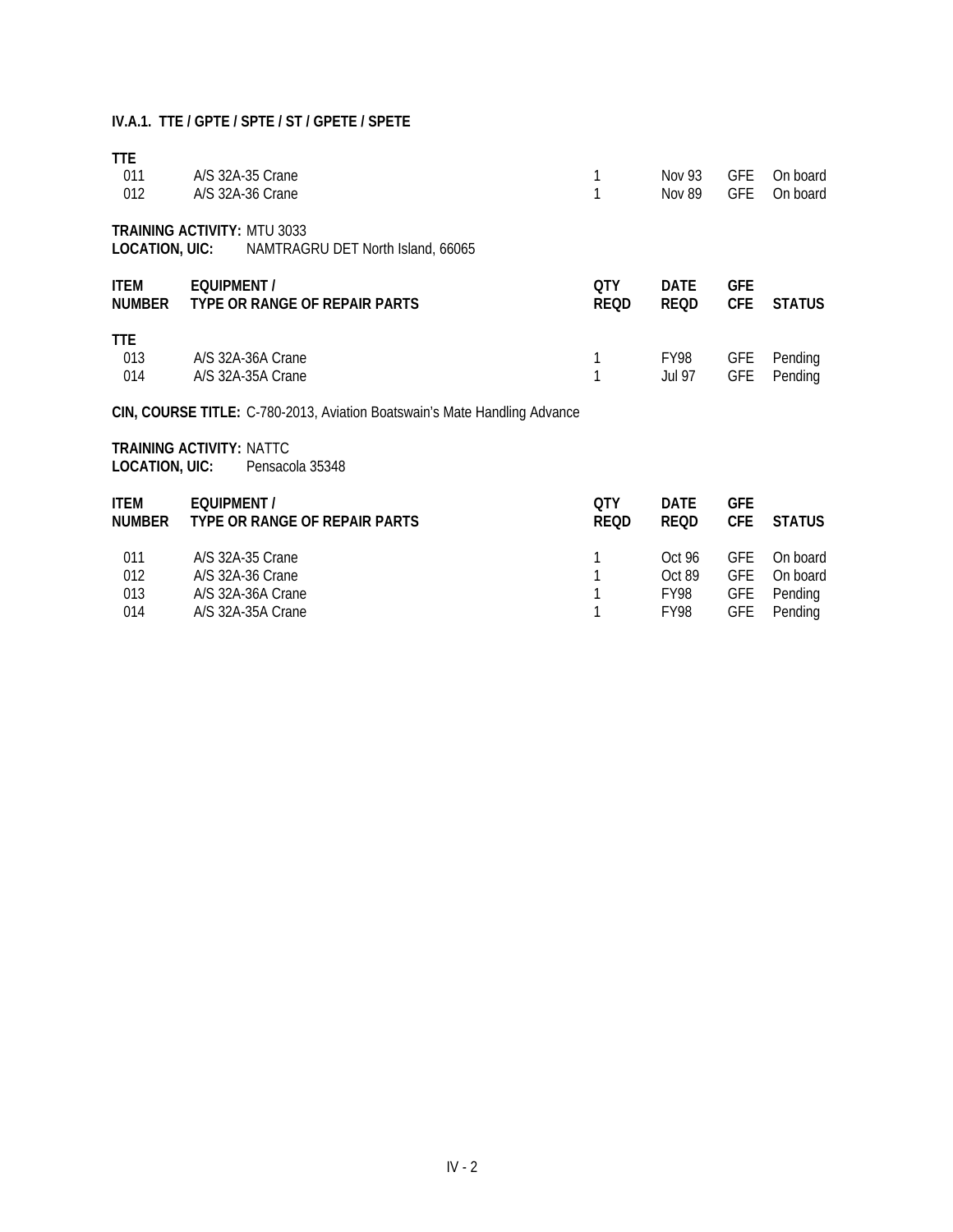#### **IV.B. COURSEWARE REQUIREMENTS**

#### **IV.B.1. TRAINING SERVICES**

| <b>COURSE TITLE</b>                                    | <b>SCHOOL</b><br>LOCATION, UIC | <b>BEGIN</b><br><b>DATE</b> | NO. OF<br>PERSONNEL | <b>MAN WEEKS</b><br><b>REQUIRED</b> |
|--------------------------------------------------------|--------------------------------|-----------------------------|---------------------|-------------------------------------|
| Crash Cranes Modifications Intermediate<br>Maintenance | MTU 3032, 66051                | Sep 97                      |                     |                                     |
| Crash Cranes Modifications Intermediate<br>Maintenance | MTU 3033, 66065                | Jan 98                      |                     |                                     |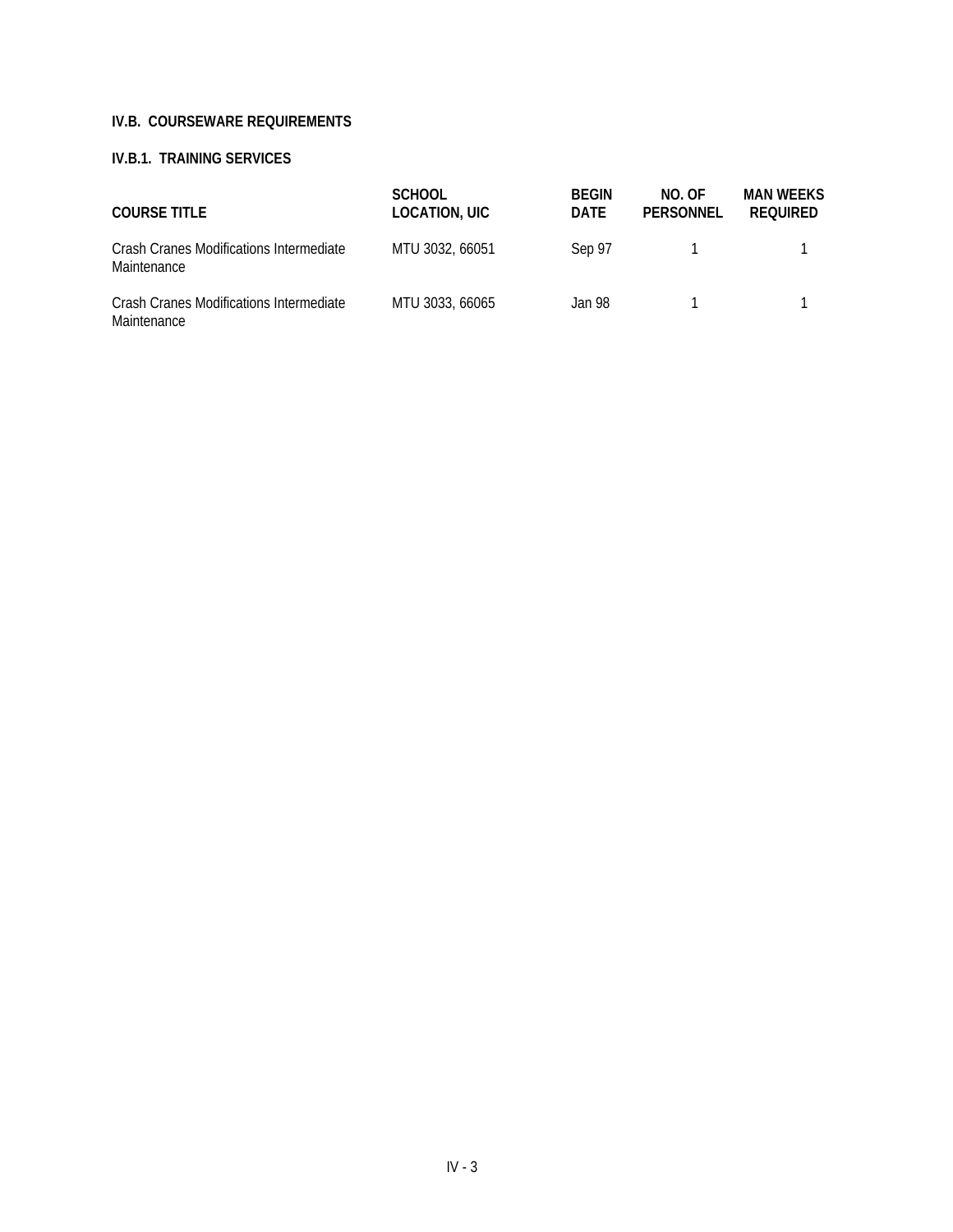#### **IV.B.2. CURRICULA MATERIALS AND TRAINING AIDS**

**CIN, COURSE TITLE:** C-602-3263, Aviation Support Equipment Technician Electrical

| <b>TRAINING ACTIVITY:</b><br><b>LOCATION, UIC:</b> | MTU 3032<br>NAMTRAGRU DET Jacksonville, 66051                                                   |                           |                            |               |
|----------------------------------------------------|-------------------------------------------------------------------------------------------------|---------------------------|----------------------------|---------------|
| TYPE OF MATERIAL OR AID                            |                                                                                                 | <b>QTY</b><br><b>REQD</b> | <b>DATE</b><br><b>REQD</b> | <b>STATUS</b> |
| Curricula Materials                                |                                                                                                 | 2                         | <b>Jul 89</b>              | On board      |
| <b>TRAINING ACTIVITY:</b><br><b>LOCATION, UIC:</b> | <b>MTU 3033</b><br>NAMTRAGRU DET North Island, 66065                                            |                           |                            |               |
| <b>TYPE OF MATERIAL OR AID</b>                     |                                                                                                 | QTY<br><b>REQD</b>        | <b>DATE</b><br><b>REQD</b> | <b>STATUS</b> |
| Audiovisual Aids                                   |                                                                                                 | $\overline{2}$            | <b>Jul 89</b>              | On board      |
|                                                    | CIN, COURSE TITLE: C-602-3307A, A/S-32A/35 and A/S-32A/36 Crash Cranes Intermediate Maintenance |                           |                            |               |
| <b>TRAINING ACTIVITY:</b><br><b>LOCATION, UIC:</b> | MTU 3032<br>NAMTRAGRU DET Jacksonville, 66051                                                   |                           |                            |               |
| TYPE OF MATERIAL OR AID                            |                                                                                                 | QTY<br><b>REQD</b>        | <b>DATE</b><br><b>REQD</b> | <b>STATUS</b> |
| Audiovisual Aids                                   |                                                                                                 | 2                         | Oct 95                     | On board      |
| Curricula Materials                                |                                                                                                 | 1                         | Oct 95                     | On board      |
| <b>TRAINING ACTIVITY:</b><br>LOCATION, UIC :       | MTU 3033<br>NAMTRAGRU DET North Island, 66065                                                   |                           |                            |               |
| <b>TYPE OF MATERIAL OR AID</b>                     |                                                                                                 | QTY<br><b>REQD</b>        | <b>DATE</b><br><b>REQD</b> | <b>STATUS</b> |
| Audiovisual Aids                                   |                                                                                                 | 2                         | Oct 95                     | On board      |
| Curricula Materials                                |                                                                                                 | 1                         | Oct 95                     | On board      |
|                                                    | CIN, COURSE TITLE: C-600-3219, A/S 32A-35 CVCC Operator Training                                |                           |                            |               |
| <b>TRAINING ACTIVITY:</b><br>LOCATION, UIC :       | Local AIMDs<br>Local AIMDs, 00000                                                               |                           |                            |               |
| TYPE OF MATERIAL OR AID                            |                                                                                                 | QTY<br><b>REQD</b>        | <b>DATE</b><br><b>REQD</b> | <b>STATUS</b> |
| Audiovisual Aids                                   |                                                                                                 | 2                         | Dec 95                     | On board      |
| Curricula Materials                                |                                                                                                 | 1                         | Dec 95                     | On board      |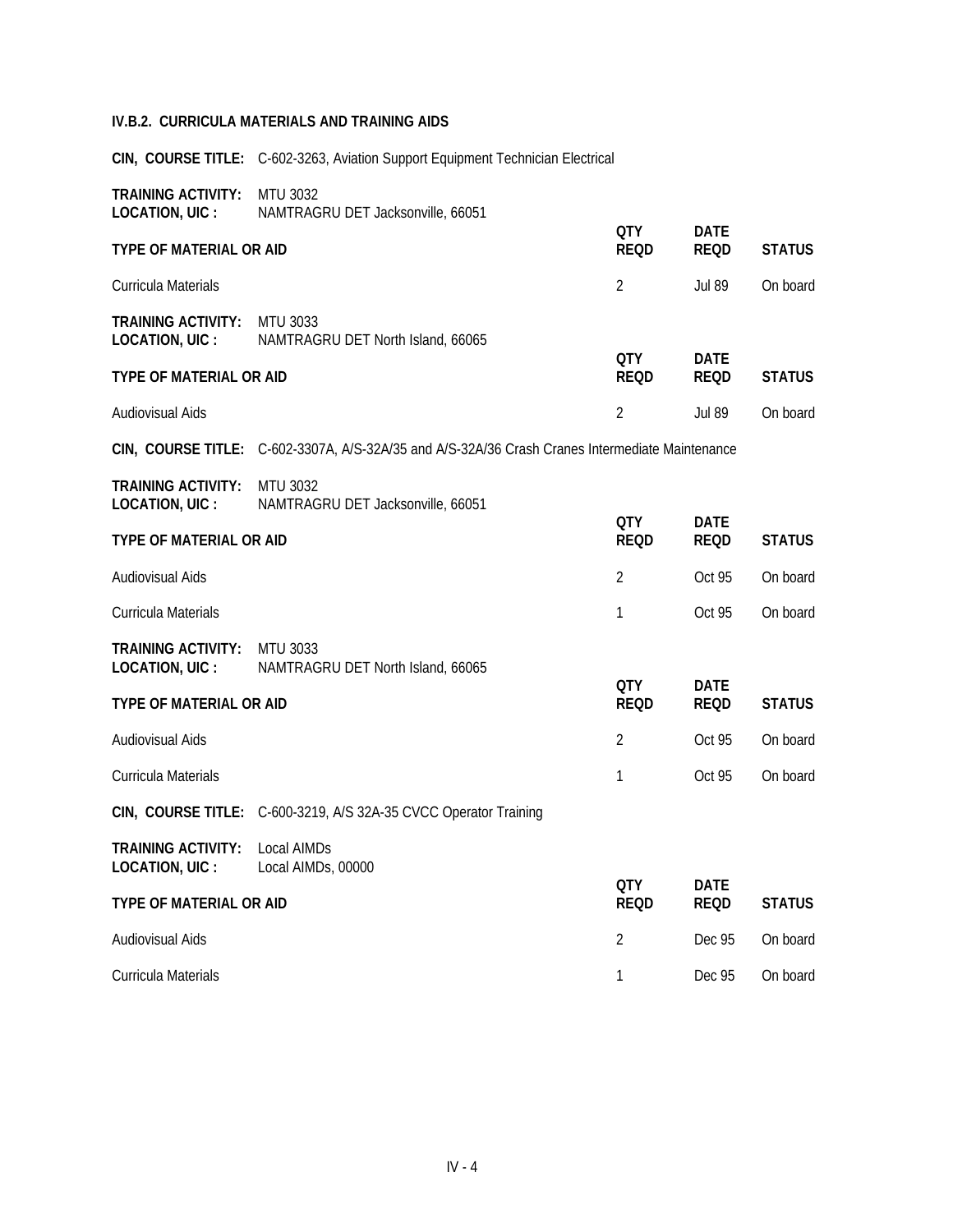#### **IV.B.2. CURRICULA MATERIALS AND TRAINING AIDS**

| <b>TRAINING ACTIVITY:</b><br>LOCATION, UIC : | CIN, COURSE TITLE: C-600-3330, A/S 32A-36 AACC Operator Training<br>Local AIMDs<br>Local AIMDs, 00000 |                           |                            |               |
|----------------------------------------------|-------------------------------------------------------------------------------------------------------|---------------------------|----------------------------|---------------|
| <b>TYPE OF MATERIAL OR AID</b>               |                                                                                                       | 0TY<br><b>REQD</b>        | <b>DATE</b><br><b>REQD</b> | <b>STATUS</b> |
| Audiovisual Aids                             |                                                                                                       | 2                         | Nov 90                     | On board      |
| Curricula Materials                          |                                                                                                       |                           | Nov 90                     | On board      |
|                                              | CIN, COURSE TITLE: C-780-2013, Aviation Boatswain's Mate Aircraft Handling Advance                    |                           |                            |               |
| <b>TRAINING ACTIVITY:</b><br>LOCATION, UIC : | <b>NATTC</b><br>Pensacola, 35348                                                                      |                           |                            |               |
| <b>TYPE OF MATERIAL OR AID</b>               |                                                                                                       | <b>OTY</b><br><b>REQD</b> | <b>DATE</b><br><b>REQD</b> | <b>STATUS</b> |
| Audiovisual Aids                             |                                                                                                       | 1                         | <b>Jul 90</b>              | On board      |
| Curricula Materials                          |                                                                                                       |                           | Jul 90                     | On board      |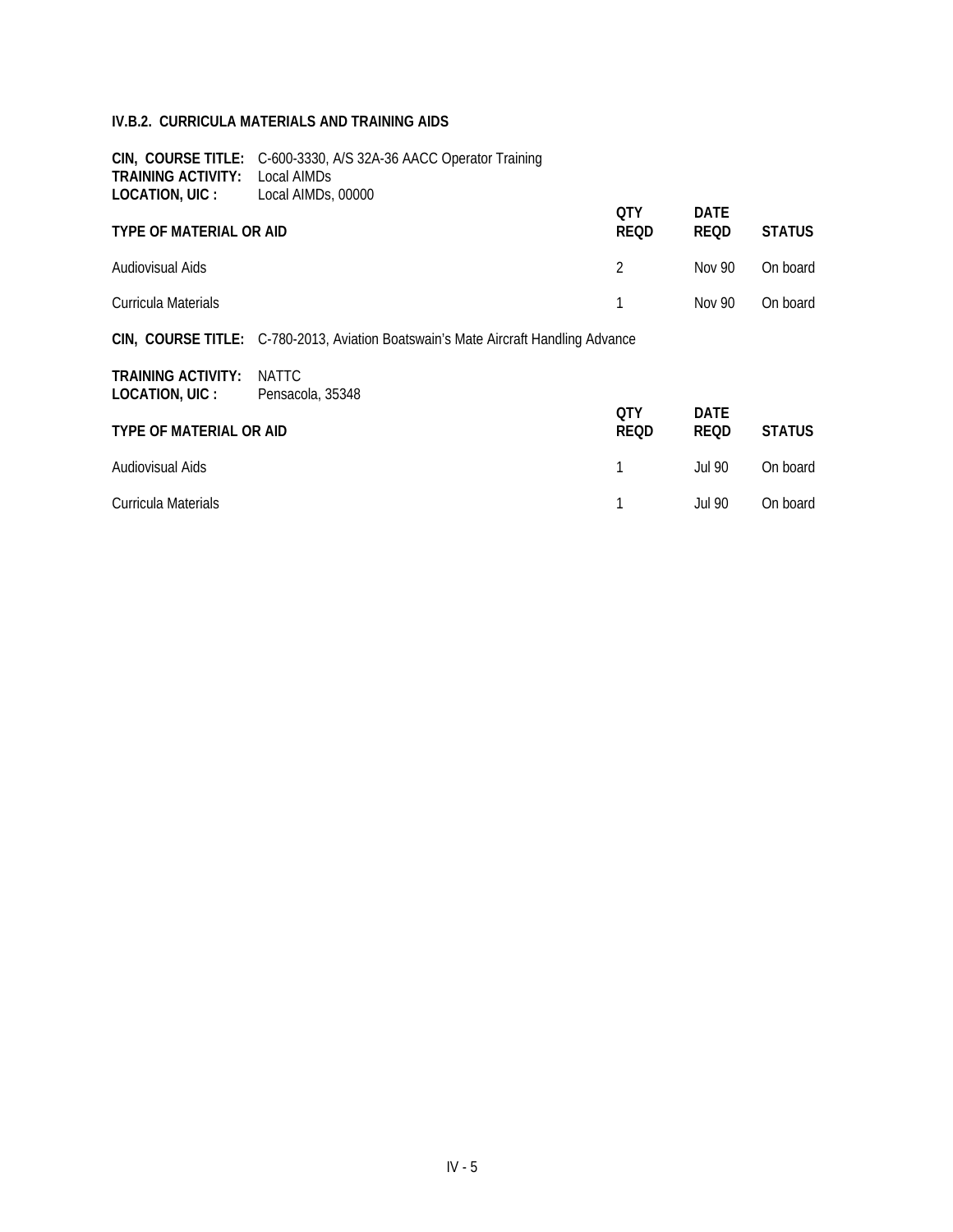**CIN, COURSE TITLE:** C-602-3263, Aviation Support Equipment Technician Electrical

| <b>TRAINING ACTIVITY:</b><br>LOCATION, UIC :              | <b>MTU 3032</b><br>NAMTRAGRU DET Jacksonville, 66051                                                       |               |                     |                            |               |
|-----------------------------------------------------------|------------------------------------------------------------------------------------------------------------|---------------|---------------------|----------------------------|---------------|
| TECHNICAL MANUAL NUMBER / TITLE                           |                                                                                                            | <b>MEDIUM</b> | <b>QTY</b><br>REOD  | DATE<br><b>REQD</b>        | <b>STATUS</b> |
| NA17-1-125<br>Manual                                      | Ground Support Equipment Cleaning and Corrosion Control                                                    | Hard copy     | 10                  | <b>Nov 90</b>              | On board      |
| <b>TRAINING ACTIVITY:</b><br>LOCATION, UIC :              | MTU 3033<br>NAMTRAGRU DET North Island, 66065                                                              |               |                     |                            |               |
| TECHNICAL MANUAL NUMBER / TITLE                           |                                                                                                            | <b>MEDIUM</b> | QTY.<br><b>REQD</b> | <b>DATE</b><br><b>REQD</b> | <b>STATUS</b> |
| NA17-1-125<br>Manual                                      | Ground Support Equipment Cleaning and Corrosion Control                                                    | Hard copy     | 10                  | Nov 90                     | On board      |
|                                                           | CIN, COURSE TITLE: C-602-3289, A/S32A-35 Carrier Vessel Crash Crane (CVCC) Intermediate Maintenance        |               |                     |                            |               |
| TRAINING ACTIVITY:<br>LOCATION, UIC :                     | MTU 3032<br>NAMTRAGRU DET Jacksonville, 66051                                                              |               |                     |                            |               |
| TECHNICAL MANUAL NUMBER / TITLE                           |                                                                                                            | <b>MEDIUM</b> | QTY.<br><b>REQD</b> | <b>DATE</b><br><b>REQD</b> | <b>STATUS</b> |
| NA 19-25-E-15                                             | A/S 32A-35 Aircraft Crash Handling and Salvage Crane<br>Operation/Intermediate Maintenance Manual with IPB | Hard copy     | 10                  | <b>Nov 93</b>              | On board      |
|                                                           | CIN, COURSE TITLE: C-602-3307A, A/S-32A/35 and A/S-32A/36 Crash Cranes Intermediate Maintenance            |               |                     |                            |               |
| <b>TRAINING ACTIVITY:</b><br>LOCATION, UIC :              | <b>MTU 3032</b><br>NAMTRAGRU DET Jacksonville, 66051                                                       |               | QTY.                | <b>DATE</b>                |               |
| TECHNICAL MANUAL NUMBER / TITLE                           |                                                                                                            | <b>MEDIUM</b> | <b>REQD</b>         | <b>REQD</b>                | <b>STATUS</b> |
| NA 00-80T-96                                              | Support Equipment Basic Handling and Safety Manual                                                         | Hard copy     | 10                  | <b>Nov 90</b>              | On board      |
| NA 00-80T-117                                             | Electromagnetic Compatibility Theory and Practice Manual                                                   | Hard copy     | 12                  | Nov 90                     | On board      |
| NA 00-80T-119<br>Weight Handling Support Equipment Manual |                                                                                                            | Hard copy     | 12                  | <b>Nov 90</b>              | On board      |

NA 16-1-8.1 Hard copy 4 Nov 90 On board Aeronautical Support equipment Work Unit Code Manual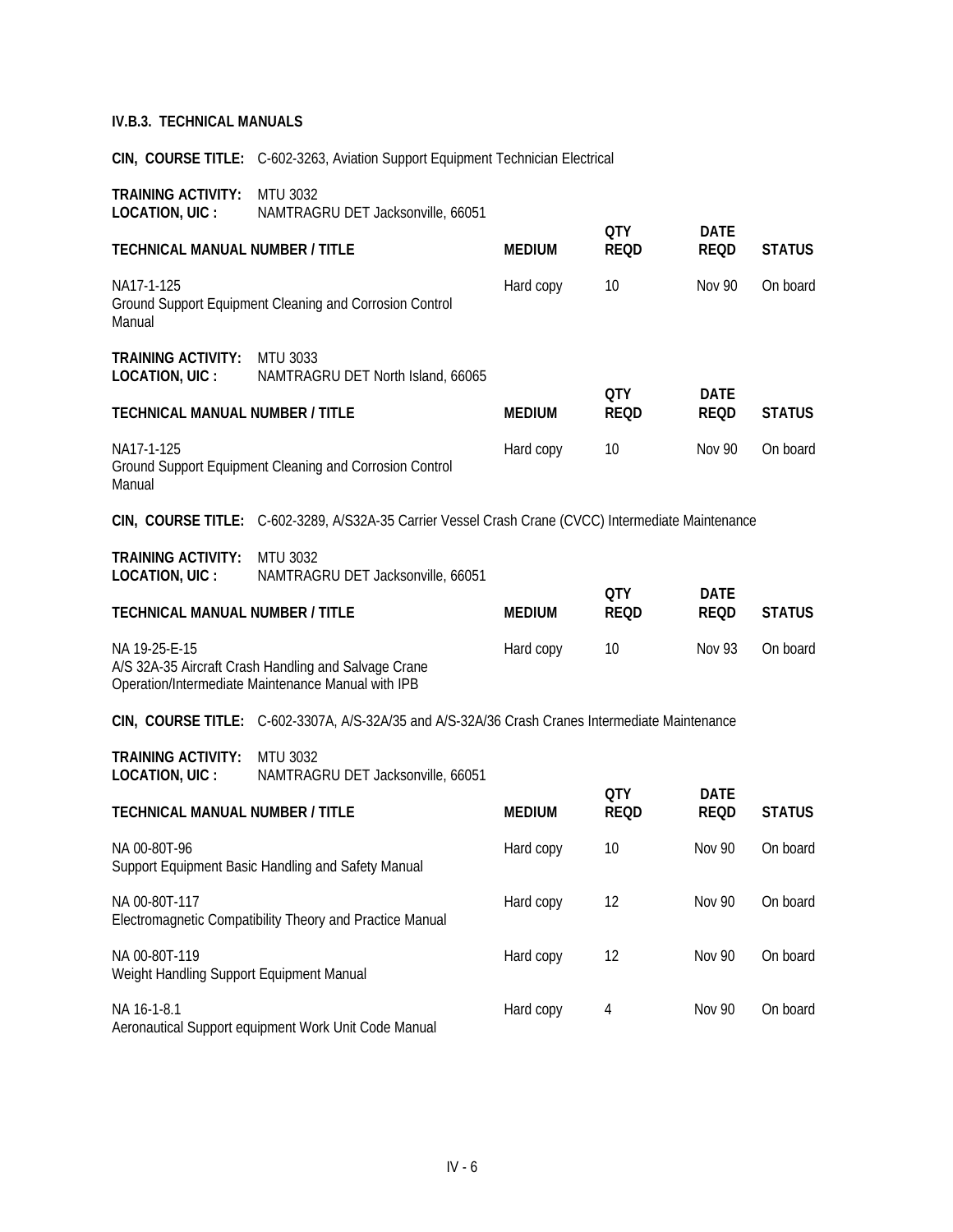| <b>TECHNICAL MANUAL NUMBER / TITLE</b>                                                                                | <b>MEDIUM</b> | <b>QTY</b><br><b>REQD</b> | <b>DATE</b><br><b>REQD</b> | <b>STATUS</b> |
|-----------------------------------------------------------------------------------------------------------------------|---------------|---------------------------|----------------------------|---------------|
| NA 19-300-277-6-1<br>A/S 32A-35 Aircraft Crash Handling and Salvage Crane<br><b>Preoperational Checklist</b>          | Hard copy     | 10                        | Oct 93                     | On board      |
| NA 19-300-277-6-2<br>A/S 32A-35 Aircraft Crash Handling and Salvage Crane<br>Periodic Maintenance Requirements Manual | Hard copy     | 10                        | Oct 93                     | On board      |
| NA AG-31-ODO-OMM-000<br>A/S 32A-36 Operation and Intermediate MIMs                                                    | Hard copy     | 10                        | <b>Nov 90</b>              | On board      |
| NA AG-310DO-010<br>A/S 32A-36 Aircraft Crash Handling and Salvage Crane<br>Periodic Maintenance Requirements Manual   | Hard copy     | 10                        | <b>Nov 90</b>              | On board      |
| NA AG-31ODO-MRC-000<br>A/S 32A-36 Aircraft Crash Handling and Salvage Crane<br>Preoperational Checklist               | Hard copy     | 10                        | <b>Nov 90</b>              | On board      |
| NA17-1-125<br>Ground Support Equipment Cleaning and Corrosion Control<br>Manual                                       | Hard copy     | 10                        | <b>Nov 90</b>              | On board      |
| NAVFAC P-306<br>Testing and Licensing of Weight Handling and Construction<br><b>Equipment Operators</b>               | Hard copy     | 10                        | <b>Nov 90</b>              | On board      |
| <b>TRAINING ACTIVITY:</b><br><b>MTU 3033</b><br>LOCATION, UIC :<br>NAMTRAGRU DET North Island, 66065                  |               |                           |                            |               |
| <b>TECHNICAL MANUAL NUMBER / TITLE</b>                                                                                | <b>MEDIUM</b> | <b>QTY</b><br><b>REQD</b> | <b>DATE</b><br><b>REQD</b> | <b>STATUS</b> |
| NA 00-80T-96<br>Support Equipment Basic Handling and Safety Manual                                                    | Hard copy     | $\overline{2}$            | <b>Nov 90</b>              | On board      |
| NA 00-80T-117<br>Electromagnetic Compatibility Theory and Practice Manual                                             | Hard copy     | 12                        | <b>Nov 90</b>              | On board      |
| NA 00-80T-119<br>Weight Handling Support Equipment Manual                                                             | Hard copy     | 12                        | <b>Nov 90</b>              | On board      |
| NA 16-1-8.1<br>Aeronautical Support equipment Work Unit Code Manual                                                   | Hard copy     | 4                         | <b>Nov 90</b>              | On board      |
| NA 19-300-277-6-1<br>A/S 32A-35 Aircraft Crash Handling and Salvage Crane<br>Preoperational Checklist                 | Hard copy     | 10                        | Oct 93                     | On board      |
| NA 19-300-277-6-2<br>A/S 32A-35 Aircraft Crash Handling and Salvage Crane<br>Periodic Maintenance Requirements Manual | Hard copy     | 10                        | Oct 93                     | On board      |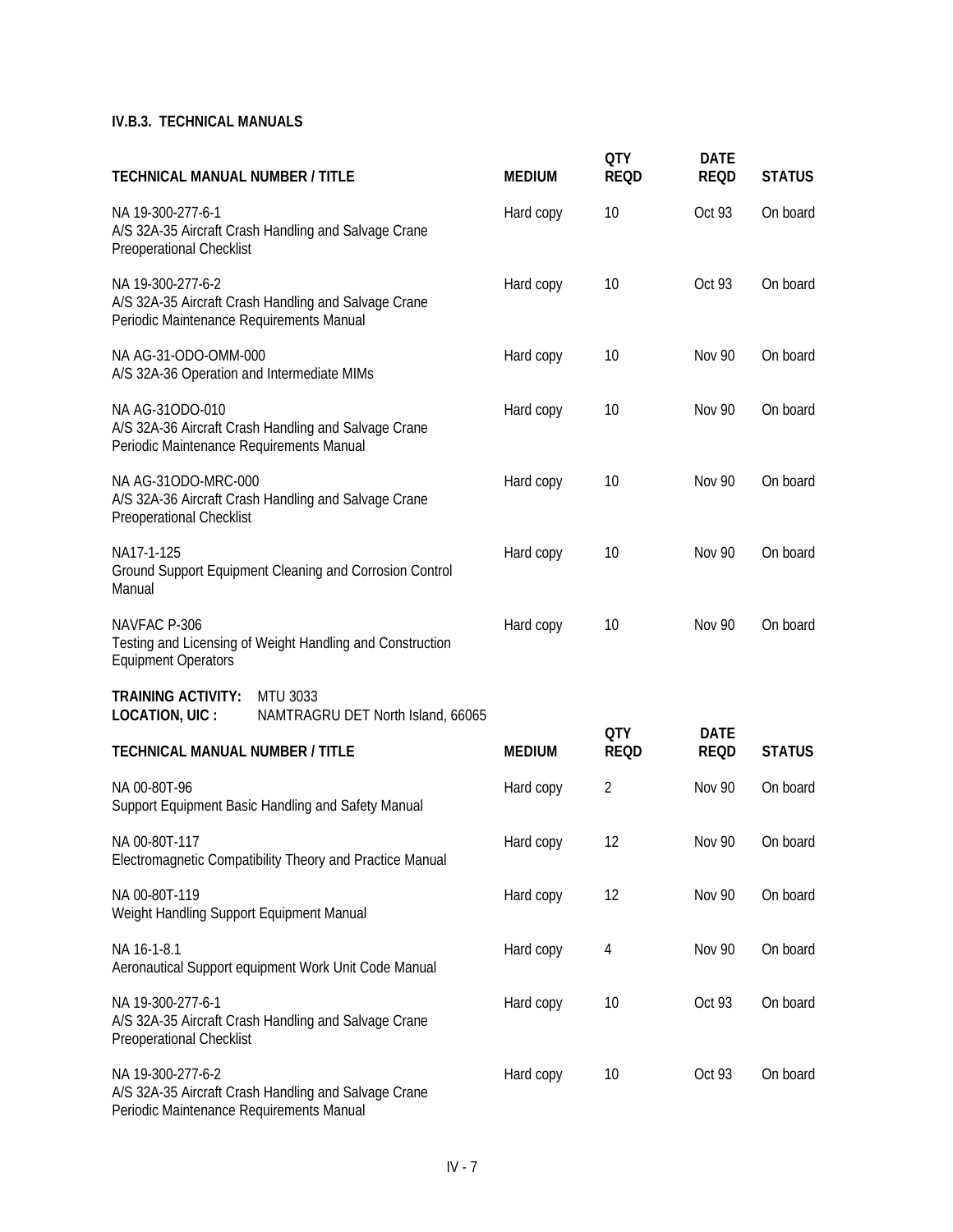| <b>TECHNICAL MANUAL NUMBER / TITLE</b>                                                                                      | <b>MEDIUM</b> | <b>QTY</b><br><b>REQD</b> | <b>DATE</b><br><b>REQD</b> | <b>STATUS</b> |
|-----------------------------------------------------------------------------------------------------------------------------|---------------|---------------------------|----------------------------|---------------|
| NA AG-31-ODO-OMM-000<br>A/S 32A-36 Operation and Intermediate MIMs                                                          | Hard copy     | $\overline{2}$            | <b>Nov 90</b>              | On board      |
| NA AG-310DO-010<br>A/S 32A-36 Aircraft Crash Handling and Salvage Crane<br>Periodic Maintenance Requirements Manual         | Hard copy     | $\overline{2}$            | <b>Nov 90</b>              | On board      |
| NA AG-31ODO-MRC-000<br>A/S 32A-36 Aircraft Crash Handling and Salvage Crane<br>Preoperational Checklist                     | Hard copy     | 2                         | <b>Nov 90</b>              | On board      |
| NA17-1-125<br>Ground Support Equipment Cleaning and Corrosion Control<br>Manual                                             | Hard copy     | 12                        | <b>Nov 90</b>              | On board      |
| NAVFAC P-306<br>Testing and Licensing of Weight Handling and Construction<br><b>Equipment Operators</b>                     | Hard copy     | 2                         | <b>Nov 90</b>              | On board      |
| CIN, COURSE TITLE: C-600-3219, A/S 32A-35 CVCC Operator Training                                                            |               |                           |                            |               |
| <b>TRAINING ACTIVITY:</b><br>Local AIMDs<br><b>LOCATION, UIC:</b><br>Local AIMDs, 00000                                     |               |                           |                            |               |
| <b>TECHNICAL MANUAL NUMBER / TITLE</b>                                                                                      | <b>MEDIUM</b> | <b>QTY</b><br><b>REQD</b> | <b>DATE</b><br><b>REQD</b> | <b>STATUS</b> |
| NA 19-25-E-15<br>A/S 32A-35 Aircraft Crash Handling and Salvage Crane<br>Operation/Intermediate Maintenance Manual with IPB | Hard copy     | 2                         | <b>Nov 93</b>              | On board      |
| NA AG-31-ODO-OMM-000<br>A/S 32A-36 Operation and Intermediate MIMs                                                          | Hard copy     | $\overline{2}$            | Dec 95                     | On board      |
| No Manual Number<br>Aircraft Service Procedures Manual                                                                      | Hard copy     | 2                         | Dec 95                     | On board      |
| CIN, COURSE TITLE: C-600-3330, A/S 32A-36 AACC Operator Training                                                            |               |                           |                            |               |
| <b>TRAINING ACTIVITY:</b><br>Local AIMDs<br>LOCATION, UIC :<br>Local AIMDs, 00000                                           |               |                           |                            |               |
| <b>TECHNICAL MANUAL NUMBER / TITLE</b>                                                                                      | <b>MEDIUM</b> | <b>QTY</b><br><b>REQD</b> | <b>DATE</b><br><b>REQD</b> | <b>STATUS</b> |
| NA AG-31-ODO-OMM-000<br>A/S 32A-36 Operation and Intermediate MIMs                                                          | Hard copy     | 2                         | Dec 95                     | On board      |
|                                                                                                                             |               |                           |                            |               |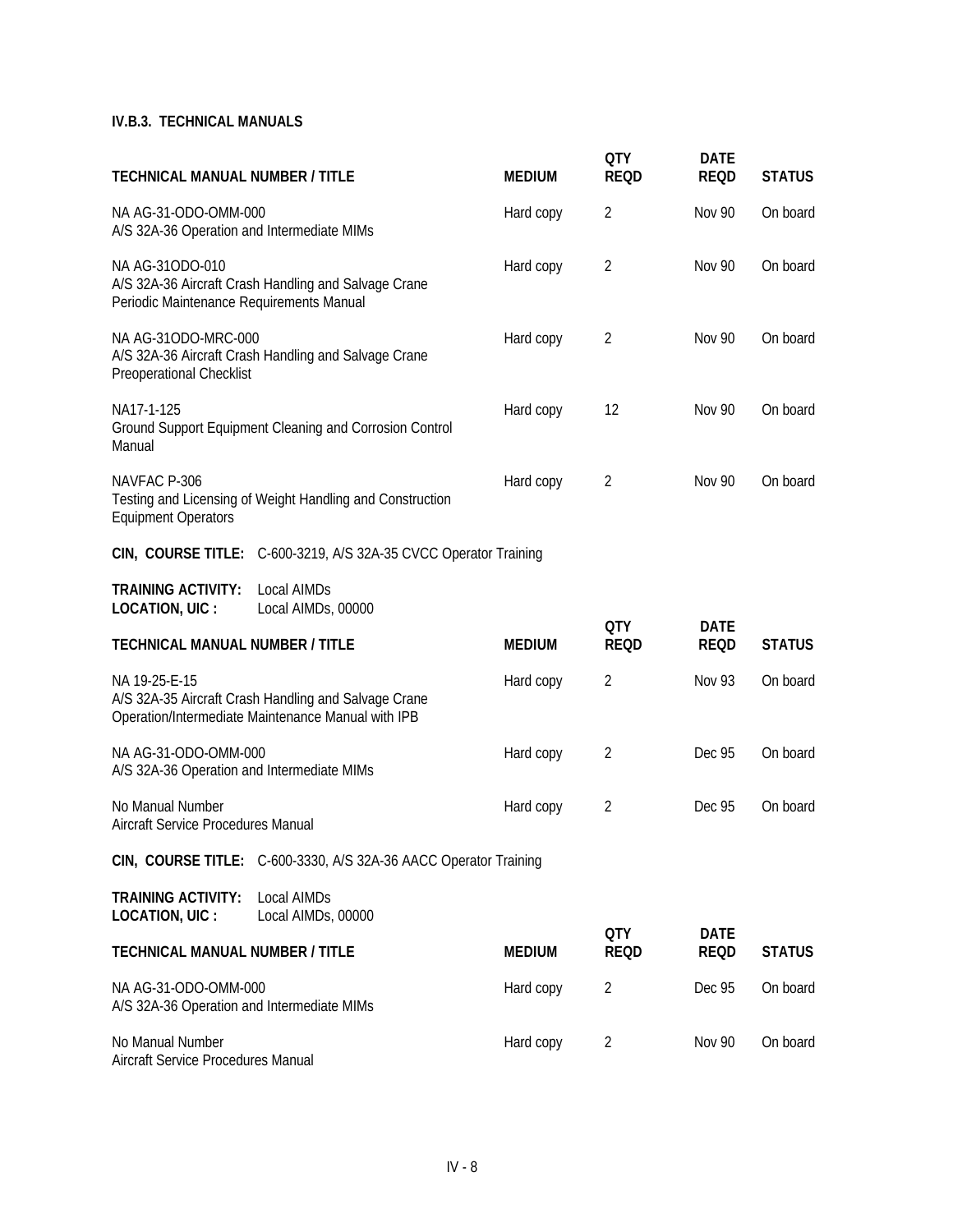**CIN, COURSE TITLE:** C-780-2013, Aviation Boatswain's Mate Aircraft Handling Advance

**TRAINING ACTIVITY:** NATTC **LOCATION, UIC :** Pensacola, 35348

|                                                                                                                |           | <b>OTY</b>  | <b>DATE</b> |               |
|----------------------------------------------------------------------------------------------------------------|-----------|-------------|-------------|---------------|
| <b>TECHNICAL MANUAL NUMBER / TITLE</b>                                                                         | MEDIUM    | <b>REQD</b> | <b>REQD</b> | <b>STATUS</b> |
| NA AG-31-ODO-OMM-000<br>A/S 32A-36 Operation and Intermediate MIMs                                             | Hard copy | 2           | Nov 90      | On board      |
| NA AG-310DO-MRC-000<br>A/S 32A-36 Aircraft Crash Handling and Salvage Crane<br><b>Preoperational Checklist</b> | Hard copy | 2           | Nov 90      | On board      |
| No Manual Number<br>Aircraft Service Procedures Manual                                                         | Hard copy | 2           | Nov 90      | On board      |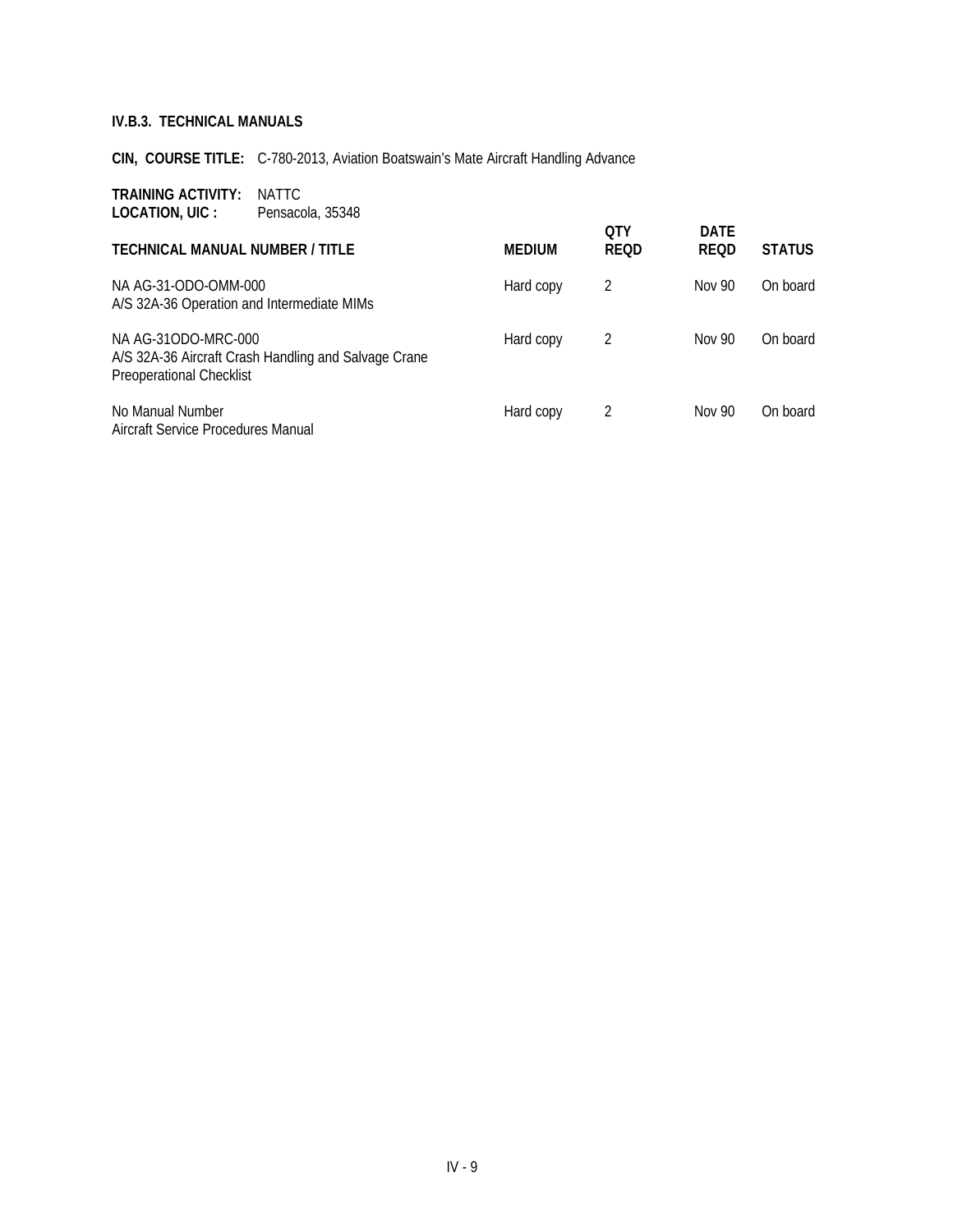#### **IV.C. FACILITY REQUIREMENTS**

#### **IV.C.1. FACILITY REQUIREMENTS SUMMARY (SPACE/SUPPORT) BY ACTIVITY**

**TRAINING ACTIVITY: MTU 3032 LOCATION, UIC: NAMTRAG LOCATION, UIC :** NAMTRAGRU DET Jacksonville, 66051

#### **REQUIRED RFT DATE:** Jan 91

| <b>SOUARE FEET</b><br><b>SPACE REQUIREMENTS</b> |      |           | <b>MAJOR</b><br><b>EFR REQUIREMENTS</b> |      |          | <b>SPACE</b><br><b>AVAILABLE</b> | <b>FACILITIES</b><br>SUPPORT AVAILABILITY |  |  |
|-------------------------------------------------|------|-----------|-----------------------------------------|------|----------|----------------------------------|-------------------------------------------|--|--|
| Academic                                        |      | Approved  | (KW)                                    | A/C  | Other    |                                  | (KW)<br>A/C<br>Other                      |  |  |
| Class                                           | ∟ab⊥ | Class/Lab | Power                                   | Tons | Critical |                                  | Critical<br>$T$ ons<br>Power              |  |  |
|                                                 |      | 30625     |                                         |      |          | Available                        |                                           |  |  |

#### **CIN COURSE TITLE**

C-602-3307A A/S-32A/35 and A/S-32A/36 Crash Cranes Intermediate Maintenance

**TRAINING ACTIVITY:** MTU 3033 **LOCATION, UIC :** NAMTRAGRU DET North Island, 66065

#### **REQUIRED RFT DATE:** Jan 91

| SOUARE FEET<br><b>SPACE REQUIREMENTS</b> |     |           | <b>MAJOR</b><br><b>EFR REQUIREMENTS</b> |      |          | <b>SPACE</b><br>AVAIL ABLE | <b>FACILITIES</b><br>SUPPORT AVAILABILITY |  |  |
|------------------------------------------|-----|-----------|-----------------------------------------|------|----------|----------------------------|-------------------------------------------|--|--|
| Academic                                 |     | Approved  | (KW)                                    | A/C  | Other    |                            | (KW)<br>A/C<br>Other                      |  |  |
| Class                                    | _ab | Class/Lab | Power                                   | Tons | Critical |                            | Critical<br>$T$ ons<br>Power              |  |  |
|                                          |     | 30625     |                                         |      |          | Available                  |                                           |  |  |

#### **CIN COURSE TITLE**

C-602-3307A A/S-32A/35 and A/S-32A/36 Crash Cranes Intermediate Maintenance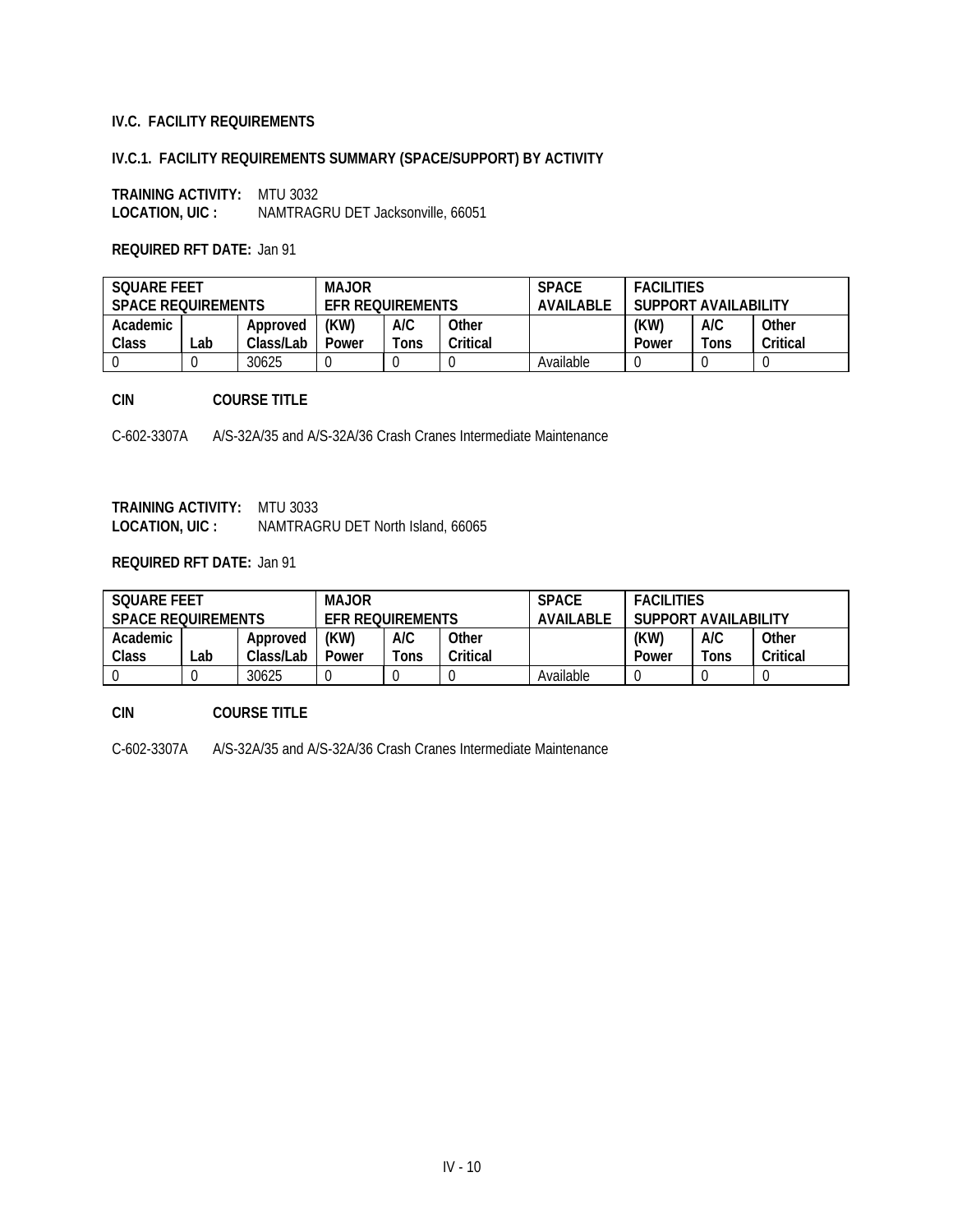#### **IV.C.2. FACILITY REQUIREMENTS DETAILED BY ACTIVITY AND COURSE**

| <b>TRAINING ACTIVITY:</b> | MTU 3032                          |
|---------------------------|-----------------------------------|
| LOCATION, UIC :           | NAMTRAGRU DET Jacksonville, 66051 |

| BLDG/<br>ROOM NO | <b>TYPE OF</b><br><b>PROJECT</b>                                | PROJECT NO         | <b>REQD</b><br>AWARD | <b>REOD</b><br><b>UCD</b> | <b>REOD</b><br><b>RFT</b> | <b>STATUS</b> |
|------------------|-----------------------------------------------------------------|--------------------|----------------------|---------------------------|---------------------------|---------------|
| 702/3C           | <b>MILCON</b>                                                   | C <sub>6</sub> -89 | Oct 1990             | Jan 1991                  | Jan 1991                  | Completed     |
| <b>CIN</b>       | <b>COURSE TITLE</b>                                             |                    |                      |                           |                           |               |
| C-602-3307A      | A/S-32A/35 and A/S-32A/36 Crash Cranes Intermediate Maintenance |                    |                      |                           |                           |               |

| <b>TRAINING ACTIVITY: MTU 3033</b> |                                   |
|------------------------------------|-----------------------------------|
| LOCATION, UIC :                    | NAMTRAGRU DET North Island, 66065 |

| BLDG/<br>ROOM NO | <b>TYPE OF</b><br><b>PROJECT</b> | PROJECT NO | <b>REOD</b><br>AWARD | <b>REOD</b><br>UCD | <b>REOD</b><br><b>RFT</b> | <b>STATUS</b> |
|------------------|----------------------------------|------------|----------------------|--------------------|---------------------------|---------------|
| 285/210          | Alteration                       | NA.        | Jan 1995             |                    | Jan 1991                  | Completed     |
| CIN              | <b>COURSE TITLE</b>              |            |                      |                    |                           |               |

C-602-3307A A/S-32A/35 and A/S-32A/36 Crash Cranes Intermediate Maintenance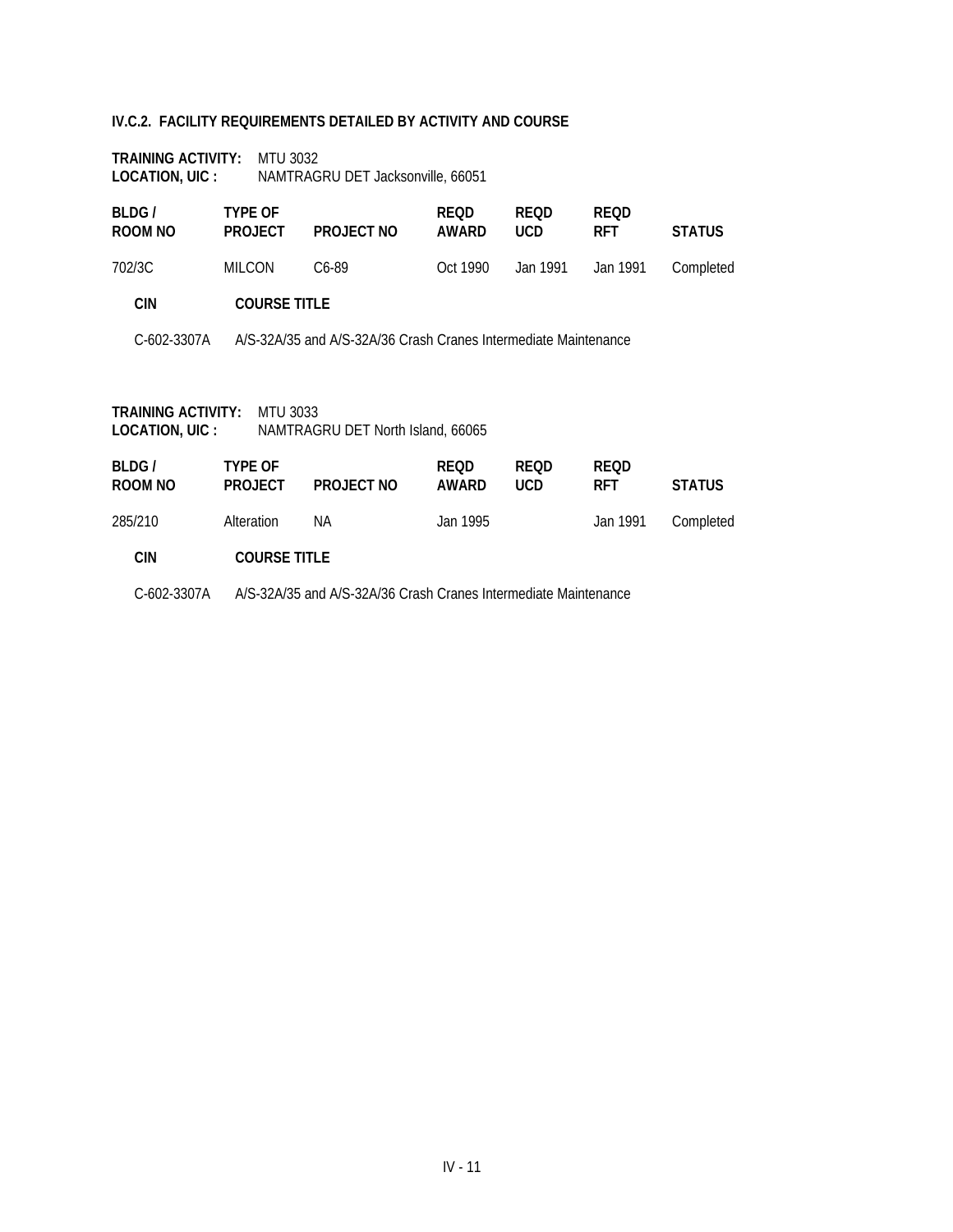#### **IV.C.3. FACILITY PROJECT SUMMARY BY PROGRAM**

**TRAINING ACTIVITY:** MTU 3032 **LOCATION, UIC :** NAMTRAGRU DET Jacksonville, 66051

| <b>PROJECT</b><br><b>NUMBER</b>                                                               | <b>TOTAL SCOPE</b> | <b>PROJECTED</b><br>AWARD | <b>PROJECTED</b><br>UCD | <b>STATUS</b> |
|-----------------------------------------------------------------------------------------------|--------------------|---------------------------|-------------------------|---------------|
| C <sub>6</sub> -89                                                                            |                    | Oct 1990                  | Jan 1991                | Completed     |
| <b>TRAINING ACTIVITY: MTU 3033</b><br><b>LOCATION, UIC:</b> NAMTRAGRU DET North Island, 66065 |                    |                           |                         |               |
| <b>PROJECT</b><br><b>NUMBER</b>                                                               | <b>TOTAL SCOPE</b> | <b>PROJECTED</b><br>AWARD | <b>PROJECTED</b><br>UCD | <b>STATUS</b> |

NA. Completed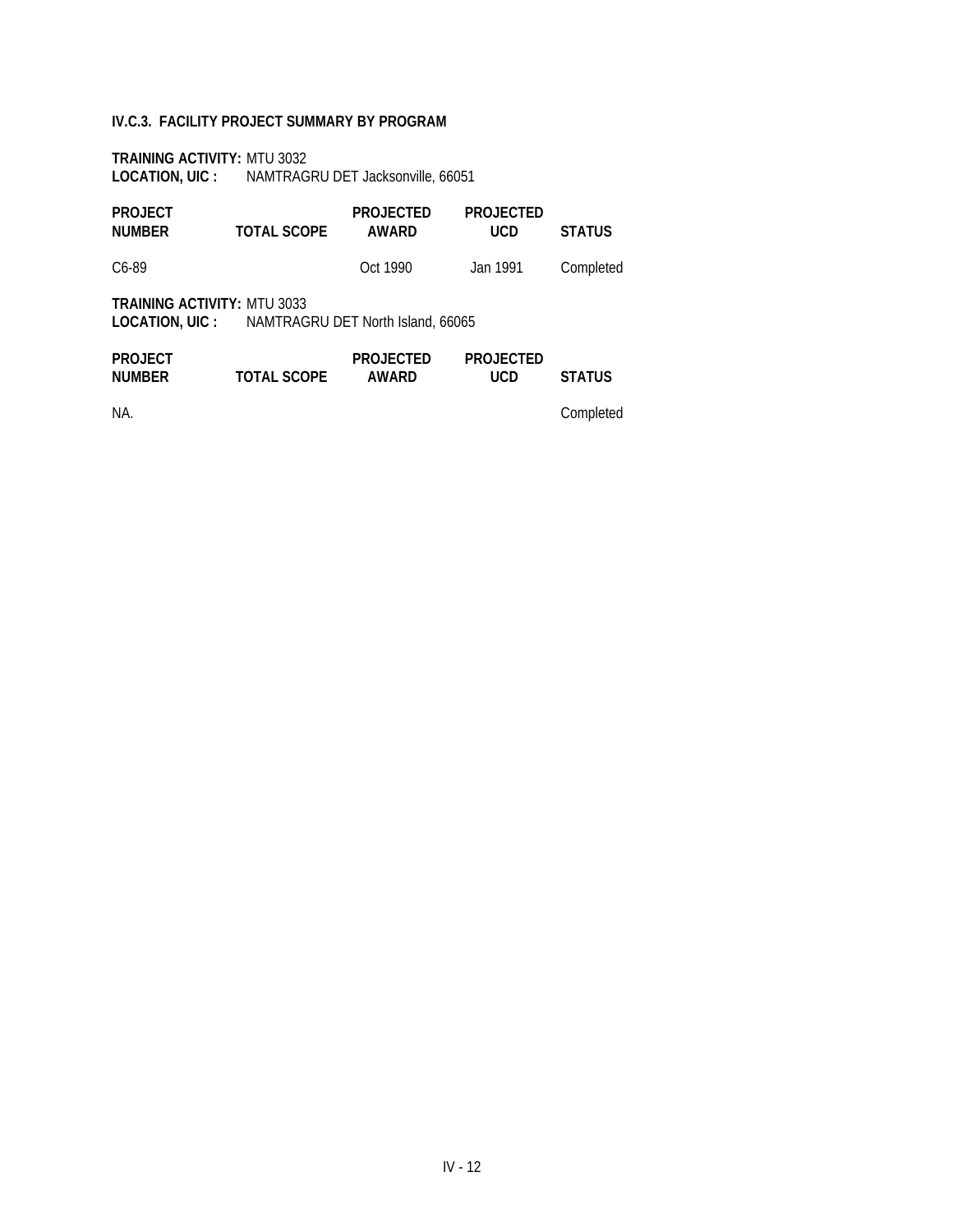#### **PART V - MPT MILESTONES**

<span id="page-46-0"></span>

| COG CODE        | <b>MPT MILESTONES</b>                                     | <b>DATE</b> | <b>STATUS</b> |
|-----------------|-----------------------------------------------------------|-------------|---------------|
| DA              | <b>Production Contract Awarded</b>                        | 2/86        | Completed     |
| <b>OPO</b>      | Program Manpower and Training Resource Requirement        | 3/86        | Completed     |
| <b>TSA</b>      | <b>Factory Training Contract Awarded</b>                  | 11/86       | Completed     |
| DA              | Begin Analysis of MPT Requirements                        | 1/87        | Completed     |
| <b>TSA</b>      | Begin Initial Training                                    | 4/87        | Completed     |
| DA              | Promulgate Draft NTSP for Review and Comment              | 3/88        | Completed     |
| DA              | Proposed NTP Submitted to OPNAV                           | 1/89        | Completed     |
| <b>TSA</b>      | <b>Curriculum Material Contract Awarded</b>               | 1/89        | Completed     |
| DA              | Fleet Introduction of A/S 32A-36                          | 2/89        | Completed     |
| <b>TSA</b>      | Technical Training Equipment Delivered A/S 32A-36         | 9/89        | Completed     |
| <b>TSA</b>      | Allocate Training, Support, and Student Billets           | 1/90        | Completed     |
| MP Sponsor      | Order Instructors and Support Personnel                   | 2/90        | Completed     |
| OP <sub>O</sub> | Approve and Promulgate NTSP                               | 6/90        | Completed     |
| OP <sub>O</sub> | Promulgate OPNAV Form 1000/2                              | 6/90        | Completed     |
| TA              | Begin Follow-On Training A/S 32A-36                       | 1/91        | Completed     |
| DA              | Fleet Introduction of A/S 32A-35                          | 1/93        | Completed     |
| DA              | Technical Training Equipment Delivered A/S 32A-35         | 11/93       | Completed     |
| TA              | Begin Follow-On Training A/S 32A-35                       | 2/94        | Completed     |
| DA              | Begin ECP-11 Crash Crane Motor Drive System Modifications | 9/97        | Completed     |
| DA              | Promulgate Updated Draft NTSP for Review                  | 12/97       | Completed     |
| ASO             | Achieve NSD and MSD for A/S 32A-35 and A/S 32A-36         | 1/98        | Completed     |
| ASO             | Achieve IOC for A/S 32A-35A and A/S 32A-36A               | 3/98        | Completed     |
| ASO             | Complete ECP-11 installations                             | 9/99        |               |
| ASO             | Achieve NSD for ECP-11                                    | 5/00        |               |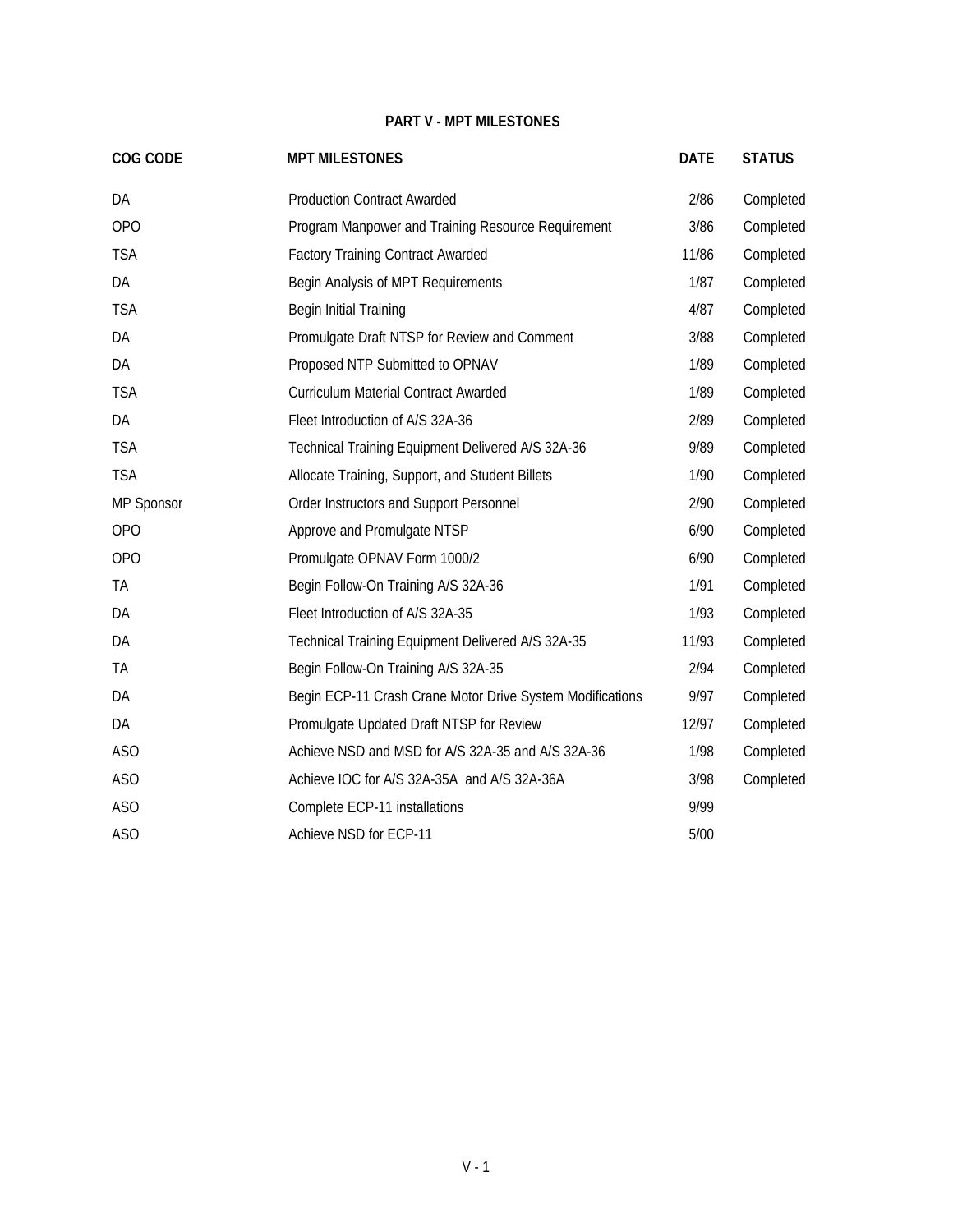#### **PART VI - DECISION ITEMS/ACTION REQUIRED**

<span id="page-47-0"></span>**DECISION ITEM OR**

**ACTION REQUIRED COMMAND ACTION DUE DATE STATUS**

None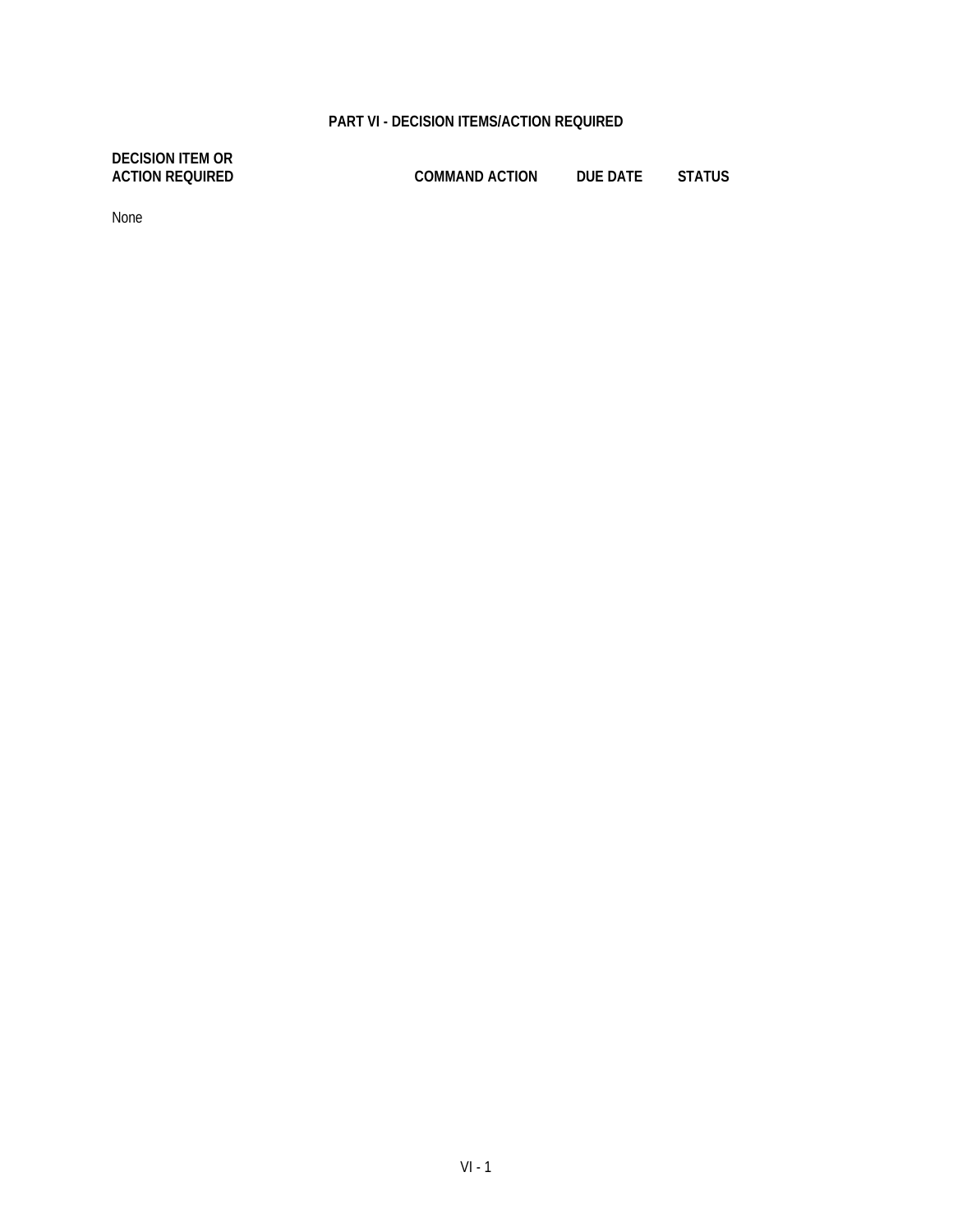#### **PART VII - POINTS OF CONTACT**

<span id="page-48-0"></span>

| NAME,<br><b>ACTIVITY,</b><br><b>CODE</b>                | <b>FUNCTION</b>                                                   | <b>TELEPHONE NUMBERS</b><br><b>COMMERCIAL, DSN, FAX</b><br><b>INTERNET ADDRESS</b>             |
|---------------------------------------------------------|-------------------------------------------------------------------|------------------------------------------------------------------------------------------------|
| CAPT A. Steigelman<br><b>CNO</b><br><b>N881B</b>        | Head, Plans, Policy, and Fleet Maintenance Support                | (703) 604-7747 DSN 664<br>(703) 604-6972 or 604-6994 (fax)<br>steigelman.anthony@hq.navy.mil   |
| CAPT F. Smith<br><b>CNO</b><br>N889H                    | Head, Aviation Technical Training Branch                          | (703) 604-7730, DSN 664<br>(703) 604-6939 (fax)<br>smith.frank@hq.navy.mil                     |
| MSGT D. Anderson<br>CNO<br>N889H6                       | <b>Assistant Aviation Officer / NTSP Coordinator</b>              | (703) 604-7722, DSN 664<br>(703) 604-6939 (fax)<br>anderson.david@hq.navy.mil                  |
| Mr. A. Feinberg<br>NAVAIRSYSCOM<br>PMA260C              | Deputy Program Manager, Airframes and Support                     | (703) 604-3344 ext. 7308, DSN 664<br>(703) 604-4505 (fax)<br>feinbergae.nimitz@navair.navy.mil |
| AMHC C. Poirier<br>NAVAIRSYSCOM<br>PMA205-3E1           | Training Systems Program Manager                                  | (301) 757-8129, DSN 757<br>(301) 757-8079 (fax)<br>poirierca.jfk@navair.navy.mil               |
| LCDR E. Hawkins<br>CINCLANTFLT<br>N-721                 | <b>Aviation NTSP Manager</b>                                      | (757) 445-7853, DSN 565<br>(757) 445-7849 (fax)<br>clf.n721@smtp.cnet.navy.mil                 |
| CDR J. Tonning<br>CINCLANTFLT<br>N-722                  | <b>Aviation Manager</b>                                           | (757) 445-7858, DSN 565<br>(757) 445-7849 (fax)<br>clf.n722@smtp.cnet.navy.mil                 |
| <b>LCDR Hoffer</b><br>CINCPACFLT<br>N-321               | Fleet Training and Readiness Coordinator                          | (808) 471-8683, DSN 474<br>(808) 471-8601 (fax)<br>s341@cpf.navy.mil                           |
| ADC R. Adams<br>COMNAVAIRESFOR<br>N-7112                | Reserve Quotas                                                    | (504) 678-1404, DSN 678<br>678-6847 (fax)<br>adams@cnrf.nola.navy.mil                          |
| CAPT S. Davis<br><b>BUPERS</b><br>PERS 4B               | Deputy Assistant, Chief of Military Personnel for<br>Distribution | (703) 614-3454, DSN 224                                                                        |
| <b>CDR Lineberg</b><br><b>BUPERS</b><br><b>PERS 404</b> | Branch Head, Aviation Rating                                      | (703) 693-1370, DSN 223<br>(703) 693-1392 (fax)<br>p404@bupers.navy.mil                        |
| CDR(Sel) L. Gingery<br><b>NAVMAC</b><br>30              | <b>Aviation Manpower</b>                                          | (901) 874-6218, DSN 882<br>(901) 874-6471 (fax)                                                |